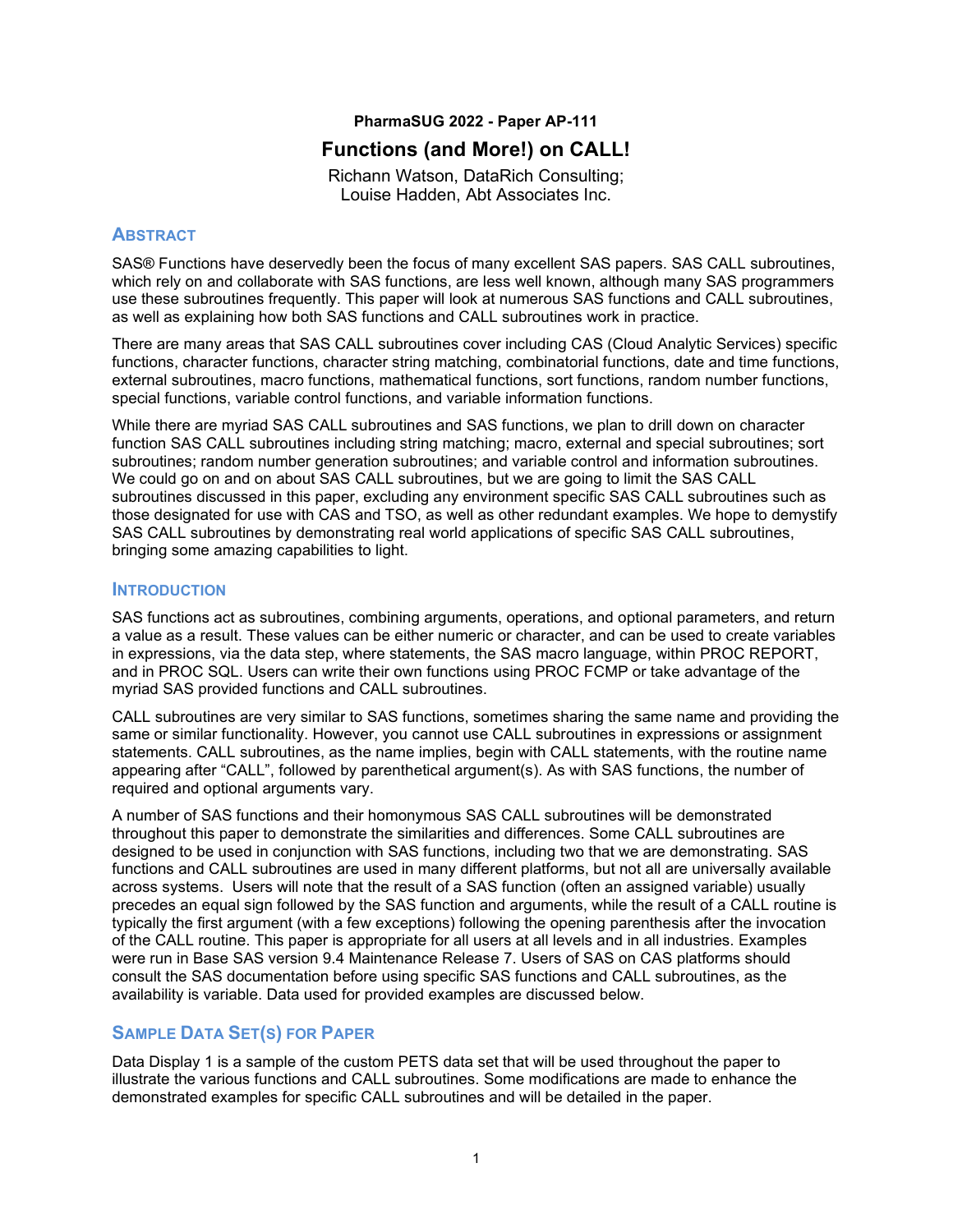| <b>Row</b>     | <b>NAME</b>           | <b>NICKNAME</b>         | <b>BREED</b>             | <b>TYPE</b> |
|----------------|-----------------------|-------------------------|--------------------------|-------------|
| $\mathbf{1}$   | Chewbaca Watson       | Chewy                   | Maltese/Poodle           | <b>Dog</b>  |
| $\overline{2}$ | Loki Jack Watson      | Loki or LoJack or Bunny | Bichon/Shih-Tzu          | <b>Dog</b>  |
| 3              | Pepper Watson         | Pepper                  | Unknown                  | Rabbit      |
| 4              | Peter Rabbit Watson   | Petey                   | <b>Netherland Dwarf</b>  | Rabbit      |
| 5              | Easter Watson         | Easter or EC            | <b>Netherland Dwarf</b>  | Rabbit      |
| 6 <sub>l</sub> | <b>Bailey Watson</b>  | <b>Bales</b>            | Maltese-Poodle           | Dog         |
| 7              | Digger Kier           | <b>Diggy</b>            | Maltese/Poodle           | <b>Dog</b>  |
| 8              | Kandi Kier            | Kandi                   | Poodle/Yorkshire Terrier | Dog         |
| 9              | <b>TC Brucken</b>     | <b>TC</b>               | Tortoishell              | Cat         |
| 10             | <b>Bandit Brucken</b> | <b>Bandit</b>           | Domestic Shorthair       | Cat         |

| <b>Row</b>     | <b>WEIGHT (LB)</b> | <b>LENGTH (IN)</b> | <b>STATUS</b> | <b>DATE OF BIRTH</b> | <b>DEATH DATE</b> | <b>AGE</b> |
|----------------|--------------------|--------------------|---------------|----------------------|-------------------|------------|
| 1              | 14                 | 10                 | Deceased      | 2003-12-23           | 2018-01-19        | 14.08      |
| $\overline{2}$ | 12                 | 14                 | Alive         | 2018-05-07           |                   | 3.00       |
| 3              | 8                  | 8                  | Deceased      | 1996                 | 2008-11-28        | 12.91      |
| 4              | 2.5                | 5                  | Deceased      | 2000-02-27           | 2010-03-25        | 10.07      |
| 5              | $\mathcal{P}$      | 5                  | Deceased      | 2000-04-23           | 2013-01-16        | 12.73      |
| 6              | 10                 | 14                 | Deceased      | 2002-08-08           | 2018-01-31        | 15.48      |
| 7              | 8                  | 9                  | Deceased      | 2002-05-25           | 2011-12-14        | 9.54       |
| 8              | 10                 | 12                 | Alive         | 2012-04-18           |                   | 10.00      |
| 9              | 10                 |                    | Deceased      | 1976                 | 1992              | 16.00      |
| <b>10</b>      | 10                 |                    | Deceased      | 1988                 | 2005              | 17.00      |

| <b>Row</b>     | <b>MEDICAL CONDITIONS</b>                   | <b>FAVORITE TOY</b>         | <b>FAVORITE THING TO DO</b>                                                                                                             |
|----------------|---------------------------------------------|-----------------------------|-----------------------------------------------------------------------------------------------------------------------------------------|
|                | Auto immune, diabetic,<br>bladder cancer    | Red, green, blue cloth ball | Car shows, boating, ATVing,<br>kayaking, being with his humans                                                                          |
| $\overline{2}$ |                                             | Any toy he can destroy      | Playing nerf ball in backyard with<br>his daddy or curling up with<br>mommy                                                             |
| 3              | Malocclusion (overgrown<br>teeth)           | Wood blocks                 | Running around the basement                                                                                                             |
| 4              |                                             | Wood blocks                 | Getting into things he shouldn't                                                                                                        |
| 5              |                                             | Wood blocks                 | Sitting and watching everything                                                                                                         |
| 6              | Skin condition, congestive<br>heart failure | Stuffed football            | Liked to go "long" after his stuffed<br>football and curl up in mommy's<br>lap and chew on rawhides. His first<br>toy was a blue zebra. |
| $\overline{7}$ | Skin allergies, heart attack                |                             | Loved chewing on chew bones                                                                                                             |
| 8              |                                             | Chicken in barn             | Running around and loves to wear<br>clothes                                                                                             |
| 9              | Old age                                     |                             | Biting and scratching people                                                                                                            |
| <b>10</b>      | Kidney failure                              |                             | Hiding                                                                                                                                  |

<span id="page-1-0"></span>*Data Display 1: Sample of Custom PETS Data Set*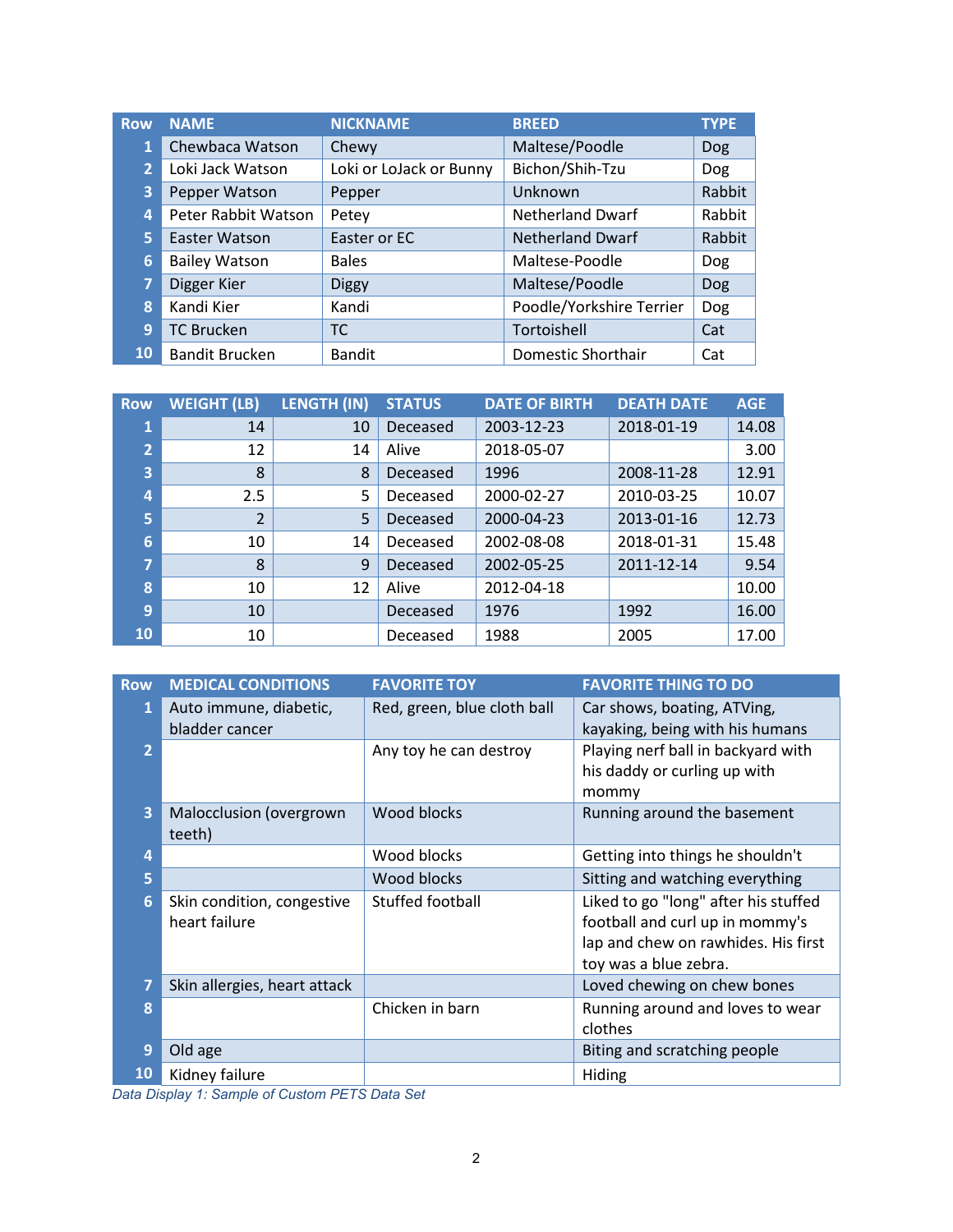## **CHARACTER AND STRING-MATCHING SAS CALL SUBROUTINES**

### **CALL CATS AND CATX SUBROUTINES**

Most of us are familiar with the (fabulous feline) CAT functions. However, for this paper we are going to discuss CAT CALLs. Although there are five CAT functions (CAT, CATS, CATT, CATX and CATQ), there are only three CAT CALLs (CALL CATS, CALL CATT and CALL CATX). These CALL subroutines behave similarly to the CAT functions with the main difference being that in the CAT functions it returns a value that is used to populate another variable, while the CAT CALLs return the value in the first variable in the list of arguments.

As mentioned previously, the CAT functions return a value to populate another variable. Refer to [SAS](#page-2-0)  [Program 1](#page-2-0) for an example of how CATS function is implemented with the corresponding output found in [Data Display](#page-2-1) 2. Notice that in the output, that a new variable STT is created, and this variable houses the concatenated values of STATUS, DEATH\_DATE enclosed in parenthesis, and MEDICAL\_CONDITIONS.

Even though some of the arguments had either a leading or trailing blank, those were removed because the CATS function strips both leading and trailing blanks.

```
data pet_stat_func;
   set PETS (keep = NAME STATUS DEATH DATE MEDICAL CONDITIONS);
    STT = cats(STATUS, " (", DEATH_DATE, "): ", MEDICAL_CONDITIONS);
run;
```
<span id="page-2-0"></span>*SAS Program 1: Use of CATS Function*

| <b>Row</b>     | <b>NAME</b>           | <b>STATUS</b>   | <b>DEATH_DATE</b> | <b>MEDICAL_CONDITIONS</b>                |
|----------------|-----------------------|-----------------|-------------------|------------------------------------------|
| 1              | Chewbaca Watson       | <b>Deceased</b> | 2018-01-19        | Auto immune, diabetic, bladder cancer    |
| $\overline{2}$ | Loki Jack Watson      | Alive           | N/A               |                                          |
| 3              | Pepper Watson         | Deceased        | 2008-11-28        | Malocclusion (overgrown teeth)           |
| 4              | Peter Rabbit Watson   | Deceased        | 2010-03-25        |                                          |
| 5.             | Easter Watson         | Deceased        | 2013-01-16        |                                          |
| 6              | <b>Bailey Watson</b>  | Deceased        | 2018-01-31        | Skin condition, congestive heart failure |
| 7              | Digger Kier           | Deceased        | 2011-12-14        | Skin allergies, heart attack             |
| 8              | Kandi Kier            | Alive           | N/A               |                                          |
| 9              | <b>TC Brucken</b>     | Deceased        | 1992              | Old age                                  |
| 10             | <b>Bandit Brucken</b> | Deceased        | 2005              | Kidney failure                           |

| <b>Row</b>     | <b>STT</b>                                                      |
|----------------|-----------------------------------------------------------------|
| 1              | Deceased: (2018-01-19):Auto immune, diabetic, bladder cancer    |
| $\overline{2}$ | Alive: (N/A):                                                   |
| 3              | Deceased: (2008-11-28):Malocclusion (overgrown teeth)           |
| 4              | Deceased: (2010-03-25):                                         |
| 5              | Deceased: (2013-01-16):                                         |
| 6              | Deceased: (2018-01-31):Skin condition, congestive heart failure |
| 7              | Deceased: (2011-12-14): Skin allergies, heart attack            |
| 8              | Alive: (N/A):                                                   |
| 9              | Deceased: (1992):Old age                                        |
| <b>10</b>      | Deceased: (2005): Kidney failure                                |
| . <i>.</i>     |                                                                 |

<span id="page-2-1"></span>*Data Display 2: Output Produced from SAS Program 1*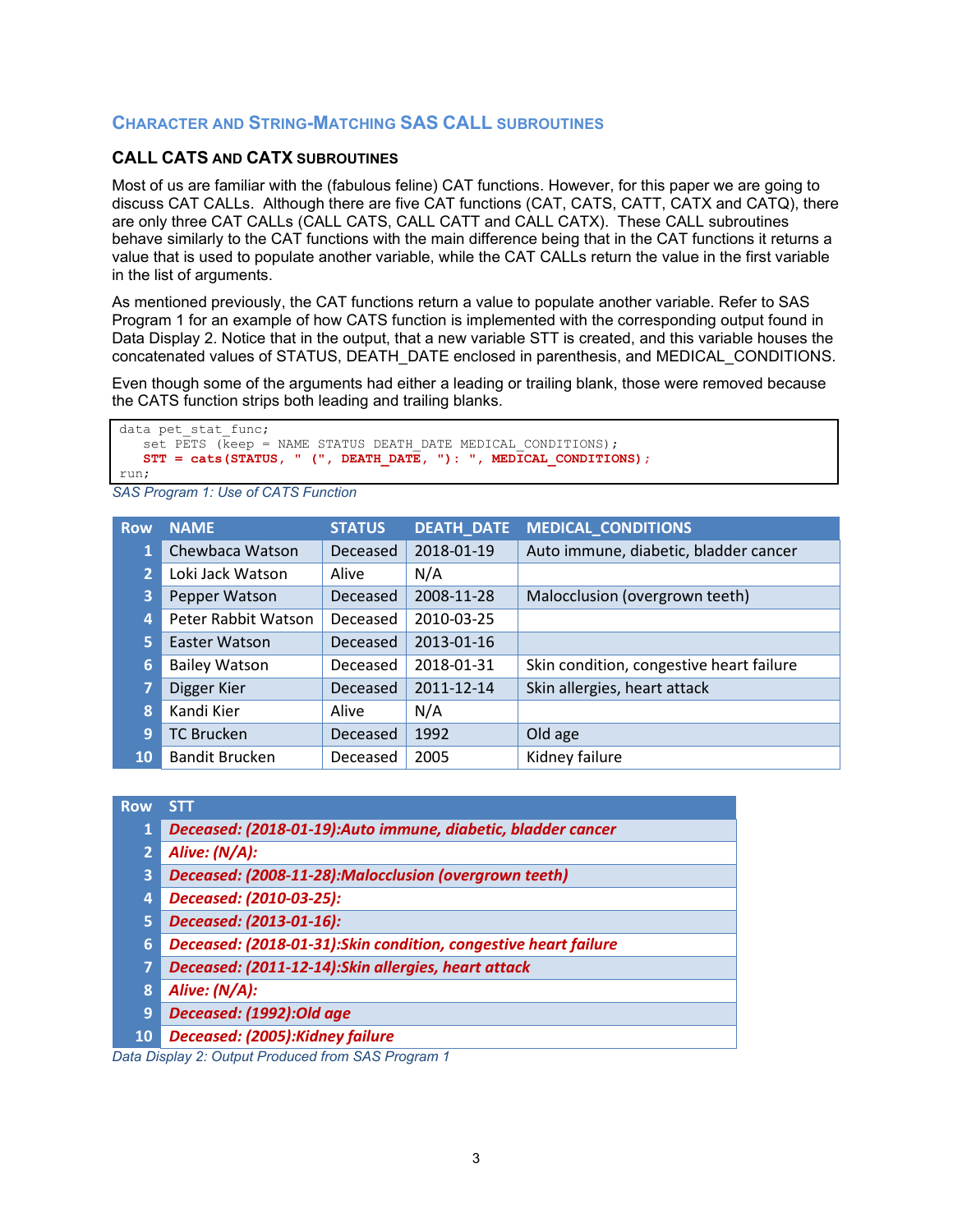Unlike the functions the CALL subroutines will write the result to the first argument in the call. Something to note is that if the buffer for the first argument is not sufficient to capture the full concatenated value, it will produce a log message and truncate based on the length of the variable.

The syntax for CATS CALL is

**CALL CATS**(*result* <, *item-1*, …, *item-n*>);

Where result is the first argument that will be in the concatenated value. Result must be a character value. Item-1 through Item-n are the individual values that will be appended to the result. If Item-1 through Item-n are numeric they are converted to a character string using the BESTw. format.

Refer to [SAS Program 2](#page-3-0) for an illustration of CALL CATs. [SAS Log 1](#page-3-1) is a portion of the corresponding log indicating that the first argument was not long enough to contain the full value and so it is truncated. The log message also indicates which argument is causing the truncation issue. In this example it is the third argument. Because of this truncation the value for STATUS only contains the first 7 characters as seen in [Data Display](#page-3-2) 3.

```
data pet stat call;
   set PETS (keep = NAME STATUS DEATH DATE MEDICAL CONDITIONS);
    call cats(STATUS, ": (", DEATH_DATE, "): ", MEDICAL_CONDITIONS);
run;
```
<span id="page-3-0"></span>*SAS Program 2: Use CALL CATS Causing Truncated Value*

```
WARNING: In a call to the CATS routine, the first argument was not long enough to contain
          the concatenation of all the arguments. 
          The correct result would contain 58 characters, but the actual result was 
          truncated to 8 character(s). The following note indicates the left-most argument
          that caused truncation.
NOTE: Argument 2 to function CATS('Deceased',' (','2018-01-19','): ','Auto immune,'[12 of 
       62 characters shown]) at line 31 column 9 
       is invalid.
```

| <b>NAME</b>           | <b>STATUS</b>   | <b>DEATH_DATE</b> | <b>MEDICAL CONDITIONS</b>                |
|-----------------------|-----------------|-------------------|------------------------------------------|
| Chewbaca Watson       | <b>Deceased</b> | 2018-01-19        | Auto immune, diabetic, bladder cancer    |
| Loki Jack Watson      | Alive: (        | N/A               |                                          |
| Pepper Watson         | <b>Deceased</b> | 2008-11-28        | Malocclusion (overgrown teeth)           |
| Peter Rabbit Watson   | <b>Deceased</b> | 2010-03-25        |                                          |
| Easter Watson         | <b>Deceased</b> | 2013-01-16        |                                          |
| <b>Bailey Watson</b>  | <b>Deceased</b> | 2018-01-31        | Skin condition, congestive heart failure |
| Digger Kier           | <b>Deceased</b> | 2011-12-14        | Skin allergies, heart attack             |
| Kandi Kier            | Alive: (        | N/A               |                                          |
| <b>TC Brucken</b>     | <b>Deceased</b> | 1992              | Old age                                  |
| <b>Bandit Brucken</b> | <b>Deceased</b> | 2005              | Kidney failure                           |

<span id="page-3-1"></span>*SAS Log 1: Log Message Produced from SAS Program 2*

<span id="page-3-2"></span>*Data Display 3: Output Produced from SAS Program 2*

To circumvent this issue and keep the variables in the same order, you can use a RETAIN and LENGTH statement prior to the set statement to put the variables in the program data vector. [SAS Program 3](#page-4-0) is the same as [SAS Program 2](#page-3-0) with the only difference being the RETAIN and LENGTH statements prior to the SET statement. This allows the variable order to be maintained as well as setting a length that will capture the entire concatenated value as seen in [Data Display](#page-4-1) 4. Something to keep in mind is that when using CALL subroutines, if the first argument has a format applied to it then this may not produce the expected results. For example, if STATUS had a format of \$8, CALL CATS still produces the concatenated value but because of the format it would still only show the first 8 characters.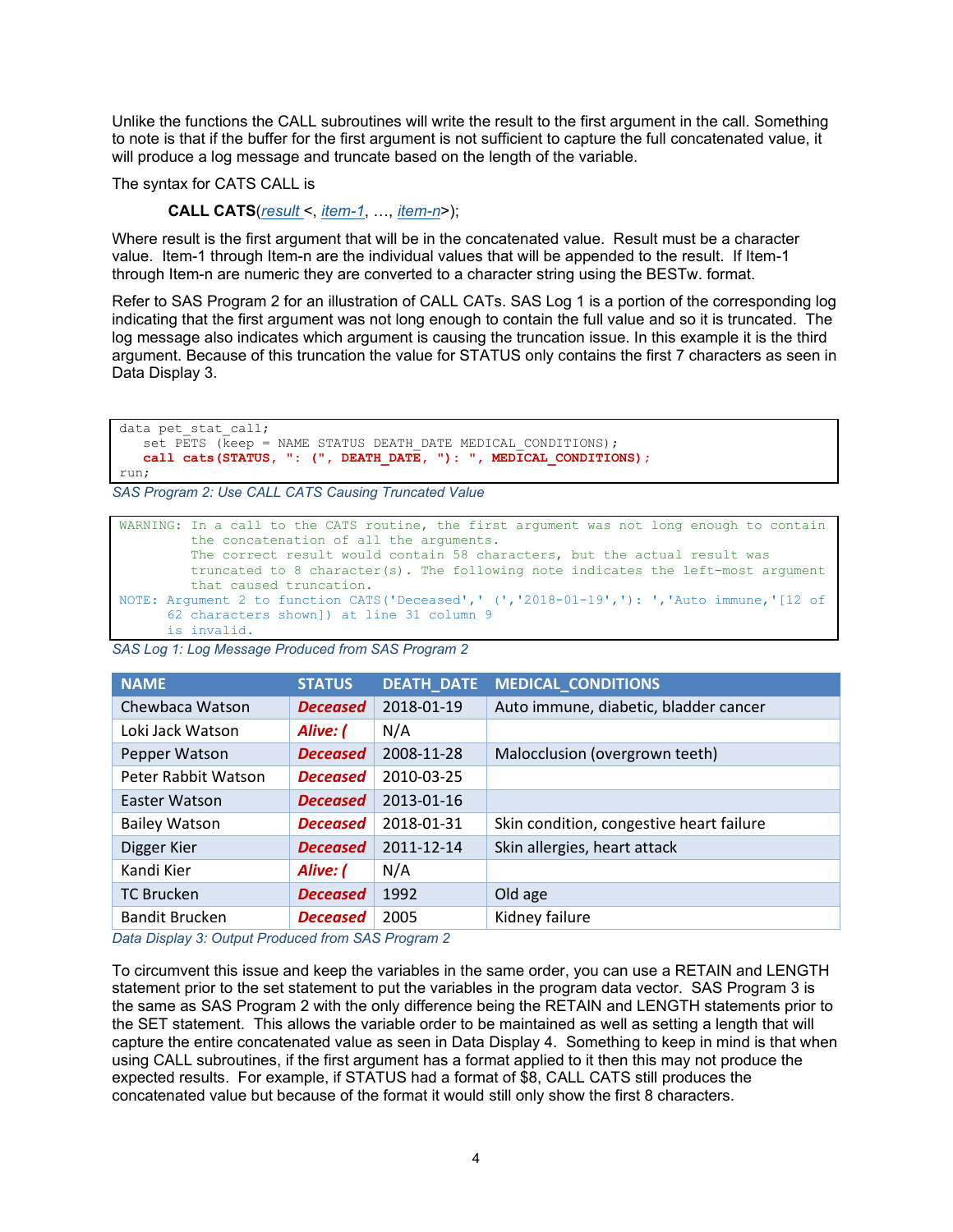```
data pet stat call2;
   retain NAME STATUS;
   length STATUS $200;
   set PETS (keep = NAME STATUS DEATH DATE MEDICAL CONDITIONS);
  call cats(STATUS, ": (", DEATH DATE, "): ", MEDICAL CONDITIONS);
run;
```
<span id="page-4-0"></span>*SAS Program 3: Use CALL CATS with No Truncation and Maintaining Variable Order*

| <b>Row</b>      | <b>NAME</b>           | <b>STATUS</b>                                                   |
|-----------------|-----------------------|-----------------------------------------------------------------|
|                 | Chewbaca Watson       | Deceased: (2018-01-19):Auto immune, diabetic, bladder cancer    |
| $\overline{2}$  | Loki Jack Watson      | Alive: (N/A):                                                   |
| 3               | Pepper Watson         | Deceased: (2008-11-28): Malocclusion (overgrown teeth)          |
| 4               | Peter Rabbit Watson   | Deceased: (2010-03-25):                                         |
| 5.              | Easter Watson         | Deceased: (2013-01-16):                                         |
| $\vert 6 \vert$ | <b>Bailey Watson</b>  | Deceased: (2018-01-31):Skin condition, congestive heart failure |
| 7               | Digger Kier           | Deceased: (2011-12-14):Skin allergies, heart attack             |
| 8               | Kandi Kier            | Alive: (N/A):                                                   |
| 9               | <b>TC Brucken</b>     | Deceased: (1992): Old age                                       |
| 10              | <b>Bandit Brucken</b> | Deceased: (2005): Kidney failure                                |

| <b>Row</b>     | <b>DEATH_DATE</b> | <b>MEDICAL CONDITIONS</b>                |
|----------------|-------------------|------------------------------------------|
| 1              | 2018-01-19        | Auto immune, diabetic, bladder cancer    |
| $\overline{2}$ | N/A               |                                          |
| 3              | 2008-11-28        | Malocclusion (overgrown teeth)           |
| 4              | 2010-03-25        |                                          |
| 5.             | 2013-01-16        |                                          |
| 6.             | 2018-01-31        | Skin condition, congestive heart failure |
| 7              | 2011-12-14        | Skin allergies, heart attack             |
| 8              | N/A               |                                          |
| 9              | 1992              | Old age                                  |
| <b>10</b>      | 2005              | Kidney failure                           |

<span id="page-4-1"></span>*Data Display 4: Output Produced from SAS Program 3*

CATT and CATX functions have similar functionality to the CATS function, with the difference being that that CATT strips trailing blanks from the arguments while CATS strips leading and trailing blanks. CATX strips leading and trailing arguments and also allows you to specify what kind of delimiter to use between each argument instead of not having any delimiter as is done with CATS. The corresponding CALL subroutines also behave in a similar manner with some exceptions.

In the CATS example, note that the string arguments had spaces but those were stripped. In addition, when there was no MEDICAL\_CONDITIONS, a semicolon was still added after the (DEATH\_DATE). If you need to keep the spaces and want only the semicolon to be added if there is a value, then you can use CATX function as shown in [SAS Program 4.](#page-4-2) With the CATX function if an argument is missing then the delimiter is not added to the concatenated value. The delimiter is only added when there is a nonmissing value for the argument.

```
data pet stat func x;
   set PETS (keep = NAME STATUS DEATH DATE MEDICAL CONDITIONS);
    STT = catx(": ", STATUS, cats("(", DEATH_DATE, ")"), MEDICAL_CONDITIONS);
run;
```
<span id="page-4-2"></span>*SAS Program 4: Use of CATX Function*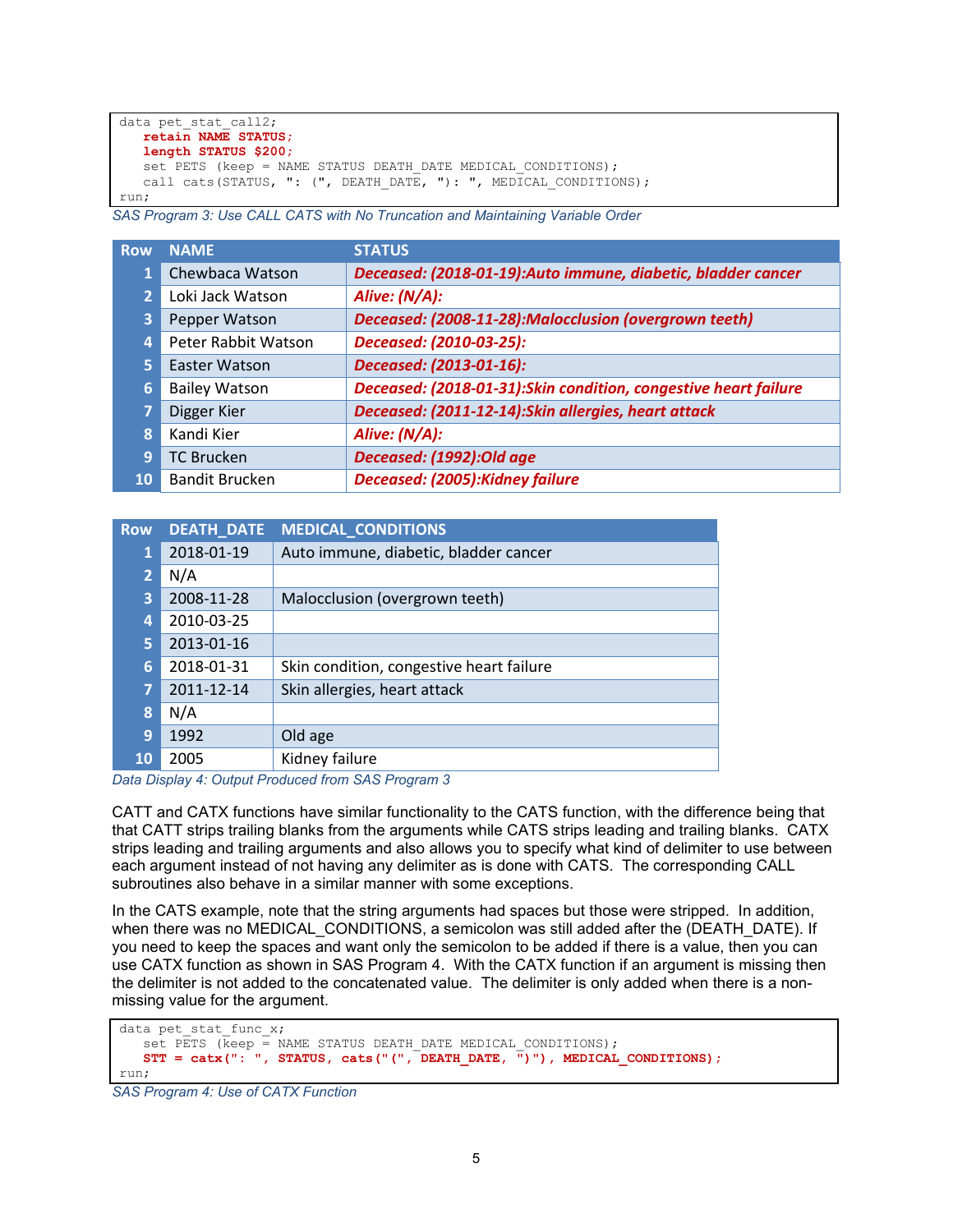While the CATX CALL routine behaves similarly to CATX function, there are some key differences. With the CAT functions, they can be nested as shown in [SAS Program 4.](#page-4-2) However, nesting is not allowed in the CALL routine. In order to produce something similar to what was produced with the CATX function but have the value stored in the STATUS variable, you can nest a CATS function within the CATX CALL [\(SAS Program 5\)](#page-5-0).

```
data pet stat call x;
   retain NAME STATUS;
    length STATUS $200;
   set PETS (keep = NAME STATUS DEATH DATE MEDICAL CONDITIONS);
    call catx(": ", STATUS, cats("(", DEATH_DATE, ")"), MEDICAL_CONDITIONS);
run;
```
<span id="page-5-0"></span>*SAS Program 5: Use of CATX CALL routine with Nested CATS Function*

In addition, with CATX function, the second argument can be either numeric or character, but with CALL CATX routine, the second argument must be a character. If AGE (numeric variable) is concatenated with DATE\_OF\_BIRTH (character variable), using CALL CATX as seen in [SAS Program 6,](#page-5-1) it produces a warning in the log message [\(SAS Log 2\)](#page-5-2).

```
data pet_call_call_x_inv;
   set PETS (keep = NAME AGE DATE OF BIRTH);
   call catx(": ", AGE, DATE OF BIRTH);
run;
```
<span id="page-5-1"></span>*SAS Program 6: Use of CATX CALL routine with Invalid Second Argument*

```
WARNING 716-185: Argument #2 is a numeric variable, while a character variable must be 
                  passed to the CATX subroutine call in order for the variable to be 
                 updated.
```
<span id="page-5-2"></span>*SAS Log 2: Log Message Produced from SAS Program 5*

## **CALL MISSING ROUTINE**

When cleaning data, you undoubtedly have to deal with missing values. Sometimes you may know the data type for a particular variable and can use the proper syntax for identifying records with missing values. For example, character variables with missing values are denoted as a blank space, such as ' ' while numeric variables with missing values use a period. You have probably used the logic illustrated in [SAS Program 7.](#page-5-3)

```
data pets calc age;
   set pets (keep = NAME BIRTHDT DEATH DATE);
    format DEATHDT date9.;
    length AGEATDTH $10;
   if BIRTHDT \uparrow = . and DEATH DATE \uparrow = '' then do;
      if length(DEATH_DATE) = 10 then DEATHDT = input(DEATH_DATE, yymmdd10.);
      else DEATHDT = mdy(12, 31, input(DEATH DATE, best.));AGE CALC = round(yrdif(BIRTHDT, DEATHDT, 'age'), 1);
      AGEATDTH = catz('', round(yrdif(BIRTHDT, DEATHDT, 'age'), 1), 'YEARS'); end;
    else do;
      DEATHDT = .;
       AGE_CALC = .;
      AGEATDTH = ' ';
    end;
run;
```
<span id="page-5-3"></span>*SAS Program 7: Using VAR = . or VAR = '' Syntax*

Notice that [SAS Program 7](#page-5-3) checks for non-missing values for birth date and death date before any further processing is done and if one of them is missing, then the variables are initialized to missing. While this approach is fine for a few variables, it can get a bit cumbersome for a lot of variables or if you don't know the data types.

There are three missing functions: MISSING, NMISS and CMISS. The following is the syntax for each.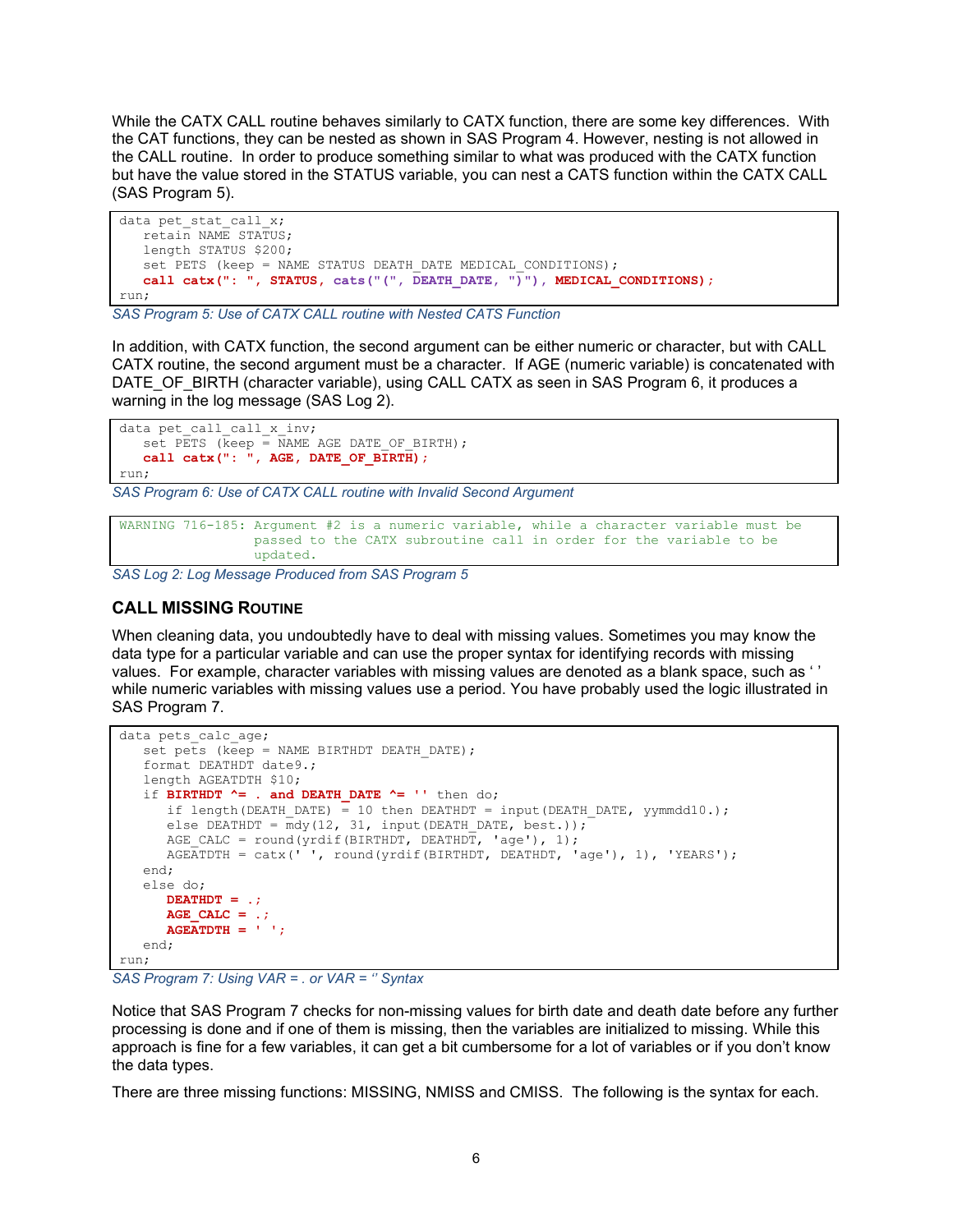**MISSING**(*numeric-expression* | *character-expression*)

**NMISS**(*[argument-1](https://documentation.sas.com/doc/en/pgmsascdc/9.4_3.5/lefunctionsref/p1tth4ltf640din1ey86ubo2lky2.htm)* <, *argument-2,*…>)

**CMISS**(*[argument-1](https://documentation.sas.com/doc/en/pgmsascdc/9.4_3.5/lefunctionsref/p1tth4ltf640din1ey86ubo2lky2.htm)* <, *argument-2,*…>)

For MISSING, either a numeric or character expression must be provided, where the expression is a numeric/character constant, variable or expression. For NMISS and CMISS, at least one argument-n is required, where argument-n is a numeric/character constant, variable or expression. All three functions evaluate the arguments to see if they have missing values. MISSING only allows for one argument so it returns a 0 or 1. 0 if the expression is missing and 1 if it is non-missing. NMISS and CMISS allow for multiple arguments, so it returns a 0 or non-zero. If all the arguments are non-missing then it returns a zero, otherwise it returns the number of missing arguments. The difference between NMISS and CMISS is that NMISS requires all arguments to be numeric while CMISS can have a mix of character and numeric values. Thus, if you need to check more than one variable for missing values or if you are unsure of the data type, CMISS can be used since it allows for both data types. Note that the functions do not change the value of the argument(s).

In addition, to the missing functions, there is a CALL MISSING routine. The CALL routine does change the values of the arguments specified. It assigns a missing value to each argument. It assigns a numeric missing value (.) to the numeric variables in the list and a character missing value (' ') to the character variables in the list. The syntax for CALL MISSING is

**CALL MISSING**(*variable-name-1* <, *variable-name-2*, ...>);

Using these functions and CALL routing, [SAS Program 7](#page-5-3) can be rewritten as shown in [SAS Program 8.](#page-6-0) [SAS Program 8](#page-6-0) utilizes the missing function, MISSING, and the CALL MISSING routine. It also shows an alternative approach using CMISS to determine the number of missing arguments. Keep in mind that in this example BIRTHDT is numeric and DEATH\_DATE is character, so the CMISS is used because it allows for a mix of data types. The values of BIRTHDT and DEATH\_DATE are not overwritten in either code. However, DEATHDT, AGE\_CALC and AGEATDTH are all initialized to missing using the CALL MISSING routine.

```
data pets calc age 2a;
   set pets (keep = NAME BIRTHDT DEATH DATE);
    format DEATHDT date9.;
    length AGEATDTH $10;
   if \lambdamissing(BIRTHDT) and \lambdamissing(DEATH DATE) then do;
      if length(DEATH_DATE) = 10 then DEATHDT = input(DEATH_DATE, yymmdd10.);
      else DEATHDT = \frac{1}{m}dy(12, 31, \text{input}(\text{DEATH} \text{ DATE}, \text{best.}));AGE CALC = round(yrdif(BIRTHDT, DEATHDT, 'age'), 1);
      AGEATDTH = \text{cdtx}('', AGE CALC, 'YEARS'); end;
    else call missing(DEATHDT, AGE_CALC, AGEATDTH);
run;
OR 
data pets calc age 2b;
  set pets (keep = NAME BIRTHDT DEATH DATE);
   format DEATHDT date9.;
    length AGEATDTH $10;
   if cmiss(BIRTHDT, DEATH DATE) = 0 then do;
      if length(DEATH_DATE) = 10 then DEATHDT = input(DEATH_DATE, yymmdd10.);
      else DEATHDT = \overline{m}dy(12, 31, input(DEATH DATE, best.));AGE CALC = round(yrdif(BIRTHDT, DEATHDT, 'age'), 1);
      AGEATIONH = \text{cdx(' '}, \text{AGE CALC, 'YEARS')}; end;
   else call missing(DEATHDT, AGE CALC, AGEATDTH);
run;
```
<span id="page-6-0"></span>*SAS Program 8: Using Missing Functions and CALL MISSING Routine*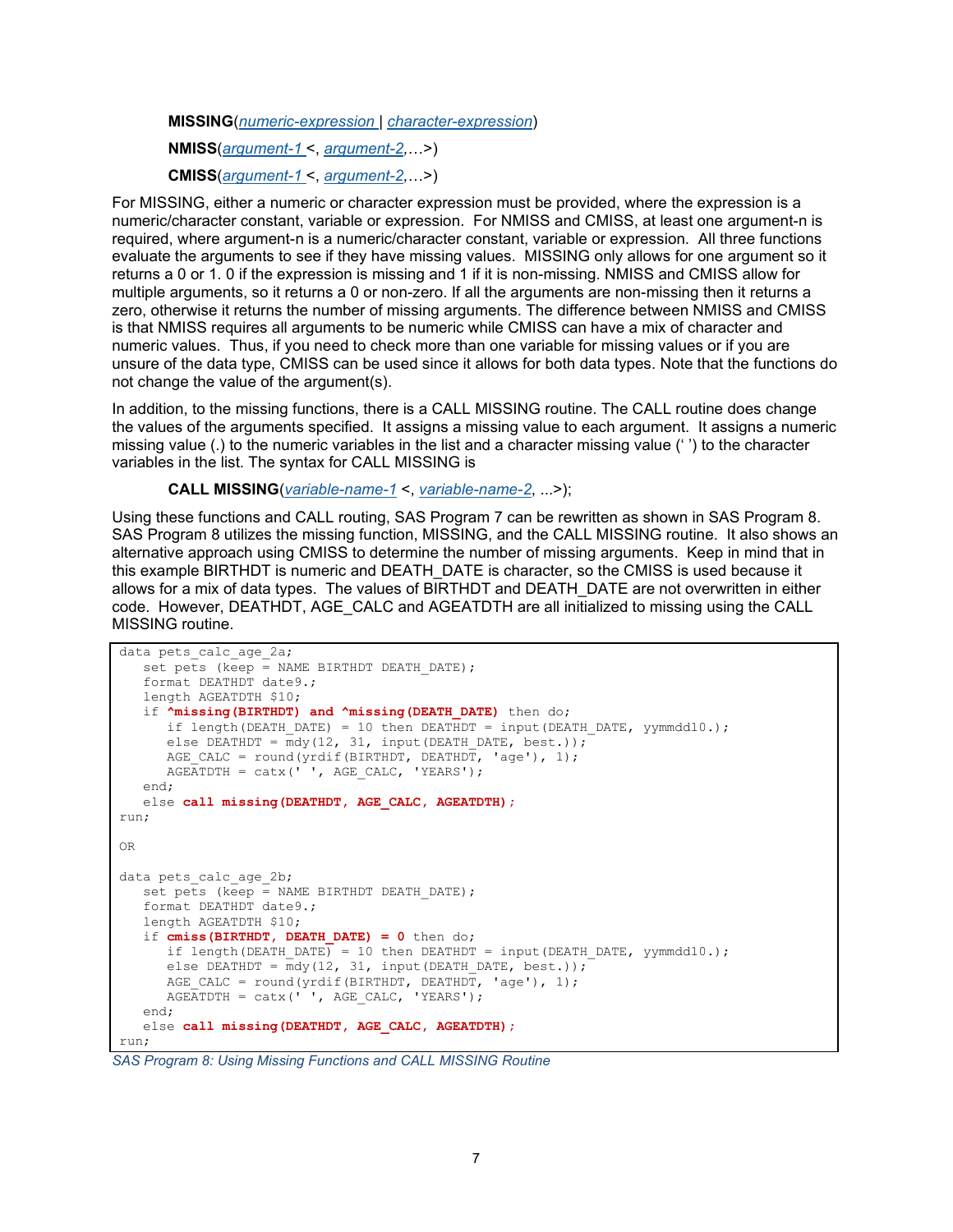Another feature of CALL MISSING is that you can use the 'of' with the ':' operator, if you know that there are number of variables with the same prefix. The 'else call missing' statement [SAS Program 8](#page-6-0) could be written as

call missing(DEATHDT**, of AGE:**);

All these approaches produce the same data set.

| <b>NAME</b>           | <b>DEATH_DATE</b> | <b>BIRTHDT</b> | <b>DEATHDT</b>           | <b>AGEATDTH</b> | <b>AGE_CALC</b> |
|-----------------------|-------------------|----------------|--------------------------|-----------------|-----------------|
| Chewbaca Watson       | 2018-01-19        | 23DEC2003      | 19JAN2018                | <b>14 YEARS</b> | 14              |
| Loki Jack Watson      |                   | 07MAY2018      | $\overline{\phantom{0}}$ |                 |                 |
| Pepper Watson         | 2008-11-28        | 01JAN1996      | 28NOV2008                | <b>13 YEARS</b> | 13              |
| Peter Rabbit Watson   | 2010-03-25        | 27FEB2000      | 25MAR2010                | <b>10 YEARS</b> | 10              |
| Easter Watson         | 2013-01-16        | 23APR2000      | 16JAN2013                | <b>13 YEARS</b> | 13              |
| <b>Bailey Watson</b>  | 2018-01-31        | 08AUG2002      | 31JAN2018                | <b>15 YEARS</b> | 15              |
| Digger Kier           | 2011-12-14        | 25MAY2002      | 14DEC2011                | <b>10 YEARS</b> | 10              |
| Kandi Kier            |                   | 18APR2012      | $\overline{\phantom{0}}$ |                 |                 |
| <b>TC Brucken</b>     | 1992              | 01JAN1976      | 31DEC1992                | <b>17 YEARS</b> | 17              |
| <b>Bandit Brucken</b> | 2005              | 01JAN1988      | 31DEC2005                | <b>18 YEARS</b> | 18              |

*Data Display 5: Output Produced from SAS Program 7 and SAS Program 8*

### **CALL PRXCHANGE ROUTINE**

Within SAS you can Perl-regular expression (PRX) functions and CALL subroutines to help with patternmatching. The PRX functions and CALL subroutines allow you to search for a pattern, extract substrings, and search and replace within a text. There are five PRX functions and five PRX CALL subroutines. However, for the purpose of this paper only PRXCHANGE and PRXPARSE are discussed.

Using our PETS data, each pet is assigned a unique three-digit ID and mini narrative is created that consists of the date of birth and medical conditions [\(Data Display 6\)](#page-7-0).

| <b>PETID</b> | <b>NARRATIVE</b>                                                                           |
|--------------|--------------------------------------------------------------------------------------------|
| 001          | Pet ID number 001: date of birth 2003-12-23. Had the following conditions: Auto immune,    |
|              | diabetic, bladder cancer                                                                   |
| 002          | Pet ID number 002: date of birth 2018-05-07. Had the following conditions: N/A             |
| 003          | Pet ID number 003: date of birth 1996. Had the following conditions: Malocclusion          |
|              | (overgrown teeth)                                                                          |
| 004          | Pet ID number 004: date of birth 2000-02-27. Had the following conditions: N/A             |
| 005          | Pet ID number 005: date of birth 2000-04-23. Had the following conditions: N/A             |
| 006          | Pet ID number 006: date of birth 2002-08-08. Had the following conditions: Skin condition, |
|              | congestive heart failure                                                                   |
| 007          | Pet ID number 007: date of birth 2002-05-25. Had the following conditions: Skin allergies, |
|              | heart attack                                                                               |
| 008          | Pet ID number 008: date of birth 2012-04-18. Had the following conditions: N/A             |
| 009          | Pet ID number 009: date of birth 1976. Had the following conditions: Old age               |
| 010          | Pet ID number 010: date of birth 1988. Had the following conditions: Kidney failure        |

<span id="page-7-0"></span>*Data Display 6: Mini Narratives for PETS*

For illustration purposes, the PETID and date of birth need to be masked so that the pet cannot be identified. In other words, we want to change all the PETID to a generic value such as 'XXX' and the date of births to something like 'DDMONYYYY'. This can be achieved using PRXCHANGE.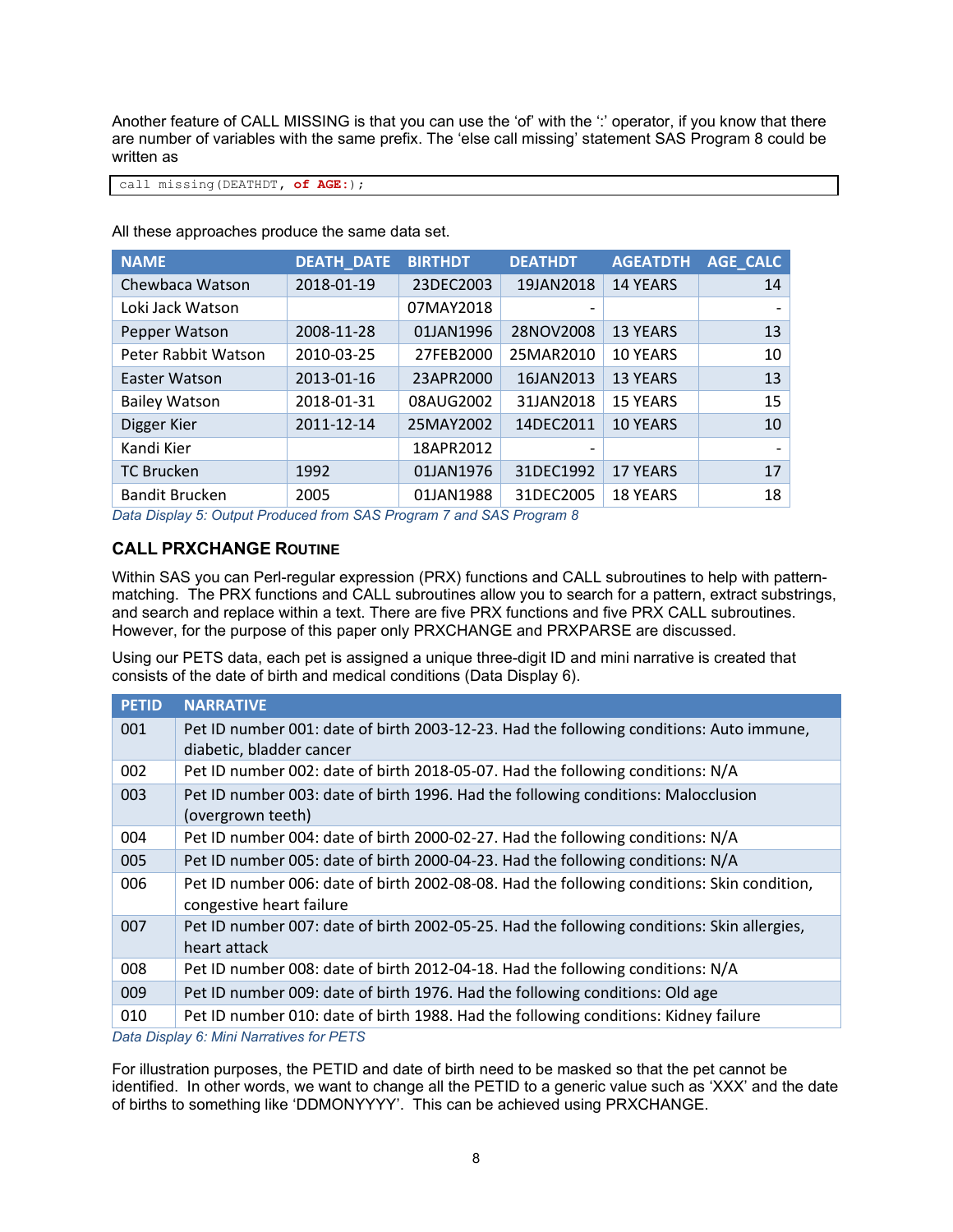The syntax for PRXPARSE and PRXCHANGE are:

#### **regular-expression-id = PRXPARSE**(*perl-regular-expression*)

#### **PRXCHANGE**(*regular-expression-id* | *perl-regular-expression, times, source*)

The regular-expression-id is a numeric variable that has a pattern identifier that will be used in PRXCHANGE. With perl-regular-expression there are a several characters that are used to indicate a specific behavior. These are metacharacters and they can help to build search patterns. In PRXCHANGE function you need either regular-expression-id or perl-regular-expression. If using a regular-expression-id, then PRXPARSE needs to be used.

With PRXCHANGE function it is not required to store the pattern in a regular-expression-id, the pattern can be used directly within the function. In addition, to specifying the pattern, the number of times the pattern should be searched and replaced needs to be specified. If TIMES = -1, then the search and replace will repeat to the end of the string. The last argument in PRXCHANGE is the source where the search and replace occurs.

[SAS Program 9](#page-8-0) illustrates two different approaches on how the data in [Data Display 6](#page-7-0) can be masked using PRXCHANGE. The first approach there are three separate statements for PRXCHANGE with the perl-regular expression used as the first argument. The second approach utilizes the regular-expressionid which is generated using the PRXPARSE. The perl-regular expression is used in the PRXPARSE function and is assigned a numeric value to identify the pattern. This numeric value is then used in PRXCHANGE as the regular-expression-id.

```
data pet2;
    set PETS;
    NARRATIVE = prxchange('s/\d{3}:/XXX:/', -1, NARRATIVE);
   NARRATIVE = prxchange('s/\d{4}-\d{2}-\d{2}/DDMONYYYY/', -1, NARRATIVE);
  NARRATIVE = prxchange('s/\d{4}/DDMONYYYY/', -1, NARRATIVE);
run;
OR
data pet2b (drop = regid:);
   set PETS;
    regid1 = prxparse('s/\d{3}:/XXX:/');
    regid2 = prxparse('s/\d{4}-\d{2}-\d{2}/DDMONYYYY/');
    regid3 = prxparse('s/\d{4}/DDMONYYYY/');
  NARRATIVE = prxchange(regid1, -1, NARRATIVE);
   NARRATIVE = prxchange(regid2, -1, NARRATIVE);NARRATIVE = prxchange(regid3, -1, NARRATIVE);
run;
```
<span id="page-8-0"></span>*SAS Program 9: Using PRXCHANGE Function*

These functions could be nested but as you can tell they can become difficult to read. When nesting you would work from the inside out, with the pattern that needs to be matched first being the innermost function call.

```
NARRATIVE = prxchange('s/\d{4}/DDMONYYYY/', -1, prxchange('s/\d{4}-\d{2}-
\d{2}/DDMONYYYY/', -1, prxchange('s/\d{3}:/XXX:/', -1, NARRATIVE)));
```
There is also a CALL routine for PRXCHANGE. It works similar to PRXCHANGE function with the differences being that the function outputs to another variable (i.e., VAR = PRXCHANGE(…)). In the example the variable it is writing to happens to be the same variable that is being processed. If the original variable is to be overwritten, then the CALL PRXCHANGE routine could be used instead. CALL PRXCHANGE returns the value as one of its arguments instead of writing to another variable. Another difference between the function and the CALL routine is that the CALL routine *must* use PRXPARSE.

The following is the syntax for CALL PRXCHANGE.

```
CALL PRXCHANGE(regular-expression-id, times, old-string <, new-string <, result-length
                  <, truncation-value <, number-of-changes> > > >);
```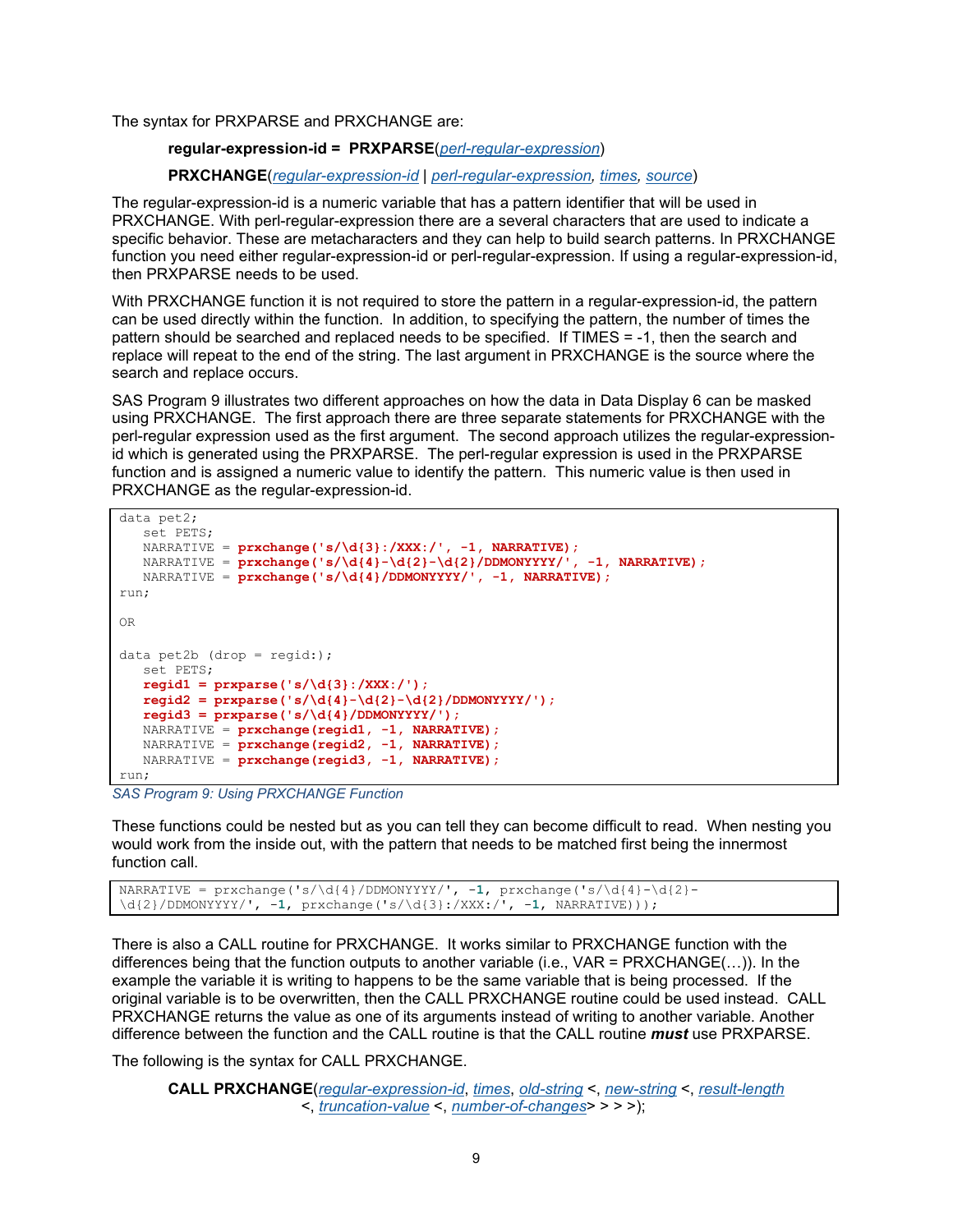CALL PRXCHANGE has more arguments than the function however only the first three are required which is what is used to illustrate in [SAS Program 10.](#page-9-0)

```
data pet3 (drop = regid:);
    set PETS;
    regid1 = prxparse('s/\d{3}:/XXX:/');
    regid2 = prxparse('s/\d{4}-\d{2}-\d{2}/DDMONYYYY/');
    regid3 = prxparse('s/\d{4}/DDMONYYYY/');
    call prxchange(regid1, -1, NARRATIVE);
 call prxchange(regid2, -1, NARRATIVE);
 call prxchange(regid3, -1, NARRATIVE);
run;
```
<span id="page-9-0"></span>*SAS Program 10: Using CALL PRXCHANGE*

Both [SAS Program 9](#page-8-0) an[d SAS Program 10](#page-9-0) produce the same output, [Data Display 7.](#page-9-1)

| <b>PETID</b> | <b>NARRATIVE</b>                                                                                                      |
|--------------|-----------------------------------------------------------------------------------------------------------------------|
| 001          | Pet ID number XXX: date of birth DDMONYYYY. Had the following conditions: Auto immune,<br>diabetic, bladder cancer    |
| 002          | Pet ID number XXX: date of birth DDMONYYYY. Had the following conditions: N/A                                         |
| 003          | Pet ID number XXX: date of birth DDMONYYYY. Had the following conditions: Malocclusion<br>(overgrown teeth)           |
| 004          | Pet ID number XXX: date of birth DDMONYYYY. Had the following conditions: N/A                                         |
| 005          | Pet ID number XXX: date of birth DDMONYYYY. Had the following conditions: N/A                                         |
| 006          | Pet ID number XXX: date of birth DDMONYYYY. Had the following conditions: Skin condition,<br>congestive heart failure |
| 007          | Pet ID number XXX: date of birth DDMONYYYY. Had the following conditions: Skin allergies,<br>heart attack             |
| 008          | Pet ID number XXX: date of birth DDMONYYYY. Had the following conditions: N/A                                         |
| 009          | Pet ID number XXX: date of birth DDMONYYYY. Had the following conditions: Old age                                     |
| 010          | Pet ID number XXX: date of birth DDMONYYYY. Had the following conditions: Kidney failure                              |
|              | Deta Dienley 7: Output Dreduced from CAC Dreaman Cond CAC Dreaman 10                                                  |

<span id="page-9-1"></span>*Data Display 7: Output Produced from SAS Program 9 and SAS Program 10*

For details on the metacharacters, visit [SAS Tables of Perl Regular Expression \(PRX\) Metacharacters.](https://documentation.sas.com/doc/en/pgmsascdc/9.4_3.2/lefunctionsref/p0s9ilagexmjl8n1u7e1t1jfnzlk.htm)

# **RANDOM NUMBER GENERATION AND OTHER SPECIALIZED SAS CALL SUBROUTINES**

SAS has provided a number of functions and CALL subroutines to perform sampling on SAS data sets. In the 70s, different functions were available (RANUNI, RANNOR, RANBIN, etc.) to provide different types of sampling subroutines. By the late 1990s, SAS had replaced this familiar functionality with the RAND function and accompanying options and subroutines, largely due to the rapidly evolving (and growing) definition of "big data". The earlier RANXXX subroutines were able to provide accurate random selection up to approximately two billion records, while the RAND function, which uses the Mersenne-Twister algorithm, provides nearly unrepeatable sequences**.** (SAS Institute Inc., 2022) Our purpose in including the RAND function in a paper on SAS CALL subroutines is to demonstrate how SAS functions and CALL subroutines work hand in hand to deliver specific functionalities. As of SAS 9.4 M5, SAS has deprecated the old RANNOR and RANUNI functions.

The RAND function takes a number of arguments, including the specification of a sampling distribution or type, and a "seed" for random number generation. CALL STREAMINIT provides a seed that is reproducible and is used prior to the invocation of the RAND function. If you do not use CALL STREAMINIT or specify a negative seed value in the RAND function, a different sample is produced every time the sampling routine is rerun. CALL STREAMINIT generates the random number stream, which is then fed into the RAND function.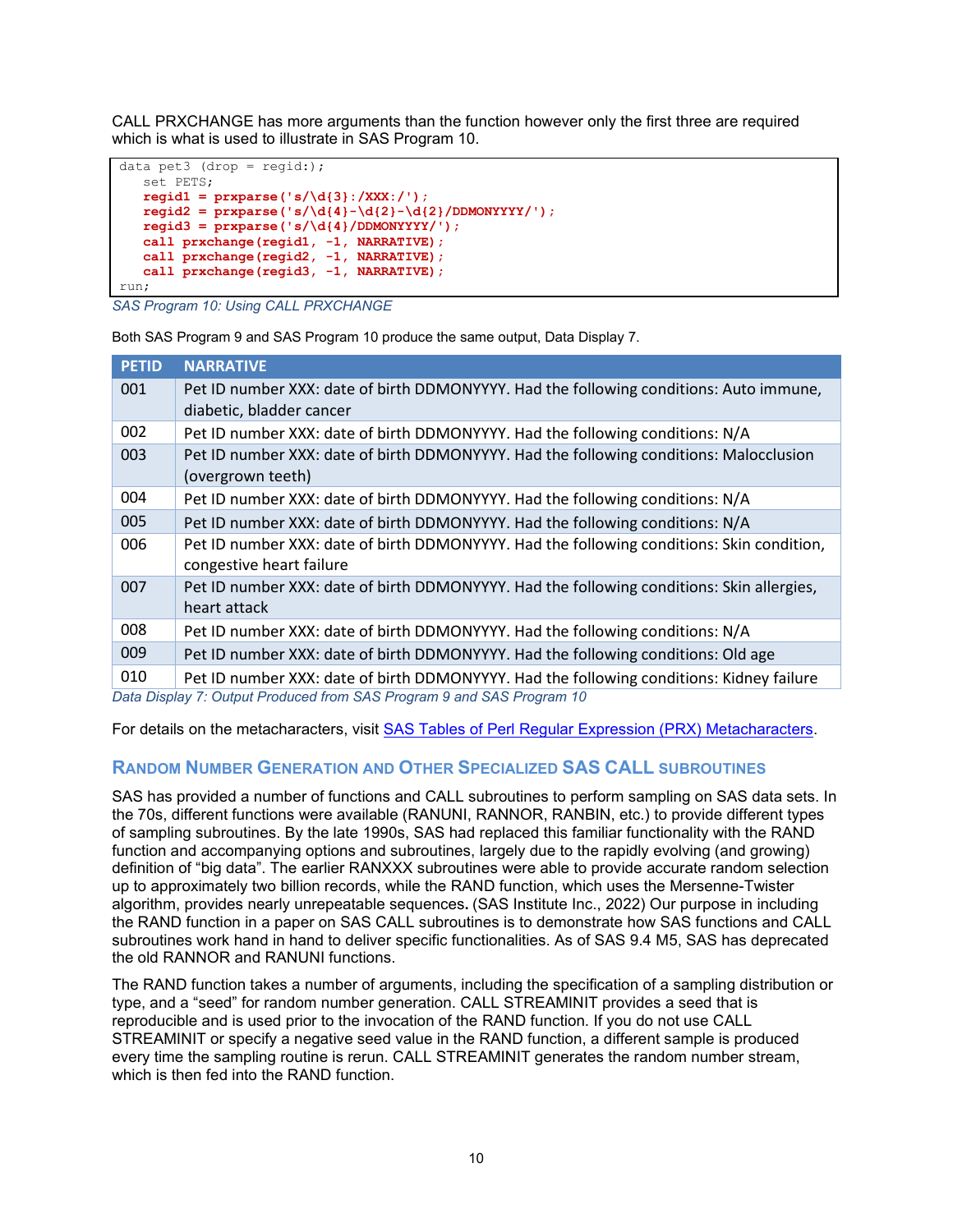The syntax for CALL STREAMINIT and the RAND function is as follows.

### **CALL STREAMINIT***(RNG*);

### **CALL STREAMINIT**(*seed*);

RNG refers to random number generator, which include supported algorithms such as MT64 (64-bit Mersenne twister) and PCG | PCG64i (64-bit permuted congruential generator) among others described in the SAS documentation (SAS Institute Inc., 2022). You can specify a RNG alone, a seed alone, or a combination of a RNG and seed. For our example, we chose to use the PCG RNG and a seed of 0. The RNG argument is not case sensitive and negative seeds are permitted.

**RAND**(*distribution*, *parameter-1*, …, *parameter-k*);

The RAND function is extremely complex, with many different distributions and sampling parameters possible. It is recommended that users consult the [RAND Function](https://documentation.sas.com/doc/en/pgmsascdc/9.4_3.2/lefunctionsref/p0fpeei0opypg8n1b06qe4r040lv.htm) SAS documentation for a full listing of all the options (SAS Institute Inc., 2022). For our example, we chose a uniform distribution and no parameters. CALL STREAMINIT provides the seed, and the RAND function creates a random number based on a uniform distribution.

## **CALL STREAMINIT ROUTINE AND THE RAND FUNCTION**

We will demonstrate the use of CALL STREAMINIT and the RAND Function in [SAS Program 11.](#page-10-0)

```
data pet sample;
    set dd.PETS;
       call streaminit('PCG', 0); /* auto-generate seed */
       ranseq = rand('uniform'); 
run;
proc sort data = pet_sample;
   by ranseq;
run;
data pet sample 2;
  set pet sample;
   by ranseq;
  if _n le 5;
run;
```
<span id="page-10-0"></span>*SAS Program 11: Using the RAND Function with CALL STREAMINIT*

| <b>NAME</b>      | <b>BREED</b>             | <b>NICKNAME</b>      | <b>RANSEQ</b> |
|------------------|--------------------------|----------------------|---------------|
| Lancelot         |                          | Lancey               | 0.05560       |
| Kisuke Gregory   | Domestic Mediumhair      | Cheesecake, Keesters | 0.08198       |
| Yoruichi Gregory | Domestic Mediumhair      | Yichi, Princess      | 0.08618       |
| Lily Mendez      | Miniture Doberman        | Lily                 | 0.10548       |
| Kandi Kier       | Poodle/Yorkshire Terrier | Kandi                | 0.12089       |

*Data Display 8: Output Produced from SAS Program 11*

## **CALL COMPCOST ROUTINE**

The COMPGED function is one of many SAS functions that "score" differences between text strings. The GED refers to the 'generalized edit distance'; the 'cost' of recreating the first string from a second string. SAS assigns default costs to certain edits, for example, to APPEND a single character to a string costs 50 points. The CALL COMPCOST Routine allows users to change up the costs for one or more edits.

The syntax for CALL COMPCOST and the COMPGED function is as follows.

**COMPGED**(*string-1*, *string-2* <, *cutoff*> <, *modifier(s)*>*)*

*String-1* and *string-2* refer to the two character / varchar variables being compared. *Cutoff* allows the user to stop counting the cost of a comparison with long strings. There are a number of modifiers available for use in the COMPGED function, to deal with ignoring case, removing leading blanks, normalizing n literals, etc. It is recommended that users consult the documentation regarding the available modifiers and to see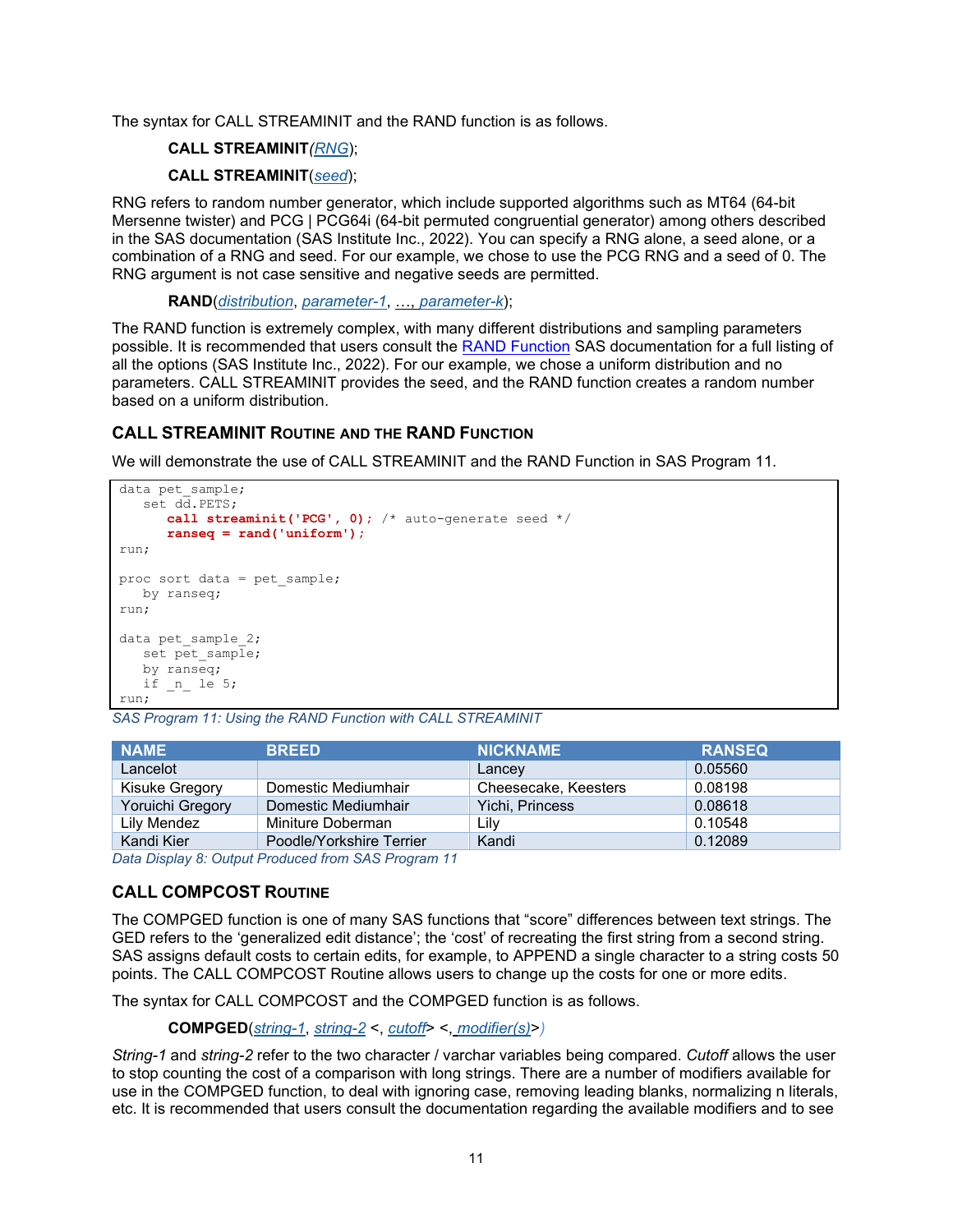a detailed description of operations. The default cost of operations with operations in alphabetic order is: Append, 50; Blank, 10; Delete, 100; Double, 20; Fdelete, 200; Finsert, 200, Freplace, 200; Insert, 100; Match, 0; Punctuation, 30; Replace, 100; Single, 20; Swap, 20; and Truncate, 10. Note that Fdelete, Finsert and Freplace works similarly to their counterparts with the exception that when the string is empty there is an extra 100 unit cost.

The purpose of CALL COMPCOST is to allow users to change the default cost of operations, by listing the operation (case agnostic) and the desired cost separated by commas, for as many operation / cost pairs as is desired, as shown in the syntax below.

**CALL COMPCOST**(*operation-1*, *value-1* <, *operation-2*, *value-2* …>);

We will demonstrate the use of CALL COMPCOST and the COMPGED Function in [SAS Program 12](#page-11-0) Part 1 and Part 2. In order to perform the example, we have modified the PETS data set slightly by adding a first name variable and an altered first name variable (refer to [Data Display 9](#page-11-1) and [Data Display 10\)](#page-12-0).

```
proc format;
    value $ nm2nm
   'Chew' = 'Chewy' /* 1 insert */'Loki' = 'Loky' /* 1 replace */'Pepper' = 'Peper' /* 1 delete */'Peter' = 'Peter' /* 1 match */; value $ ops
   'Chew' = 'insert' /* 1 insert */
   'Loki' = 'replace' /* 1 replace */'Pepper' = 'delete' /* 1 delete */
   'Peter' = 'match' /\star 1 match \star/;
run;
data PETS compcost1;
    length fname revfname $ 20 operation $ 8;
    set dd.PETS;
   if n le 4;
   fname=scan(name,1);
    if fname='Chewbaca' then fname='Chew';
    revfname=put(fname,$nm2nm.);
    operation=put(fname,$ops.);
    fncomp=compged(revfname,fname);
run;
```
<span id="page-11-0"></span>*SAS Program 12 Part 1: Using the COMPGED Function*

| <b>FNAME</b> | <b>REVENAME</b> | <b>OPERATION</b> | <b>FNCOMP</b> |
|--------------|-----------------|------------------|---------------|
| Chew         | Chewy           | insert           | 50            |
| ∟oki         | Loky            | replace          | 100           |
| Pepper       | Peper           | delete           | 20            |
| Peter        | Peter           | match            |               |

<span id="page-11-1"></span>*Data Display 9: Output Produced from SAS Program 12 Part 1*

```
data PETS compcost2;
   length fname revfname $ 20 operation $ 8; set dd.PETS;
   if n_ le 4;
    fname=scan(name,1);
    if fname='Chewbaca' then fname='Chew';
   revfname=put(fname,$nm2nm.);
   operation=put(fname,$ops.);
    call compcost('match',0,'insert',10,'delete',15,'replace',5);
    fncomp2=compged(revfname,fname);
run;
```
*SAS Program 12 Part 2: Using the COMPGED Function with CALL COMPCOST*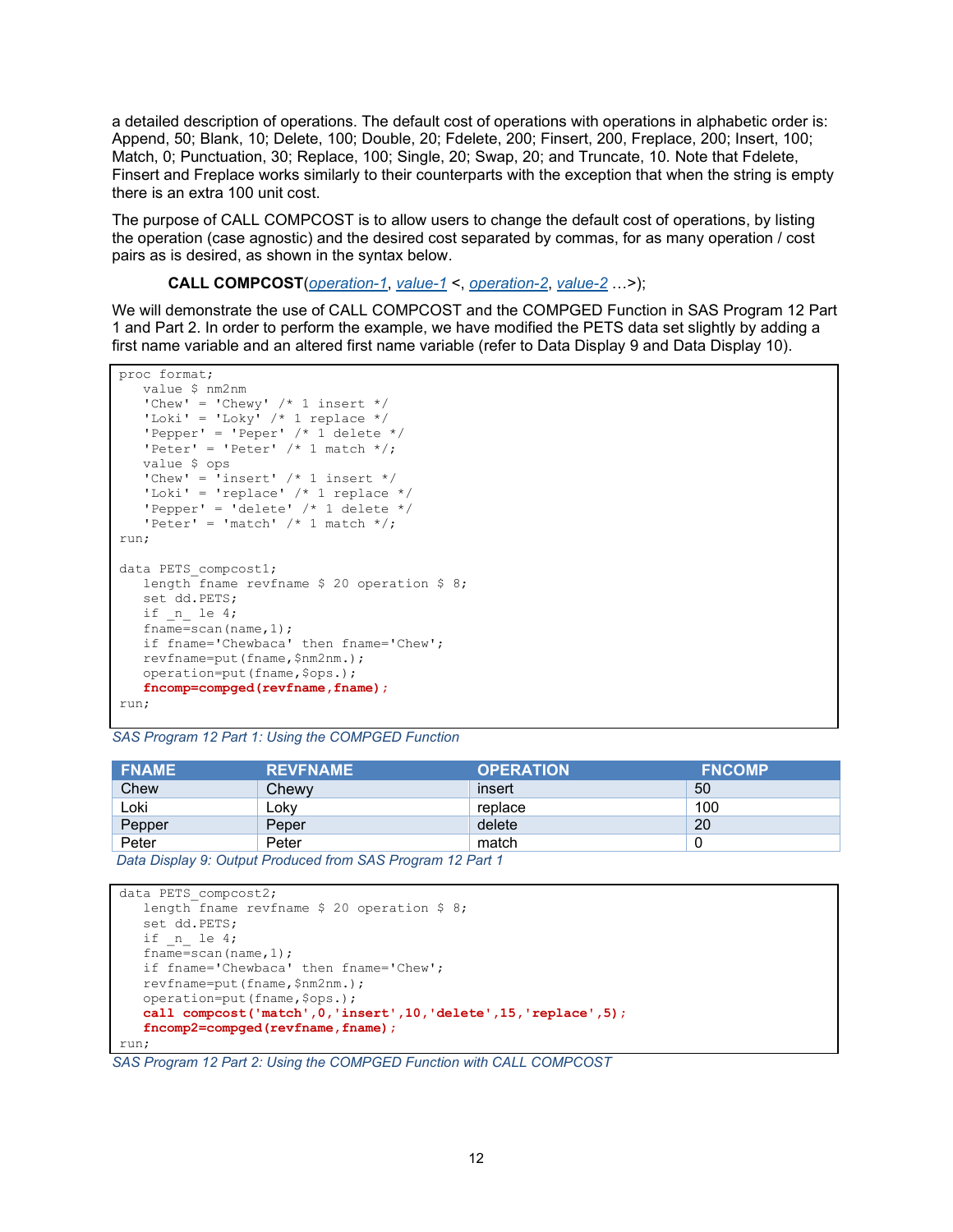| <b>FNAME</b> | <b>REVFNAME</b> | <b>OPERATION</b> | <b>FNCOMP</b> |
|--------------|-----------------|------------------|---------------|
| Chew         | Chewy           | insert           | 10            |
| ∟oki         | Loky            | replace          | 5             |
| Pepper       | Peper           | delete           | 15            |
| Peter        | Peter           | match            |               |

<span id="page-12-0"></span>*Data Display 10: Output Produced from SAS Program 12 Part 2*

## **SORT SAS CALL SUBROUTINES**

CALL SORT, CALL SORTC, and CALL SORTN all perform the function of reassigning values of specified variables of the same types so that they are in ascending order. For example, if a=3, b=1, and c=2, variables and values are reordered so that a=1, b=2, and c=3. CALL SORT can accommodate input variables of numeric, character and varchar types, and is specific to CAS. As we do not operate in a CAS environment, we will not demonstrate CALL SORT, but focus on CALL SORTC and CALL SORTN for this paper. CALL SORTC reorders character variables and values, while CALL SORTN reorders numeric variables and values. CALL SORTC and CALL SORTN are available for both CAS and SAS 9.4.

### **CALL SORTC ROUTINE AND CALL SORTN ROUTINE**

We will demonstrate the use of CALL SORTC in [SAS Program 14](#page-13-0) and CALL SORTN in [SAS Program 13](#page-12-1) Part 1 and Part 2. In order to demonstrate the functionality of CALL SORTC and CALL SORTN, we have added 6 variables to our PETS data set: 3 variables for veterinary visit types, and 3 variables for veterinary visit dates. The resulting data set is called PETS\_VISITS.

| <b>NAME</b>                                      | <b>VISIT1_TYPE</b>  | <b>VISIT2_TYPE</b>  | VISIT3_TYPE        |  |
|--------------------------------------------------|---------------------|---------------------|--------------------|--|
| Chewbaca Watson                                  | Chemo               | Checkup             | Chemo              |  |
|                                                  |                     |                     |                    |  |
| <b>NAME</b>                                      | <b>VISIT1_DATE</b>  | <b>VISIT2_DATE</b>  | <b>VISIT3_DATE</b> |  |
| Chewbaca Watson                                  | 10/02/2016          | 10/04/2016          | 09/30/2016         |  |
|                                                  |                     |                     |                    |  |
| <b>NAME</b>                                      | <b>VISIT COMBO1</b> | <b>VISIT_COMBO2</b> | VISIT_COMBO3       |  |
| Chewbaca Watson                                  | Chemo 10/02/2016    | Checkup 10/04/2016  | Chemo 09/30/2016   |  |
| Data Display 11: Additional data set PETS VISITS |                     |                     |                    |  |

*Data Display 11: Additional data set PETS\_VISITS*

The syntax for CALL SORTC and the CALL SORTN subroutines is as follows.

```
CALL SORTC(variable-1 <, …, variable-n>);
```

```
CALL SORTN(variable-1 <, …, variable-n>);
```
Variable-1 – Variable-N refer to character variables in the case of CALL SORTC, and to numeric variables in the case of CALL SORTN. A warning or error will be generated in the log should you mix and match variable types with CALL subroutines (refer to [SAS Program 13](#page-12-1) Part 1 and [SAS Log 3\)](#page-12-2).

```
data PETS_SORTMIXED;
  set PETS VISITS;
   if n=1;format visit date: mmddyy10.; call sortn(visit1_date,visit2_date,visit3_type);
run;
```

```
SAS Program 13 Part 1: CALL SORTN with mixed type arguments
```

```
ERROR: In a call to the SORT function or routine, argument 1 and argument 3 have 
different data types.
ERROR: Internal error detected in function SORTN. The DATA step is terminating during 
the EXECUTION phase.
NOTE: The SAS System stopped processing this step because of errors.
NOTE: Due to ERROR(s) above, SAS set option OBS=0, enabling syntax check mode. This 
prevents execution of subsequent data modification statements.
```
<span id="page-12-2"></span>*SAS Log 3: Log Message Produced from [SAS Program 13](#page-12-1) Part 1*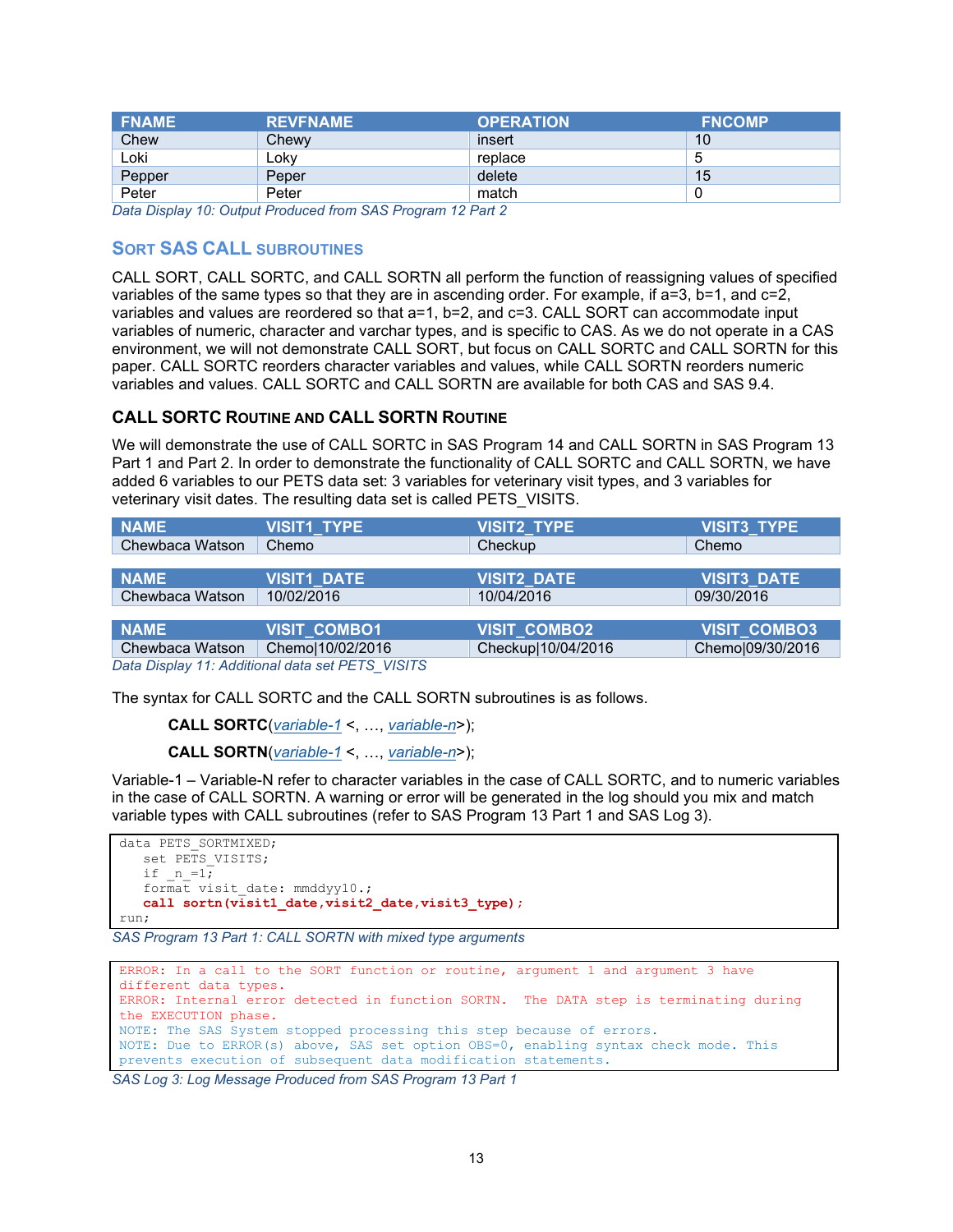We correct the error in the CALL SORTN program in SAS Program Part 2 and rerun. Note that users may get warnings or errors depending on how their system is set up.

```
data PETS_SORTN;
   set PETS VISITS;
   if n=1; format visit_date: mmddyy10.;
    call sortn(visit1_date,visit2_date,visit3_date);
run;
```
*SAS Program 13 Part 2: CALL SORTN*

| <b>Name</b>                       | Visit1_Type         | Visit2_Type         | Visit3_Type              |  |
|-----------------------------------|---------------------|---------------------|--------------------------|--|
| Chewbaca Watson                   | Chemo               | Checkup             | Chemo                    |  |
|                                   |                     |                     |                          |  |
| <b>Name</b>                       | <b>Visit1_Date</b>  | <b>Visit2_Date</b>  | Visit <sub>3</sub> _Date |  |
| Chewbaca Watson                   | 09/30/2016          | 10/02/2016          | 10/04/2016               |  |
|                                   |                     |                     |                          |  |
| <b>Name</b>                       | <b>Visit Combo1</b> | <b>Visit Combo2</b> | <b>Visit Combo3</b>      |  |
| Chewbaca Watson                   | Chemo 10/02/2016    | Checkup 10/04/2016  | Chemo 09/30/2016         |  |
| Data Dienlow 12: Heina CALL SODTN |                     |                     |                          |  |

*Data Display 12: Using CALL SORTN*

Note that the output has not sorted the character variables visit1 type, visit2 type and visit3 type and visit\_combo1-3 horizontally but has reordered the values in the number variables visit1\_date, visit2\_date, and visit3\_date.

```
data PETS SORTC;
   length visit1 type visit2 type visit3 type $ 8;
   length visit_combo1 visit_combo2 visit_combo3 $ 25;
   set PETS VISITS;
   if n=1;visit_combo1=catx('|',visit1_type,put(visit1_date,mmddyy10.));
   visit_combo2=catx('|',visit2_type,put(visit2_date,mmddyy10.));
   visit_combo3=catx('|',visit3_type,put(visit3_date,mmddyy10.));
    call sortc(visit1_type,visit2_type,visit3_type);
   call sortc(visit_combo1,visit_combo2,visit_combo3);
  new visit type1=scan(visit combo1,1,'|');
  n = -1<br>new_date1=input(scan(visit_combo1,2,'|'),mmddyy10.);
  new_visit_type2=scan(visit_combo2,1,'|');
   new_date2=input(scan(visit_combo2,2,'|'),mmddyy10.);
   new_visit_type3=scan(visit_combo3,1,'|');
   new date3=input(scan(visit combo3,2,'|'),mmddyy10.);
    format new_date: mmddyy10.; 
run;
```
<span id="page-13-0"></span>*SAS Program 14: CALL SORTC*

| <b>NAME</b>                       | <b>VISTA1_TYPE</b> | <b>VISIT2_TYPE</b>  | <b>VISIT3_TYPE</b>     |  |
|-----------------------------------|--------------------|---------------------|------------------------|--|
| Chewbaca Watson                   | Checkup            | Chemo               | Chemo                  |  |
|                                   |                    |                     |                        |  |
| <b>NAME</b>                       | <b>VISIT1_DATE</b> | <b>VISIT2_DATE</b>  | <b>VISIT3_DATE</b>     |  |
| Chewbaca Watson                   | 10/02/2016         | 10/04/2016          | 09/30/2016             |  |
|                                   |                    |                     |                        |  |
| <b>NAME</b>                       | VISIT_COMBO1       | <b>VISIT COMBO2</b> | <b>VISIT COMBO3</b>    |  |
| Chewbaca Watson                   | Checkup 10/04/2016 | Chemo 09/30/2016    | Chemo 10/02/2016       |  |
|                                   |                    |                     |                        |  |
| <b>NAME</b>                       | <b>NEW DATE1</b>   | <b>NEW_DATE2</b>    | <b>NEW DATE3</b>       |  |
| Chewbaca Watson                   | 10/04/2016         | 09/30/2016          | 10/02/2016             |  |
|                                   |                    |                     |                        |  |
| <b>NAME</b>                       | NEW_VISIT_TYPE1    | NEW_VISIT_TYPE2     | <b>NEW_VISIT_TYPE3</b> |  |
| Chewbaca Watson                   | Checkup            | Chemo               | Chemo                  |  |
| Data Dinclude (A0.11) and (C0.77) |                    |                     |                        |  |

*Data Display 13: Using CALL SORTC*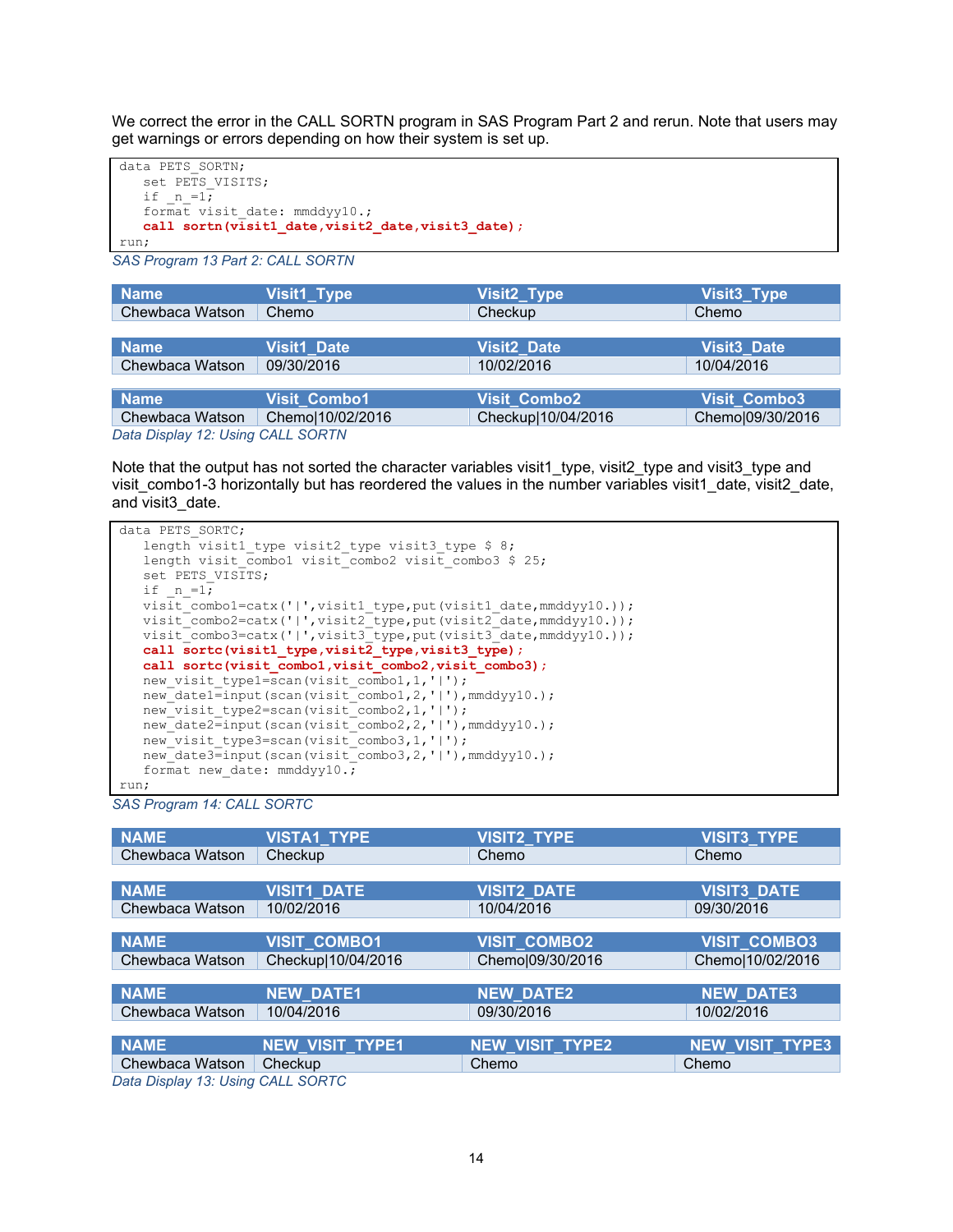In this output, we can see that the character variables visit1 type, visit2 type and visit3 type and visit\_combo1-3 have been sorted horizontally, while the numeric variables visit1\_date, visit2\_date, and visit3 date have not. The dangers of horizontal sorts of pairs of variables discontinuously are obvious, as the dates for each visit now do not match the visit types. Thus, we scan the visit combo variables using the delimiter to provide correctly paired visits and dates, in this case horizontally ordered by visit type.

## **VARIABLE CONTROL AND INFORMATION CALL SUBROUTINES**

"V" functions are incredibly utile in SAS processing, allowing users to access variable level information contained in SAS Dictionary Tables, the metadata which underlies procedures such as PROC CONTENTS and PROC DATASETS, and access methods such as PROC SQL. "V" functions include VLABEL and VNAME: we will describe the CALL routine versions of these two functions, and two other information CALL subroutines, CALL VNEXT and CALL SET. The "V" functions and these CALL subroutines are most often used in do loops, array processing, and macros.

## **CALL LABEL ROUTINE AND CALL VNAME ROUTINE**

The CALL LABEL Routine obtains the label for a specified variable from SAS metadata and creates a second variable containing the obtained label, much like the VLABEL function. If the specified variable's label is blank, the second (label) variable contains the name of the originating variable. The CALL VNAME Routine performs as the VNAME function does; that is, CALL VNAME retrieves the name of a specified variable from metadata and creates a second variable containing the first variable's name.

The syntax for CALL LABEL and the CALL VNAME subroutines is as follows.

**CALL LABEL**(*variable-1*, *variable-2*);

**CALL VNAME**(*variable-1*, *variable-2*);

Refer to [SAS Program 15](#page-14-0) for how to implement CALL VNAME and CALL LABEL. The resulting data can be seen in [Data Display 14.](#page-15-0)

```
data pets call label (keep=lab name);
    length name $ 32 lab $ 256;
   set dd.pets (rename=(name=pet name));
   array abc\{\star\} _character_; /* all character variables in old */
  array def{*} _{\text{numeric}}; /* all numeric variables in old */
   do i=1 to dim(abc);
 call vname(abc{i}, name); /* get name of character variable */ 
 call label(abc{i},lab); /* get label of character variable */
       output; /* write label to an observation */ 
    end;
   do j=1 to dim(det);
       call vname(def{j}, name); /* get name of numeric variable */
       call label(def{j},lab); /* get label of numeric variable */
       output; /* write label to an observation */ 
    end;
    stop;
run;
```

```
SAS Program 15: Using the CALL LABEL and CALL VNAME subroutines
```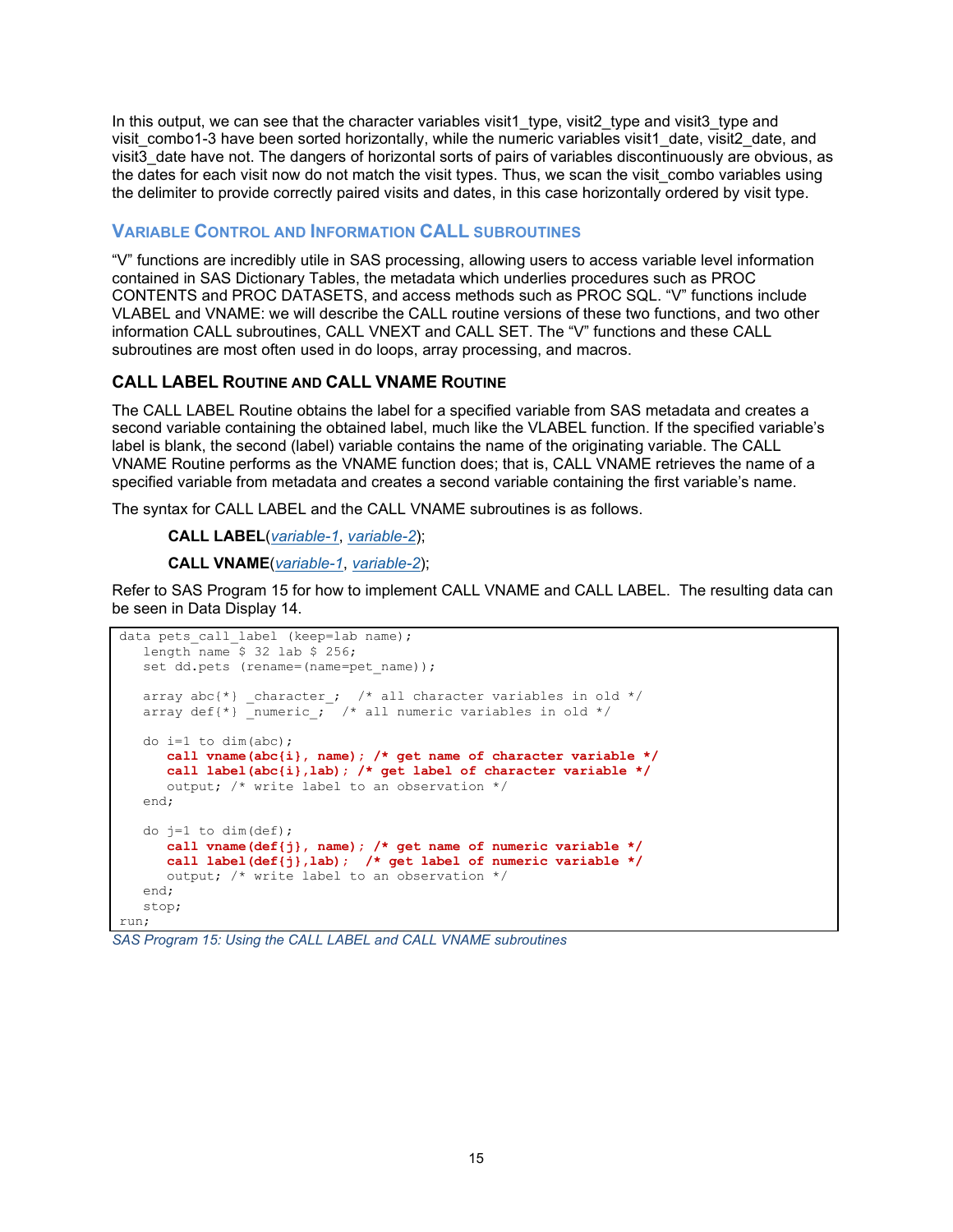| <b>NAME</b>               | <b>LAB</b>                |
|---------------------------|---------------------------|
| name                      | name                      |
| lab                       | lab                       |
| pet name                  | Name                      |
| Nickname                  | Nickname                  |
| <b>Breed</b>              | <b>Breed</b>              |
| <b>Type</b>               | Type                      |
| <b>Status</b>             | <b>Status</b>             |
| Date of Birth             | Date of Birth             |
| Death Date                | Death Date                |
| <b>Medical Conditions</b> | <b>Medical Conditions</b> |
| Favorite_Toy              | <b>Favorite Toy</b>       |
| Favorite Thing to Do      | Favorite Thing to Do      |
| Weight_lb_                | Weight (lb)               |
| Length $_{\text{in}}$     | Length (in)               |
| Age                       | Age                       |
| Data Entry                | Data Entry                |

<span id="page-15-0"></span>*Data Display 14: Output Produced fro[m SAS Program 15](#page-14-0)*

### **CALL VNEXT ROUTINE**

The CALL VNEXT Routine returns the variable name and optionally, the variable type and length, of all variables, including automatic variables such as first. and last, in a data set. Note that the order in which variables are processed might not be as expected, as it follows the order of variables in the DDV (data set data vector).

The syntax for CALL VNEXT is as follows.

**CALL VNEXT**(*variable-name* <,*variable-type* <,*variable-length*> >);

Variable-name is the name of a character variable that CALL VNEXT populates with each variable in the DDV in turn. Once all the variables have been accounted for, the last record contains a blank in the field. Variable-type is an optional argument, and returns "C" (for character) and "N" (for numeric) as values for each variable in turn. Similarly, variable-length is optional and returns the variable length for each variable.

An illustration of CALL VNEXT can be found in [SAS Program 16](#page-15-1) with the corresponding output found in [SAS Log 4.](#page-16-0)

```
proc sort data=dd.pets (rename=(name=pet name)) out=pets call vnext;
    by pet name;
run;
data pets attributes;
  length name $ 32 type $ 3;
   set pets call vnext;
   by pet name;if n=1;
  name="{'} length=666;
   do i=1 to 99 until(name=' ');
       call vnext(name, type, length);
       put i= name @40 type= length=;
    end;
run;
```
<span id="page-15-1"></span>*SAS Program 16: Using the CALL VNEXT Routine*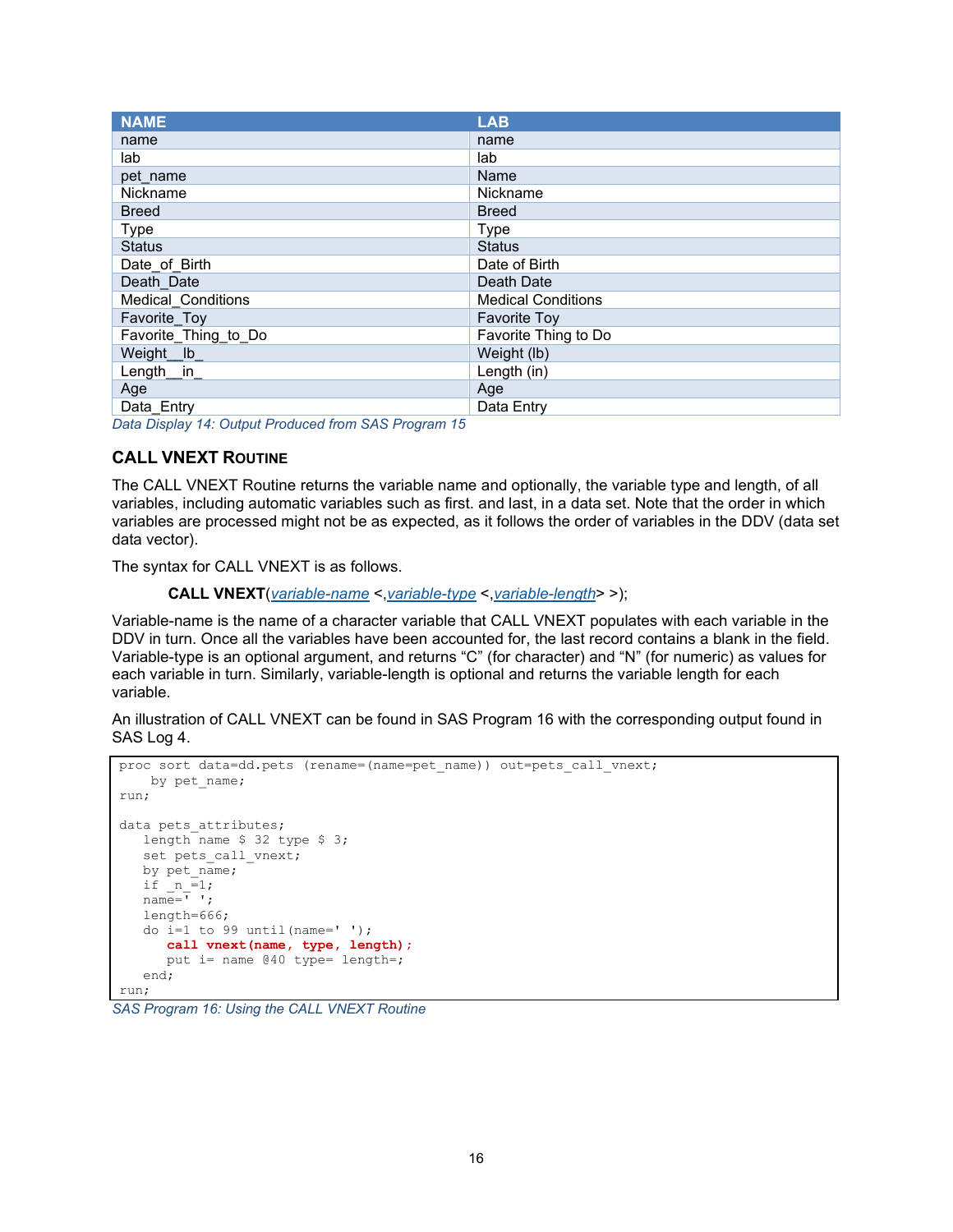| $i=1$ name                | type=C length=32                                                                    |
|---------------------------|-------------------------------------------------------------------------------------|
| $i=2$ type                | type=C length=3                                                                     |
| $i=3$ pet name            | type=C length=28                                                                    |
| i=4 Nickname              | type=C length=23                                                                    |
| i=5 Breed                 | type=C length=24                                                                    |
| i=6 Weight lb             | type=N length=8                                                                     |
| i=7 Length in             | type=N length=8                                                                     |
| i=8 Status                | type=C length=8                                                                     |
| i=9 Date of Birth         | type=C length=10                                                                    |
| i=10 Death Date           | type=C length=10                                                                    |
| $i=11$ Age                | type=N length=8                                                                     |
| i=12 Medical Conditions   | type=C length=62                                                                    |
| i=13 Favorite Toy         | type=C length=45                                                                    |
| i=14 Favorite Thing to Do | type=C length=126                                                                   |
| i=15 Data Entry           | type=N length=8                                                                     |
| i=16 FIRST.pet name       | type=N length=8                                                                     |
| i=17 LAST.pet name        | type=N length=8                                                                     |
| i=18 length               | type=N length=8                                                                     |
| $i=19$ i                  | type=N length=8                                                                     |
| $i=20$ ERROR              | type=N length=8                                                                     |
| $i=21$ N                  | type=N length=8                                                                     |
| $i=22$                    | type= length=0                                                                      |
|                           | NOTE: There were 68 observations read from the data set WORK. PETS CALL VNEXT. run; |

<span id="page-16-0"></span>*SAS Log 4: Produced by [SAS Program 16](#page-15-1)*

#### **CALL SET ROUTINE**

The CALL SET routine is analogous to a SET statement when used in a data step process, and therefore not terribly useful in the data step, as it requires you to use the OPEN and CLOSE functions. It is used to link SAS data set variables to DATA step or macro variables that have the same name and data type, and can be a convenient way to mass produce macro variables. The CALL SYMPUT or CALL SYMPUTX subroutines and PROC SQL INTO are other ways to accomplish this, among others, but CALL SET (or %SYSCALL SET) has the advantage of automatically doing some cleanup such as trimming and setting the macro variables to the correct length.

The syntax for CALL SET is as follows.

**CALL SET**(*dsid*);

Note that CALL SET is used in conjunction with a number of functions and macro functions, such as %SYSFUNC, FETCHOBS, GETVARN, GETVARC, and SYSMSG.

In [SAS Program 17](#page-16-1) Part 1 and Part 2, we demonstrate using CALL SET with the macro facility first (%SYSCALL SET), and then with the data step (CALL SET).

```
%let name=;
%let breed=;
%let rc=%sysfunc(open(DD.PETS));
%syscall set(rc);
%let rc1=%sysfunc(fetchobs(&rc,1));
%let rc2=%sysfunc(sysmsg()); 
%let rc3=%sysfunc(curobs(&rc));
%let Weight=%sysfunc(getvarn(&rc,5));
%let rc4=%sysfunc(close(&rc));
%put Returned Variables : name=&name breed=&breed weight=&weight;
%put Return Codes : RC2=&Rc2 Rc3=&Rc3;
run;
```
#### <span id="page-16-1"></span>*SAS Program 17 Part 1: Using the CALL SET Routine – Macro version*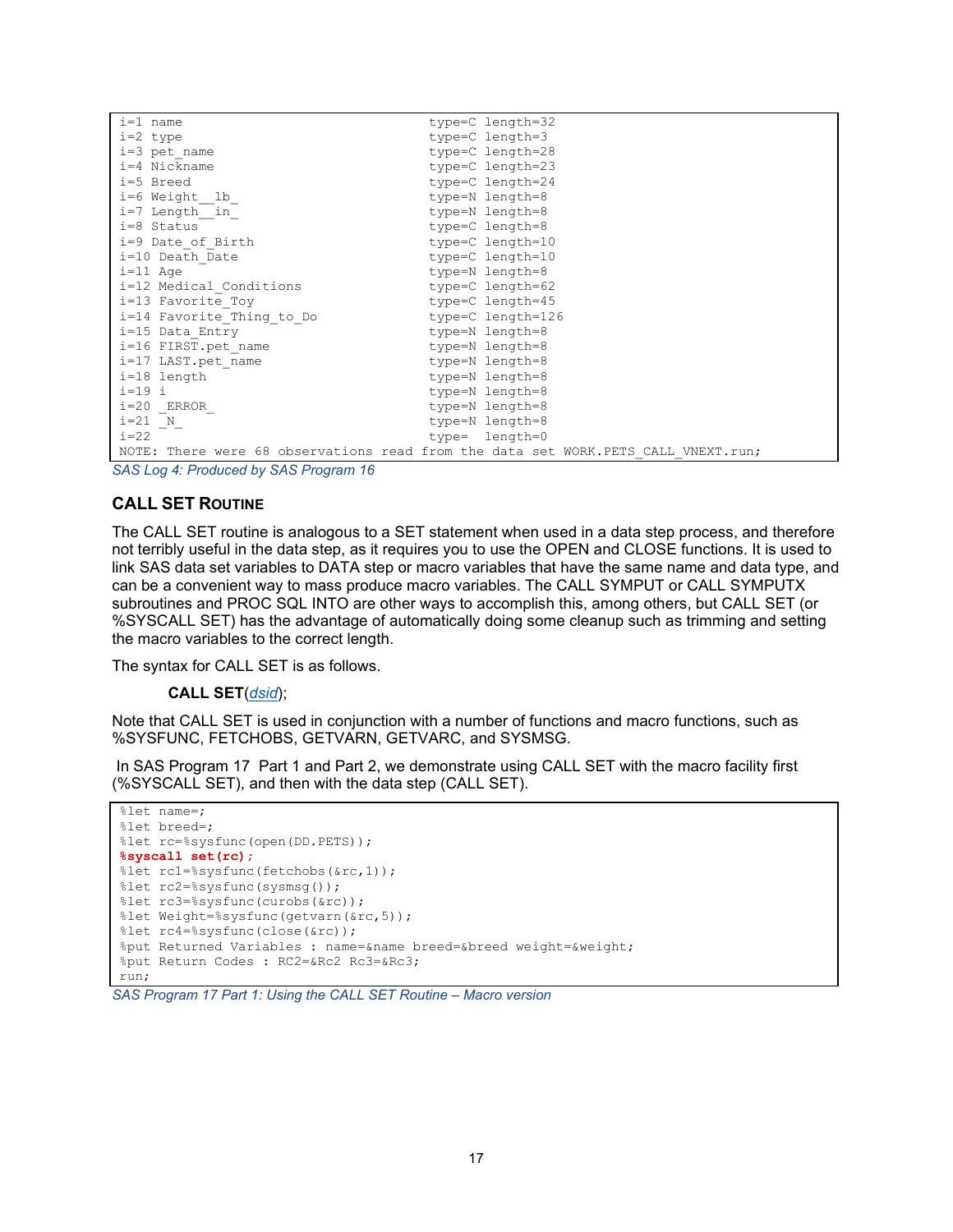```
265 %let name=;<br>266 %let breed=
266 %let breed=;<br>267 %let rc=%sys
               %let rc=%sysfunc(open(DD.PETS));
NOTE: Data file DD.PETS.DATA is in a format that is native to another host, or the file 
encoding does not match the session encoding. Cross Environment Data Access will be 
used, which might require additional CPU resources and might reduce performance.<br>268 8syscall set (rc):
268 %syscall set(rc);
269 % let rc1=%sysfunc(fetchobs(&rc,1));<br>270 % let rc2=%sysfunc(sysmsq());
270 % let rc2=% sysfunc(sysmsg());<br>271 % let rc3=% sysfunc(curobs(&rc
271 % let rc3=%sysfunc(curobs(&rc));<br>272 % let Weight=%sysfunc(getyarn(&r
272 % let Weight=%sysfunc(getvarn(&rc,5));<br>273 % let rc4=%sysfunc(close(&rc));
273 %let rc4=%sysfunc(close(&rc));<br>274 % but Returned Variables : name
               %put Returned Variables : name=&name breed=&breed weight=&weight;<br>ariables : name=Chewbaca Watson breed=Maltese/Poodle
Returned Variables : name=Chewbaca Watson
weight=14<br>275
               275 %put Return Codes : RC2=&Rc2 Rc3=&Rc3;
Return Codes : RC2= Rc3=1<br>276 Run:
              Run:
```
*SAS Log 5: Produced by Program 17 Part 1* 

```
data dd.pets_call_set;
   set dd.pets (keep=name breed Weight_lb
                 rename=(name=name weight \overline{1}b =weight));
    if n=1;run;
DATA null;
 retain name breed;
Rc=open('dd.pets_call_set');
Call set(rc);
Rc1=fetchobs(rc,1);
Rc2=sysmsg();
Rc3=curobs(rc); 
 name=getvarc(rc,1);
breed=getvarc(rc,2);
weight=getvarn(rc,3);
Rc4=close(rc);
 Put 'Returned Variables : ' name= / breed= / Weight=;
 Put 'Return Codes : ' Rc2= Rc3=;
Run;
```
*SAS Program 17 Part 2: Using the CALL SET Routine – Data step version* 

```
282 data dd.pets_call_set;<br>283 set dd.pets (keep=
283 set dd.pets (keep=name breed Weight_lb_<br>284 sename=(name=name weight)
                                   rename=(name=name weight lb =weight));
NOTE: Data file DD.PETS.DATA is in a format that is native to another host, or the file 
encoding does not match the session encoding. Cross Environment Data Access will be 
used, which might require additional CPU resources and might reduce performance.<br>285 \qquad if n =1:
285 if n=1;<br>286 run:
             run;
NOTE: There were 68 observations read from the data set DD.PETS.
NOTE: The data set DD. PETS CALL SET has 1 observations and 3 variables.
NOTE: DATA statement used (Total process time):<br>real time 0.04 seconds
       real time 0.04 seconds<br>cpu time 0.03 seconds
                                0.03 seconds
287 
288 DATA _null_;<br>289 retain name
289 retain name breed;<br>290 Rc=open('dd.pets c
290 Rc=open('dd.pets_call_set');<br>291 Call set(rc);
291 Call set(rc);<br>292 Rc1=fetchobs(
292 Rc1=fetchobs(rc,1);<br>293 Rc2=sysmsq();
293 Rc2=sysmsg();<br>294 Rc3=curobs(rc
294 Rc3=curobs(rc);<br>295 name=qetvarc(rc
              name=getvarc(rc,1);
```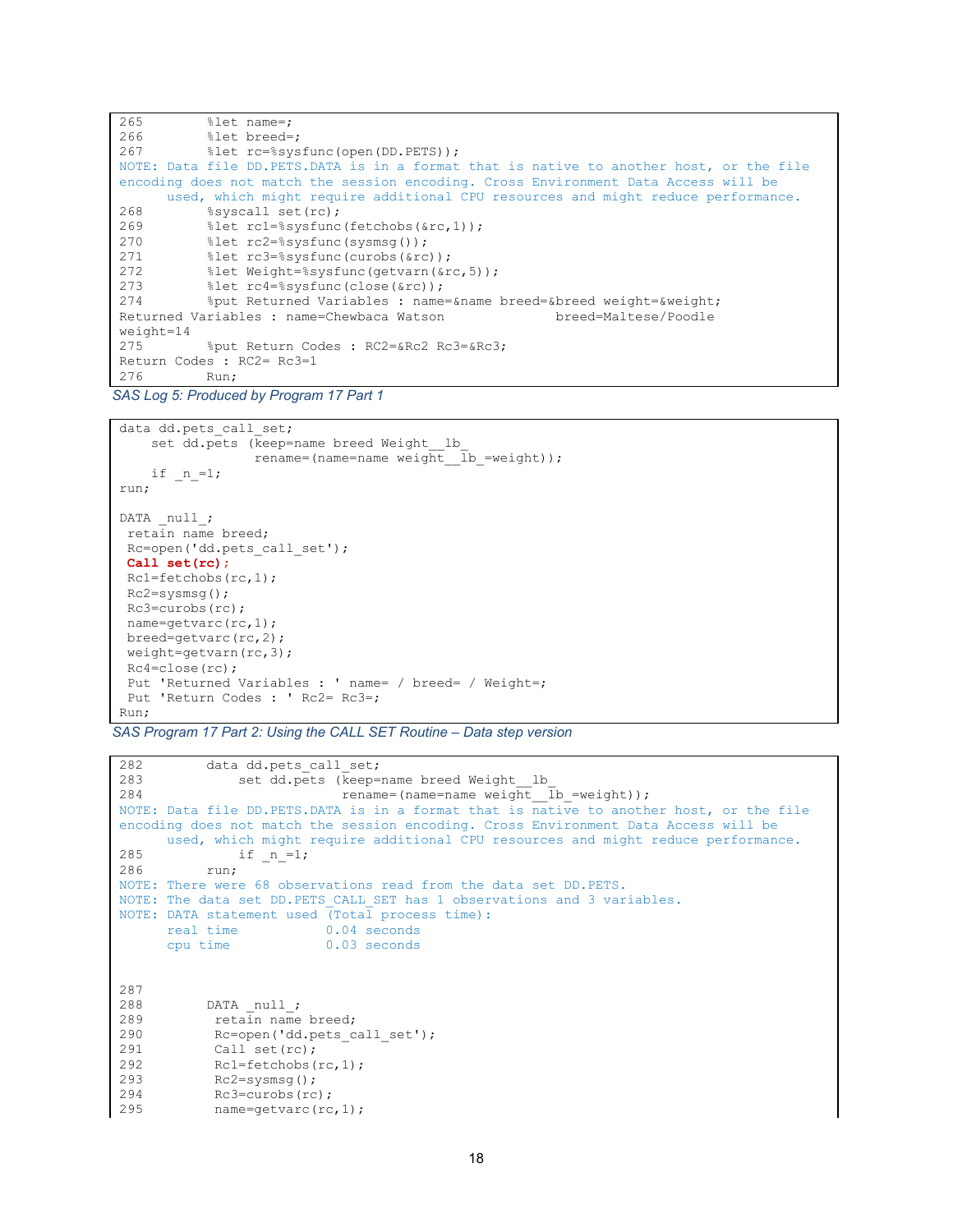```
296 breed=getvarc(rc, 2);<br>297 weight=getvarn(rc, 3)
297 weight=getvarn(rc, 3);<br>298 Rc4=close(rc);
298 Rc4=close(rc);<br>299 Put 'Returned
299 Put 'Returned Variables : ' name= / breed= / Weight=;<br>300 Put 'Return Codes : ' Rc2= Rc3=:
300 Put 'Return Codes : 'Rc2= Rc3=;<br>301 Run;
              Run:
Returned Variables : name=Chewbaca Watson
breed=Maltese/Poodle
weight=14
Return Codes : Rc2= Rc3=1276
```
*SAS Log 6: Produced by Program 17 Part 2* 

## **EXTERNAL AND SPECIAL SAS CALL SUBROUTINES**

There are a number of SAS CALL subroutines that operate on a number of different levels, with different advantages / disadvantages, parameters, and timing in operations in the SAS system. We will discuss two that may be most familiar to you, CALL EXECUTE and CALL SYMPUT/SYMPUTX. These two sets of CALL subroutines, as with many functions and CALL subroutines, have the capability of going outside of typical data set operations, interrupting the flow through the PDV. For this reason, they are most commonly used in conjunction with the SAS macro facility. CALL EXECUTE is very powerful, and its use can be very complex because of the disconnect between how macro processing works versus how the data step process works. CALL SYMPUT/SYMPUTX is also powerful, and can be combined with %macro loops, data set do loops, arrays and functions to provide solutions to many quandaries involving the creation of macro variables. We will provide examples that will demonstrate both the power and complexity of these CALL subroutines.

### **CALL EXECUTE ROUTINE**

Whether you are just an end-user or a developer, you have probably had some exposure to macros. As you may know, to execute a macro you need to actually invoke it and while that is simple enough to do if you have a few scenarios, this can become tedious if you have to write a call to a macro for a large number of scenarios. Or worse you have all your macro call statements written just to find out later that either a specific macro parameter value is either no longer valid (i.e., not in the data) or you have new values that warrant its own macro call. This situation can be avoided with a data-driven technique that utilizes the CALL EXECUTE routine.

The CALL EXECUTE routine takes one argument and resolves the argument. The resolved argument is then executed at the next step boundary (e.g., run; quit;). With CALL EXECUTE you can dynamically write code that is based on the data, and this includes writing macro call statements.

The syntax is

#### **CALL EXECUTE**(*argument*);

Argument can be a character string enclosed in quotation marks. The argument can also be the name of a variable within a DATA step. The variable name is *not* enclosed in quotes. It can also be a character expression that resolves to macro expression or a SAS statement. Note that if you are trying to mask certain macro facility characters (e.g., %, &) you need to use single quotes. If you use double quotes in this situation, CALL EXECUTE will resolve to a macro invocation and execute the macro immediately.

[SAS Program 18](#page-19-0) demonstrates how macro calls can be generated based on values in the data set using CALL EXECUTE.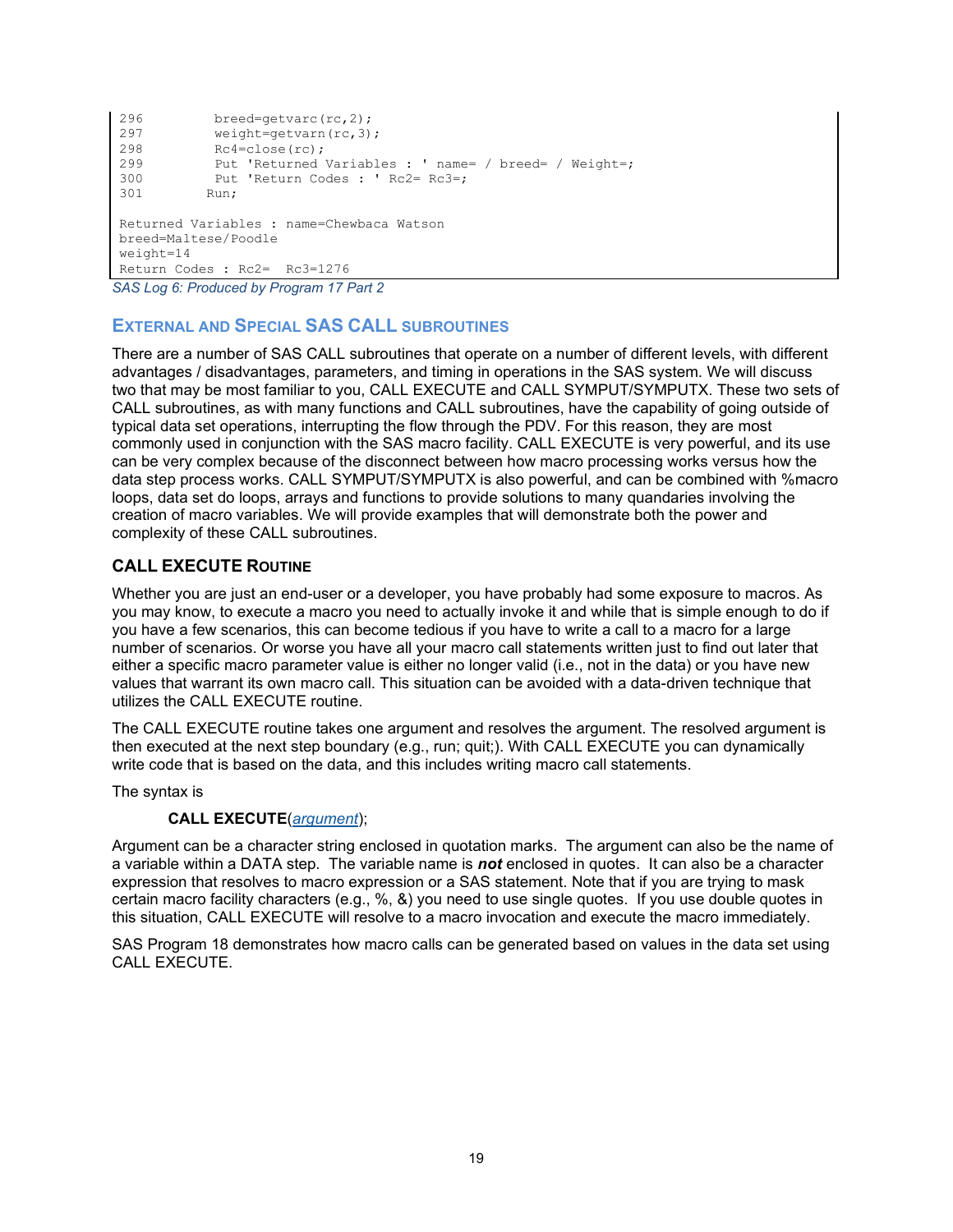```
%macro pettype(type = );
   \text{Set } dsn = \text{Secan}(\text{ktype}, 1);proc means data = PETS noprint n mean std;
       var AGE;
      where upcase(TYPE) =: \text{supcase}(" \text{type}");
      output out = \&dsn. age n = n mean = mean std = std;
    run; 
    /* … ADDITIONAL SAS CODE … */
%mend pettype;
proc sort data = PETS.PETS 
           out = PETS (keep = NAME TYPE AGE);
   by TYPE;
run;
data null; \Thetaset PETS; by TYPE;
    if first.TYPE;
    call execute(cats('%pettype(type = ', TYPE, ")")); 
run;
```
<span id="page-19-0"></span>*SAS Program 18: Illustration of CALL EXECUTE to Generate Macro Calls*

- **O** Macro that needs to be executed for each pet TYPE.
- CALL EXECUTE is called from within a data step. Because there is no need to save what is being generated to another SAS data set, DATA \_NULL\_ is used. Since we only want to execute the macro once for each pet TYPE, the data is subsetted for the first record of each pet TYPE. Thus, for each unique pet TYPE, CALL EXECUTE is run and resolves to a SAS statement. In this case it resolves to a macro call for %pettype. It is populating the macro parameter (TYPE =) based on what is in the PETS data set.

The CALL EXECUTE statement within the DATA \_NULL DATA step produces the following 6 macro calls based on the data:

%pettype(type = 'CAT') %pettype(type = 'DOG') %pettype(type = 'FERRET') %pettype(type = 'GUINEA PIG') %pettype(type = 'IGUANA') %pettype(type = 'RABBIT')

[SAS Log 7](#page-19-1) shows a snippet of what is generated from CALL EXECUTE. You can see the full log in the Appendix.

```
NOTE: CALL EXECUTE generated line.<br>1 + proc means data = PETS
       + proc means data = PETS noprint n mean std; var AGE; where
upcase(TYPE) =: "CAT"; output out = Cat_age<br>n = n mean = mean std = std; run;
n = n mean = mean std = std;
NOTE: There were 40 observations read from the data set WORK.PETS.
      WHERE UPCASE(TYPE) =: 'CAT';
NOTE: The data set WORK.CAT AGE has 1 observations and 5 variables.
NOTE: PROCEDURE MEANS used (Total process time):<br>real time 0.01 seconds
       real time 0.01 seconds<br>cpu time 0.01 seconds
                               0.01 seconds
```

```
SAS Log 7: Log Snippet for SAS Program 18
```
By having the macro calls generated based on the data, removes the user need to manually write code to call the %pettype macro. Thus, if more types are pets are added to the PETS data set, the macro call will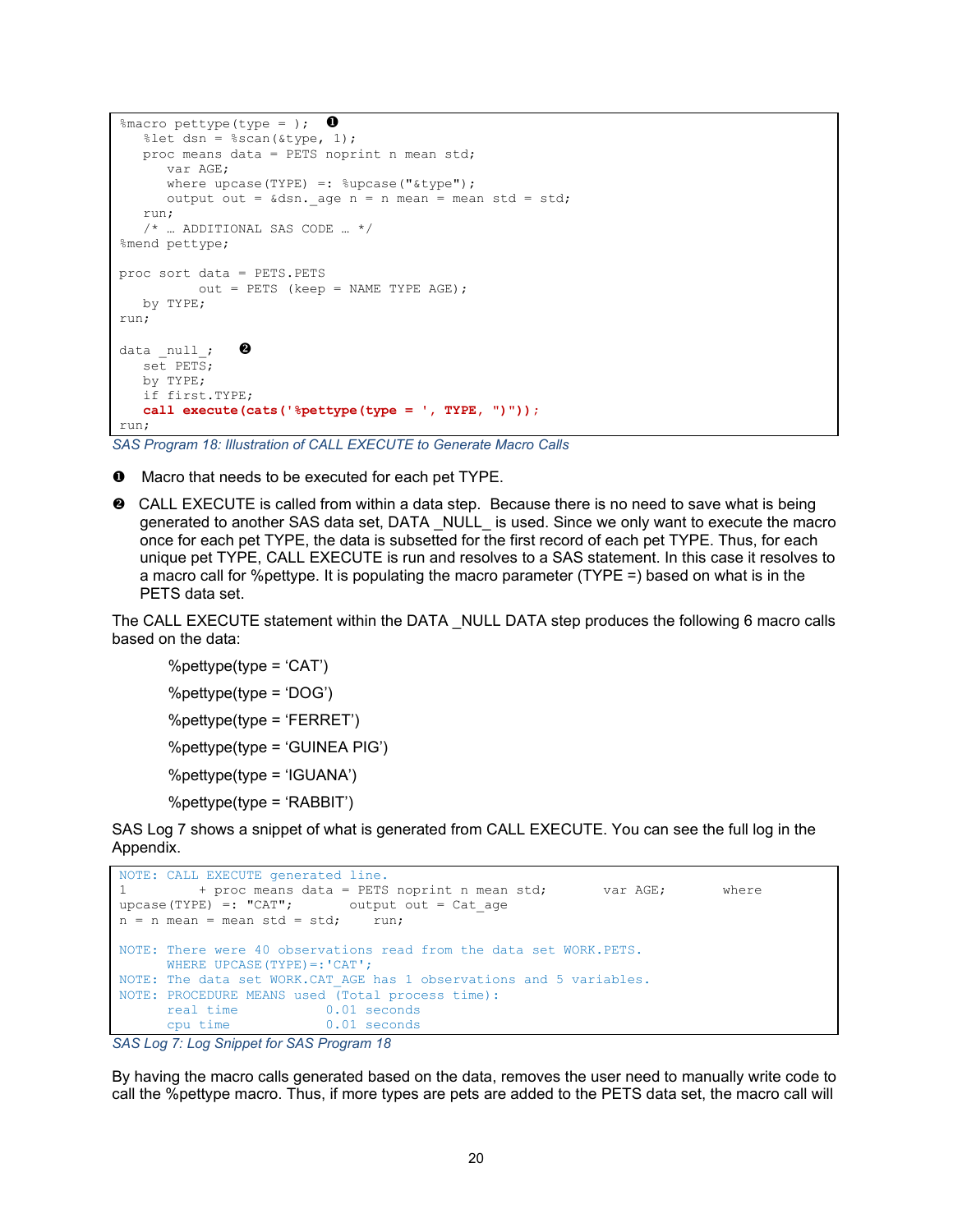be generated with CALL EXECUTE.

CALL EXECUTE can be used for more than just generating macro call statements. You can also use it for conditional execution so that only certain statements are executed based on the data, application development, and macro development.

## **CALL SYMPUT AND CALL SYMPUTX SUBROUTINES**

At one point in your programming career, you have had to create macro variables. There are several different ways to create a macro variable with one way being CALL SYMPUT or CALL SYMPUTX. Both of these CALL subroutines assign a value in a data step to a macro variable and have two required arguments, the name of the macro variable and the value to be assigned.

The syntax is

**CALL SYMPUT**(*macro-variable*, *value*);

#### **CALL SYMPUTX**(*macro-variable*, *value*<, *symbol-table*>);

To understand the difference between these two CALL subroutines, you need to understand the symbol tables. There are local symbol tables and a global symbol table. The local symbol tables only exist within the scope of the macro in which it is created and can only be accessed within that macro. Therefore, local macro variables have no meaning when referenced outside the macro. In fact, you would get the following WARNING message.

WARNING: Apparent symbolic reference <<macro-variable>> not resolved.

However, the global symbol table exists for the duration of the SAS session and the macro variable can be used anywhere within the SAS program. (SAS Institute Inc., n.d.)

CALL SYMPUT stores the macro variables within the most local symbol table if there is one available otherwise it stores it in the global symbol table. So, what does 'most local' mean? Because a local macro variable only exists within the scope of the macro there can be multiple local symbol tables. The most local is the one in which it is created. Refer to [Display 1](#page-20-0) for an illustration of the scope.



<span id="page-20-0"></span>*Display 1: Illustration of Scope of Macro Variables*

[SAS Program 19](#page-21-0) illustrates macro scope and the use of CALL SYMPUT versus CALL SYMPUTX. The global and local symbol tables are written to the log throughout the program to show what is stored in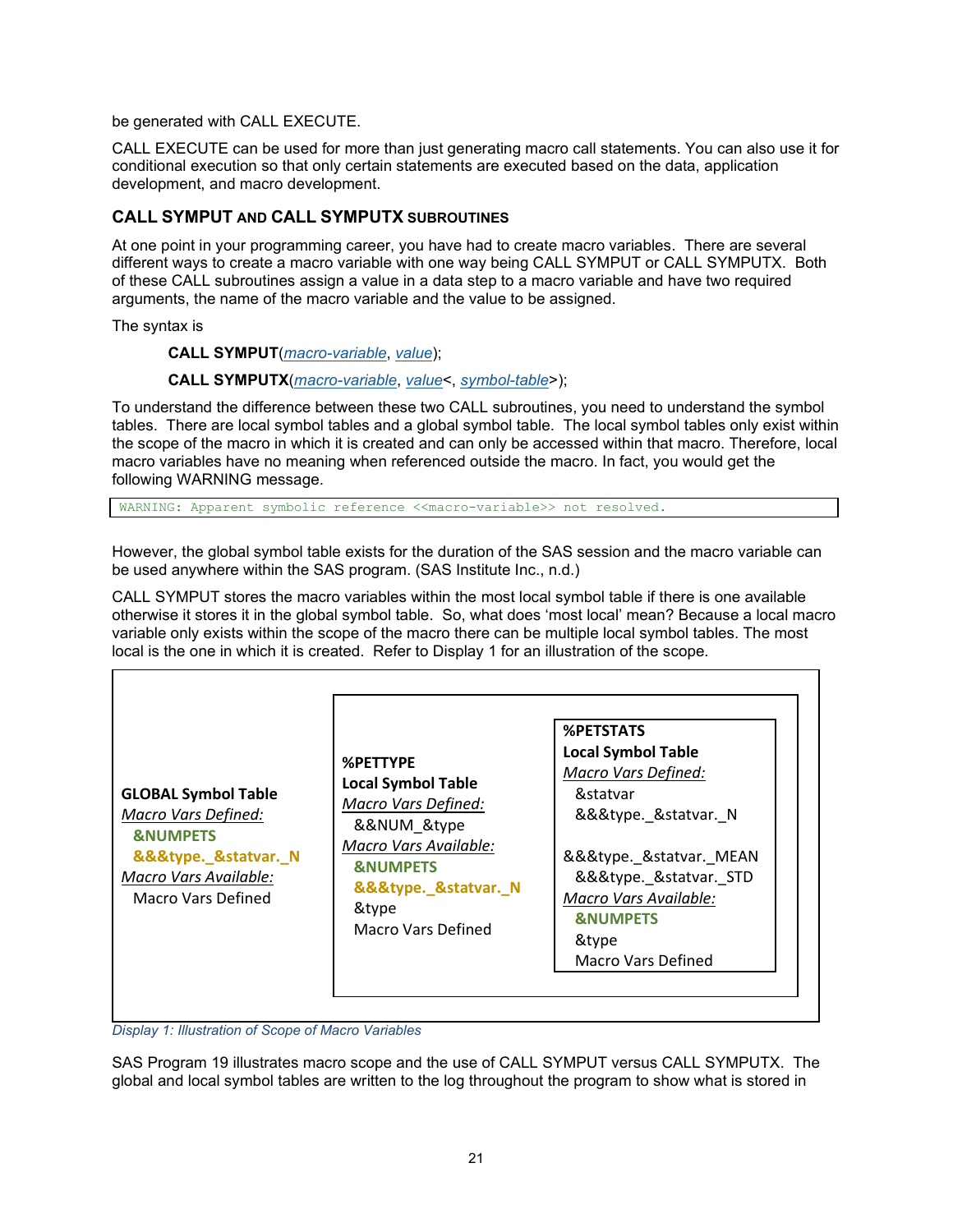them at various times during the program execution. Snippets of the log from the program can be found in the Appendix.

```
set PETS.PETS (keep = NAME TYPE WEIGHT LB LENGTH IN AGE);
   format all ;
    informat _all_;
  if type not in: ('D' 'C') then TYPE = 'OTHER';
  else _TYPE = type;run;
data null; \bulletset pets end = eof;
   if eof then call symput("NUMPETS", n);
run;
%macro petstats(statvar = );
   proc means data = &type noprint n mean std;
       var &statvar;
      output out = &type. &statvar n = n mean = mean std = std;
    run;
   data null; \Thetaset &type. &statvar;
       call symputx("&type._&statvar._N", n, 'g');
       call symputx("&type._&statvar._MEAN", mean, 'l');
       call symputx("&type._&statvar._STD", std, 'f');
    run;
    %put **************PETSTATS MACRO***************;
    %put _global_; 
   \frac{1}{2} put \frac{1}{2} ocal \frac{1}{2}%mend petstats;
%macro pettype(type = );
   data &type;
       set PETS;
      where upcase( TYPE) =: %upcase("&type");
    run;
   data null; \bulletset \overline{4} set \overline{5} at \overline{9} end = eof;
      if eof then call symput("num&type", n);
    run;
   %put **************PETTYPE MACRO***************;
   %put global ;
  %put local ;
    %petstats(statvar = AGE)
    %petstats(statvar = WEIGHT__LB_)
   % petstats(statvar = LENGTH IN)
%mend pettype;
%put **************MAIN PROGRAM***************;
%put _global_ _local_;
%pettype(type = Dog)
%pettype(type = Cat)
%pettype(type = Other)
%put _global_;
%put \_local;
```
data pets;

```
SAS Program 19: Program to Illustrate Macro Scope and CALL SYMPUT and CALL SYMPUTX
```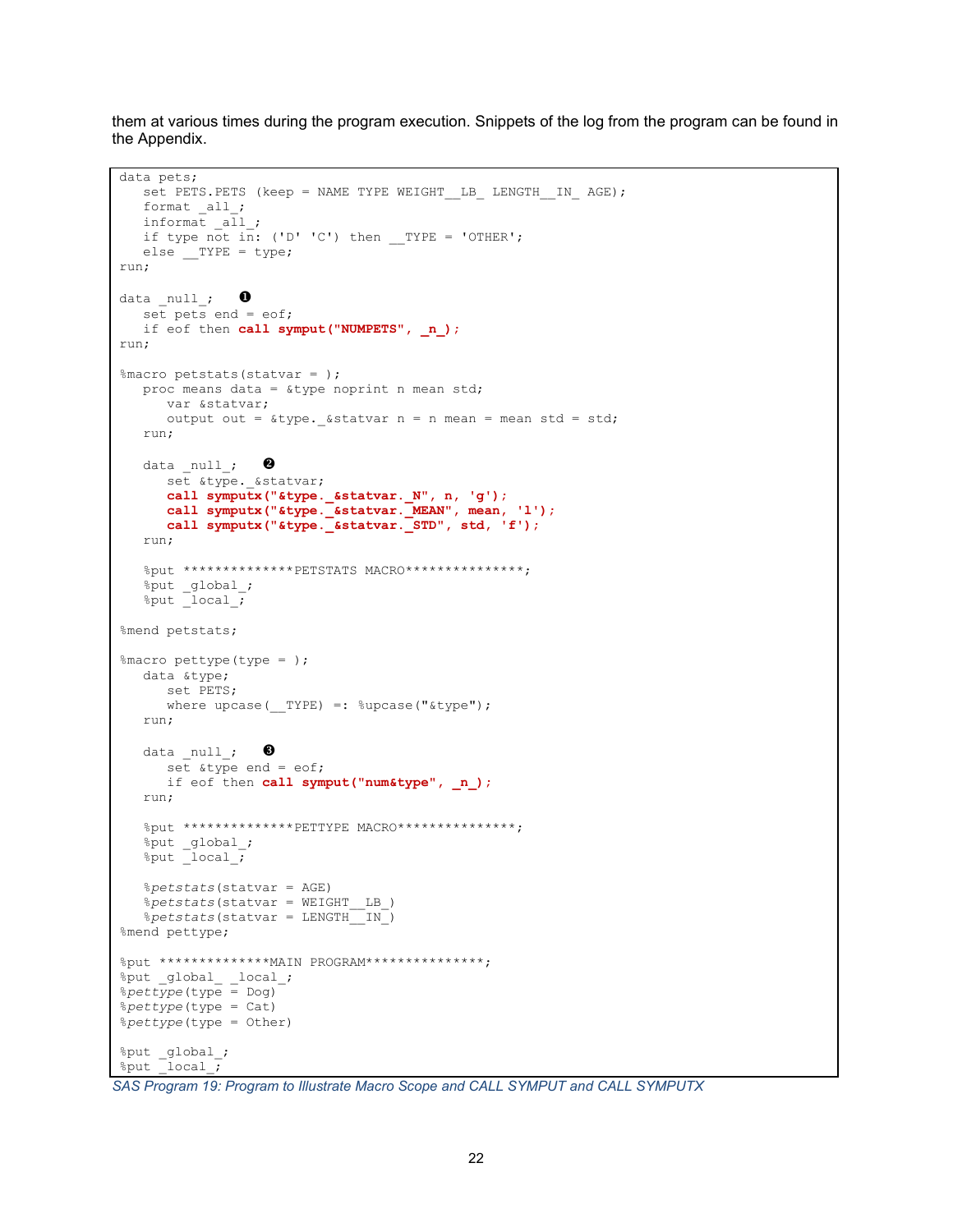- **O** This DATA NULL step is at the beginning of the program and not within a macro definition. It also uses CALL SYMPUT to create a macro variable NUMPETS. Recall that CALL SYMPUT stores the macro variable within the most local symbol table if one is available otherwise it is stored in the global symbol table. Since one does not exist then NUMPETS is saved in the global symbol table as seen in [Appendix SAS Log 2.](#page-29-0)
- $\Theta$  The next DATA NULL is found within the inner macro, %PETSTATS. In this paper it is referred to as the inner macro since it is called from within another macro, %PETTYPE, which is referred to as the outer macro. In this DATA \_NULL\_, CALL SYMPUTX is used so that where the macro variable is stored can be specified.
	- All the macro variables that house the count ("&&&type. & statvar. N) are stored in the global symbol table.
	- All the macro variables that contain the mean ("&&&type. & statvar. MEAN) are stored in the local symbol table.
	- All the macro variables that hold the standard deviation ("&&&type. & statvar. STD) are stored in symbol table where it exists if the macro variable already exists. If it does not exist, then it is stored in the most local symbol table.
- The outer macro also has a DATA \_NULL\_ and it uses CALL SYMPUT. In the DATA \_NULL\_ found in  $\bullet$  the macro variable was stored in the global symbol table. However, for this one it is stored in the local symbol table since a local symbol table does exist.

As illustrated CALL SYMPUT and CALL SYMPUTX differ based on which symbol table the macro variable resides. However, that is not the only difference. CALL SYMPUTX has some other key differences.

- CALL SYMPUTX trims leading and trailing blanks from the macro variable, but CALL SYMPUT does not. This can be seen in the log snippets found in the Appendix.
- If the value argument is numeric, CALL SYMPUT writes a note to the SAS log indicating the value was converted from numeric to character. However, CALL SYMPUTX does not write a note to the log.
- CALL SYMPUTX allows for up to 32 characters when a numeric value is converted to a character value, but CALL SYMPUT only has up to 12 characters.

## **CREATE A CUSTOM SAS FUNCTION AND SAS CALL ROUTINE WITH PROC FCMP**

Although SAS has a lot of great functions and CALL subroutines, sometimes you just cannot find one that meets your needs. The great thing is that SAS allows you to write your own functions and subroutines with the FCMP Procedure. With PROC FCMP, you can create, test and store your own SAS functions and CALL subroutines. It allows you to store and reuse complex code. Most of the SAS features are available within PROC FCMP. However, there are a few that do not work. For example, CALL SORTC cannot be used with PROC FCMP. There are a number of statements that can be used in PROC FCMP. However, we are only going to focus on FUNCTION and SUBROUTINE.

The general syntax for PROC FCMP is

```
PROC FCMP outlib = libname.dataset.package <options>;
       SUBROUTINE subroutine-name (argument-1 <, argument-2, …>);
               OUTARGS out- argument-1 <, out-argument-2, …>;
               <<< SAS STATEMENTS >>>
       ENDSUB;
       FUNCTION function-name (argument-1 <, argument-2, …>) <$>;
               OUTARGS out- argument-1 <, out-argument-2, …>;
               <<< SAS STATEMENTS >>>
               RETURN(expression)
       ENDFUNC;
```

```
QUIT;
```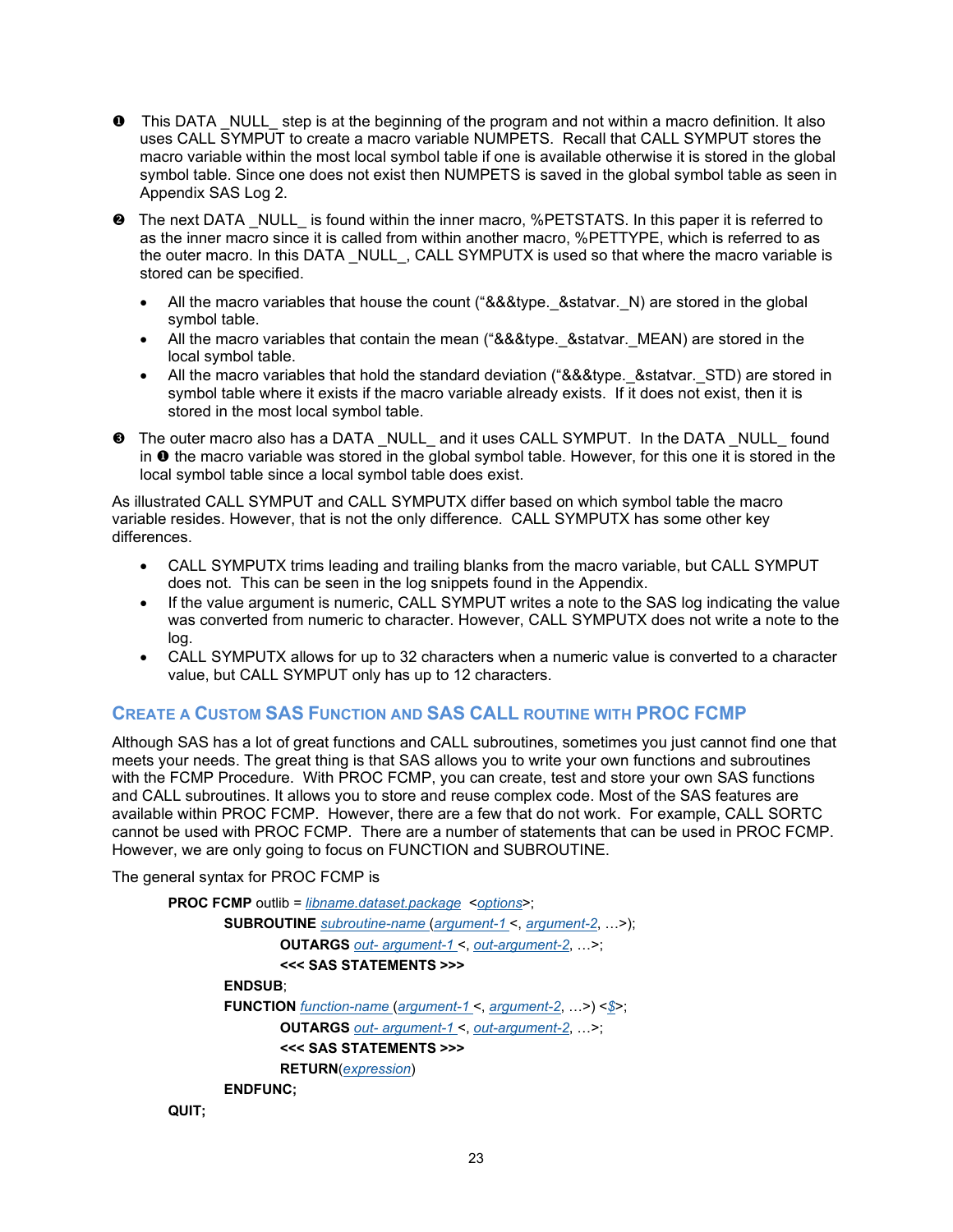When using PROC FCMP you need to specify the three-level name. This is the output data set where the compiled subroutines and functions are written.

With a SUBROUTINE you can create independent code that can be used like any other CALL statements in a DATA step. To initiate the subroutine definition, you start with a SUBROUTINE statement, and you close the definition with ENDSUB statement. When defining a subroutine, you need to provide it a name and specify at least one input argument and at least one output argument. The output arguments are specified on the OUTARGS statement which is within the subroutine or function definition. OUTARGS indicates which input arguments are to be updated. When an argument is character you place a dollar sign (\$) after the argument name.

The FUNCTION statement allows create a custom function and works similar to other functions in that it returns a value. Like the SUBROUTINE, a FUNCTION definition is initiated with a FUNCTION statement and ends with SUBFUNC statement. It requires at least one argument and if an argument is character then it must have a dollar sign after it. The FUNCTION statement also requires an expression, which is the value that is returned. If the return value is a character value, then a dollar sign is required on the FUNCTION statement after the arguments.

[SAS Program 20](#page-23-0) demonstrates how to define a subroutine and function.

```
libname pets "C:\Users\gonza\Desktop\Conferences\Pets";
options cmplib = ();
proc fcmp outlib = pets.funcs.mycalc;
    /* impute partial dates */ 
   subroutine DATVAR(dat$); \bulletoutargs dat;
      if not missing( dat) and not (notdigit(strip( dat)) ) then do;
         if length(\overline{dat}) = 8 then dat = strip(\overline{dat});
         else if length(dat) = 6 then dat = cats(dat, '15');
         if length(dat) = 4 then dat = cats(dat, '0615');
       end;
      else dat = '-'; endsub;
   function CALCAGE(DOB $, REFDT $); <sup>0</sup>
      length dob ref $10;
      \_\text{dob} = \text{compress}(\text{DOB}, \text{ '--'},if not(missing(REFDT)) then ref = compress(REFDT, '-'');else ref = compress(put(today(), yymmdd10.), '--');call DATVAR( dob);
      call DATA (ref);
      if strip( dob) ne '-' then do;
         AGE = yrdif(input( dob, yymmdd8.), input( ref, yymmdd8.), 'age');
       end;
      else call missing( AGE);
       return(_AGE);
    endfunc;
quit;
```
<span id="page-23-0"></span>*SAS Program 20: Using PROC FCMP to Create User-Defined CALL routine and Function*

- A subroutine, DATVAR, is defined that will impute partial dates. If only the year is provided, then the month and day are imputed to June 15. If year and month are provided, then the day is imputed to the  $15<sup>th</sup>$  of the month. If the entire date is missing, then a single dash is returned.
- $\Theta$  The function CALCAGE is created in order to calculate the age based on two character dates that are in the format of YYYY-MM-DD (or YYYYMMDD). If the dates have the dashes, then those are stripped and the subroutine DATVAR is called so that any partial dates can be imputed. Prior to CALL DATVAR, if the REFDT (end date) is missing, then it is set to the current date. Once both dates have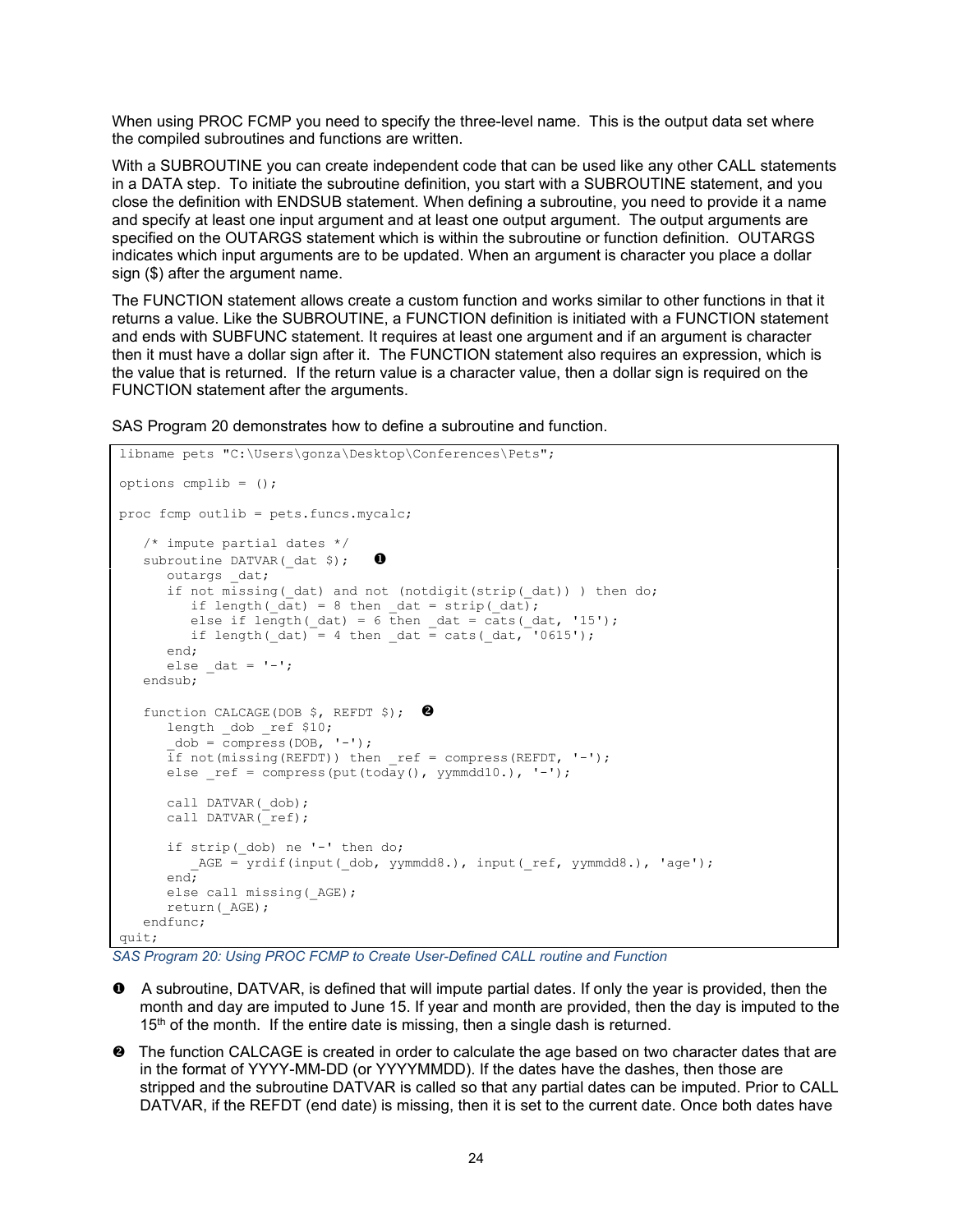been updated using CALL DATVAR, the function then attempts to calculate age using the SAS function YRDIF.

Once the subroutines and/or functions are compiled and stored, you can reference them in a data step by specifying the SAS data set which contains the compiled subroutines and functions. This can be accomplished using the system option CMPLIB [\(SAS Program 21](#page-24-0) and [SAS Program 22\)](#page-24-1). The results produced from [SAS Program 21](#page-24-0) are seen in [Data Display 15.](#page-24-2)

```
options cmplib = pets.funcs;
data PETS;
  set PETS.PETS (keep = NAME DATE OF BIRTH DEATH DATE);
  NEWAGE = calcage(DATE OF BIRTH, DEATH DATE);
run;
```
<span id="page-24-0"></span>*SAS Program 21: Using the User-Defined Function*

| <b>NAME</b>           | DATE_OF_BIRTH | <b>DEATH_DATE</b> | <b>NEWAGE</b> |
|-----------------------|---------------|-------------------|---------------|
| Chewbaca Watson       | 2003-12-23    | 2018-01-19        | 14.0739726    |
| Loki Jack Watson      | 2018-05-07    |                   | 3.904109589   |
| Pepper Watson         | 1996          | 2008-11-28        | 12.45479452   |
| Peter Rabbit          | 2000-02-27    | 2010-03-25        | 10.07123288   |
| Watson                |               |                   |               |
| <b>Easter Watson</b>  | 2000-04-23    | 2013-01-16        | 12.73424658   |
| <b>Bailey Watson</b>  | 2002-08-08    | 2018-01-31        | 15.48219178   |
| Digger Kier           | 2002-05-25    | 2011-12-14        | 9.556164384   |
| Kandi Kier            | 2012-04-18    |                   | 9.956164384   |
| <b>TC Brucken</b>     | 1976          | 1992              | 16            |
| <b>Bandit Brucken</b> | 1988          | 2005              | 17            |

<span id="page-24-2"></span>*Data Display 15: Output Produced fro[m SAS Program 21](#page-24-0)*

Although the CALCAGE function calls the DATVAR subroutine, CALL DATVAR can be used as a regular CALL routine as seen in [SAS Program 22](#page-24-1) with the results in [Data Display 16.](#page-25-0)

```
options cmplib = pets.funcs;
data PETS2;
   set PETS;
   DOB = compress(DATE OF BIRTH, '-'');DDT = compress(DEATH DATE, '-');
  call datvar(DOB);
  call datvar(DDT);
run;
```
<span id="page-24-1"></span>*SAS Program 22: Using the User-Defined CALL routine*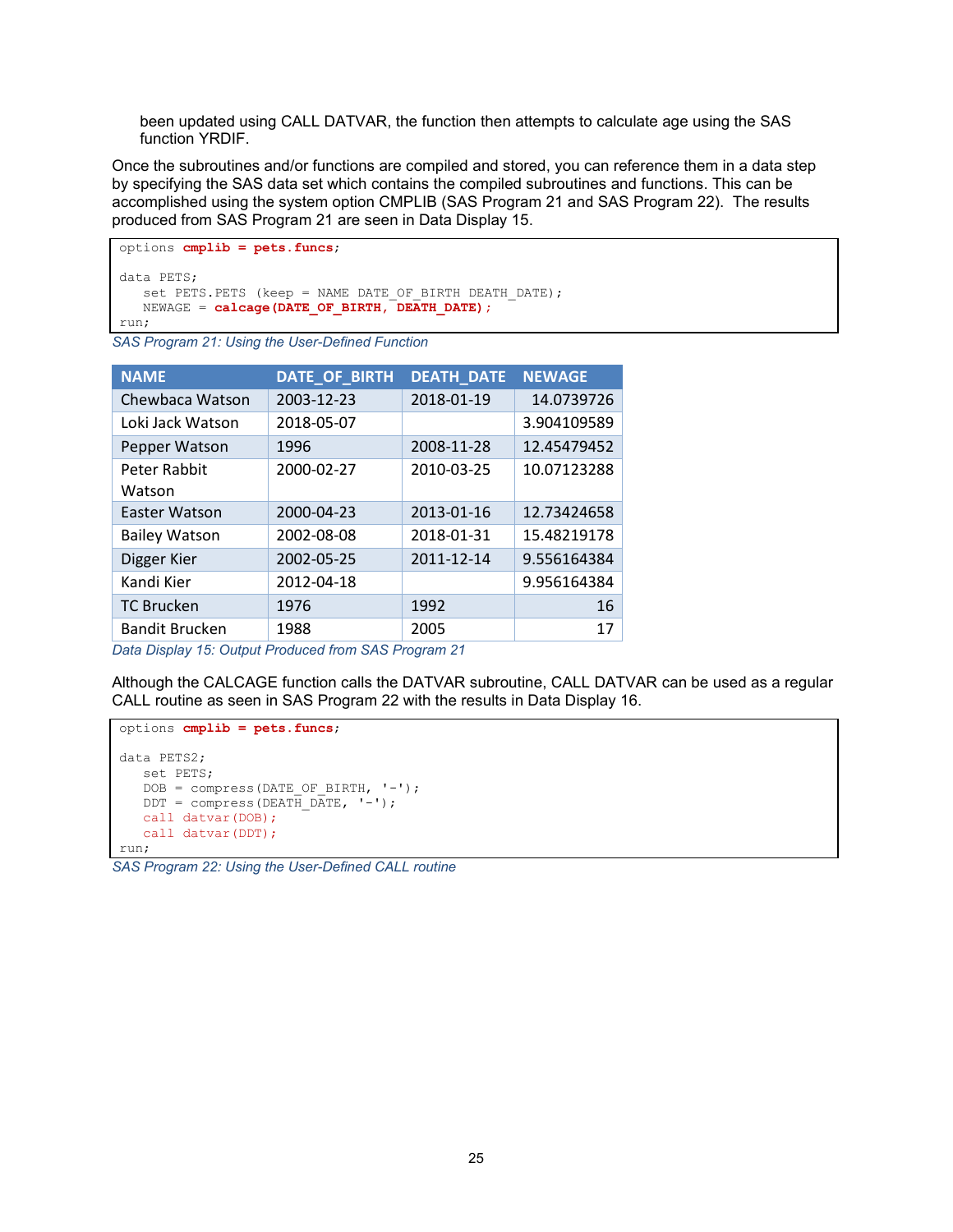| <b>NAME</b>           | <b>DATE OF BIRTH</b> | <b>DEATH_DATE</b> | <b>DOB</b> | <b>DDT</b> |
|-----------------------|----------------------|-------------------|------------|------------|
| Chewbaca Watson       | 2003-12-23           | 2018-01-19        | 20031223   | 20180119   |
| Loki Jack Watson      | 2018-05-07           |                   | 20180507   |            |
| Pepper Watson         | 1996                 | 2008-11-28        | 19960615   | 20081128   |
| Peter Rabbit          | 2000-02-27           | 2010-03-25        | 20000227   | 20100325   |
| Watson                |                      |                   |            |            |
| Easter Watson         | 2000-04-23           | 2013-01-16        | 20000423   | 20130116   |
| <b>Bailey Watson</b>  | 2002-08-08           | 2018-01-31        | 20020808   | 20180131   |
| Digger Kier           | 2002-05-25           | 2011-12-14        | 20020525   | 20111214   |
| Kandi Kier            | 2012-04-18           |                   | 20120418   |            |
| <b>TC Brucken</b>     | 1976                 | 1992              | 19760615   | 19920615   |
| <b>Bandit Brucken</b> | 1988                 | 2005              | 19880615   | 20050615   |

<span id="page-25-0"></span>*Data Display 16: Output Produced fro[m SAS Program 22](#page-24-1)*

#### **CONCLUSION**

SAS has provided some incredible utility in SAS CALL subroutines, which often work hand in glove or resemble SAS functions (sometimes even in names)! We have discussed a wide array of CALL subroutines including those handling string matching; macro, external and special subroutines; sort subroutines; random number generation subroutines; and variable control and information subroutines. We hope our explorations into SAS CALL subroutines enlightens and encourages you to use these valuable tools in your work.

#### **REFERENCES**

- Campbell, J. (2012). Perl Regular Expressions in SAS® 9.1+ Practical Applications. *PharmaSUG.* San Francisco: PharmaSUG. Retrieved from https://www.pharmasug.org/proceedings/2012/TA/PharmaSUG-2012-TA08.pdf
- Carpenter, A. L. (2018). Using PROC FCMP to the Fullest: Getting Started and Doing More. *SAS Global Forum 2018.* Denver: SAS Institute Inc. Retrieved from https://www.sas.com/content/dam/SAS/support/en/sas-globalforum-proceedings/2018/2403-2018.pdf
- Carpenter, A. L. (n.d.). Before You Get Started: A Macro Language Preview in Three Parts. *SAS Global Forum.* SAS Institute Inc. Retrieved from https://support.sas.com/resources/papers/proceedings14/1444-2014.pdf
- Hadden, L. (2018). Purrfectly Fabulous Feline Functions. *PharmaSUG 2018.* Seattle: PharmaSUG. Retrieved from https://www.lexjansen.com/pharmasug/2018/EP/PharmaSUG-2018-EP13.pdf
- Kunwar, P. (2019). Quick Tips and Tricks: Perl Regular Expressions in SAS®. *SAS Global Forum.* Dallas: SAS Institute Inc. Retrieved from https://www.sas.com/content/dam/SAS/support/en/sas-global-forumproceedings/2019/4005-2019.pdf
- Mullins, L. (2019). Using the PRXCHANGE Function to Remove Dictionary Code Values from the Coded Text Terms. *PharmaSUG.* Philadelphia: PharmaSUG. Retrieved from https://www.pharmasug.org/proceedings/2019/BP/PharmaSUG-2019-BP-315.pdf
- SAS Institute Inc. (2022, Feb 16). *CALL STREAMINIT Routine*. Retrieved 2022, from SAS® 9.4 and SAS® Viya® 3.2 Programming Documentation: https://documentation.sas.com/doc/en/pgmsascdc/9.4\_3.2/lefunctionsref/p0gw58qo85qp56n1kbpiz50ww8lv. htm
- SAS Institute Inc. (2022, Feb 16). *RAND Function*. Retrieved 2022, from SAS® 9.4 and SAS® Viya® 3.2 Programming Documentation: https://documentation.sas.com/doc/en/pgmsascdc/9.4\_3.2/lefunctionsref/p0fpeei0opypg8n1b06qe4r040lv.ht m
- SAS Institute Inc. (2022, Feb 16). *Using Random-Number Functions and CALL subroutines in the DATA Step*. Retrieved 2022, from SAS® 9.4 and SAS® Viya® 3.2 Programming Documentation: https://documentation.sas.com/doc/en/pgmsascdc/9.4\_3.2/lefunctionsref/p026ygl6toz3tgn14lt4iu6cl5bb.htm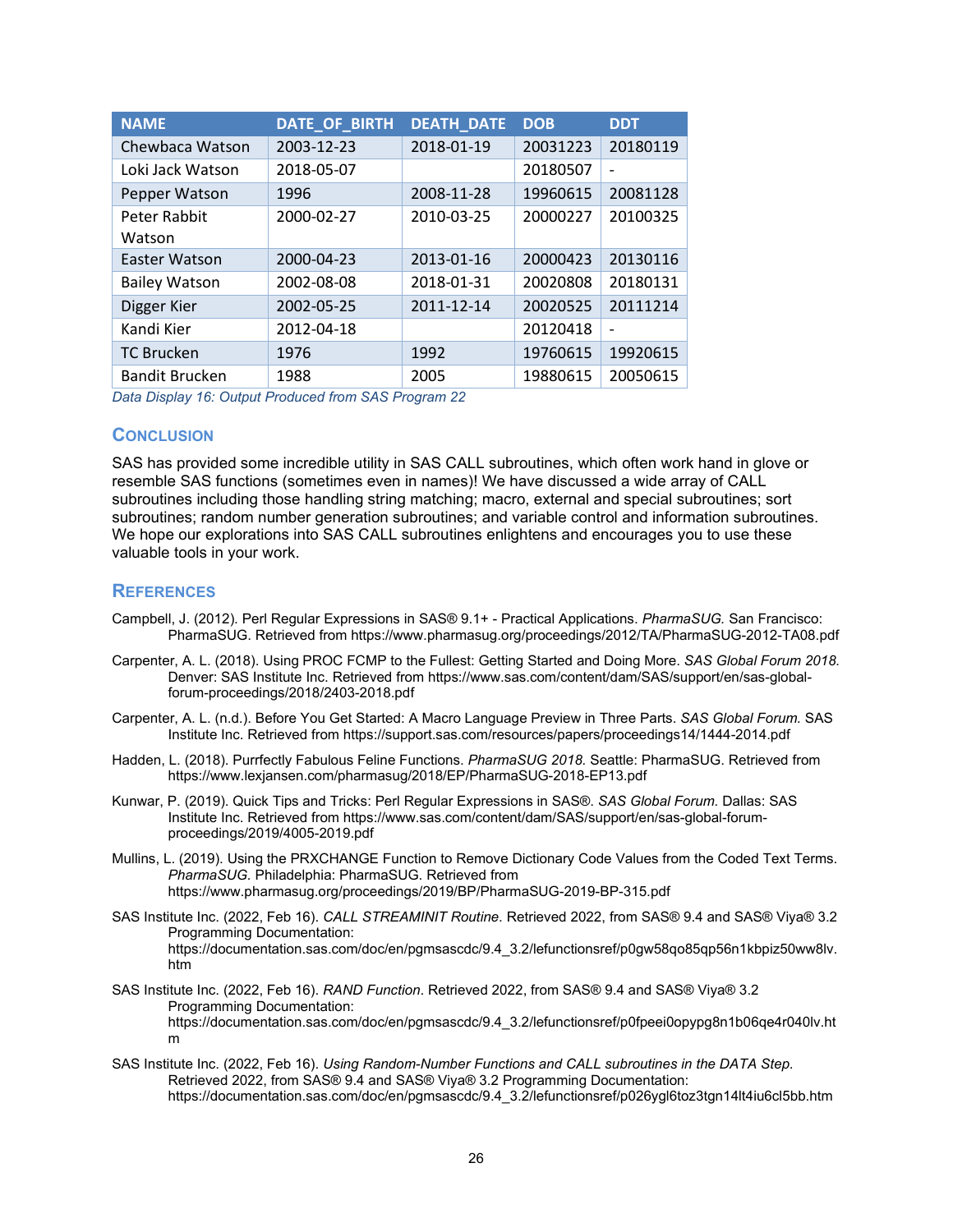- SAS Institute Inc. (n.d.). *Dictionary of Functions and CALL subroutines*. Retrieved from SAS® 9.4 and SAS® Viya® 3.2 Programming Documentation: https://documentation.sas.com/doc/en/pgmsascdc/9.4\_3.2/lefunctionsref/p1q8bq2v0o11n6n1gpij335fqpph.ht m
- SAS Institute Inc. (n.d.). *FCMP Procedure*. Retrieved from SAS® 9.4 and SAS® Viya® 3.2 Programming Documentation:

https://documentation.sas.com/doc/en/pgmsascdc/9.4\_3.5/proc/p10b4qouzgi6sqn154ipglazix2q.htm

- SAS Institute Inc. (n.d.). *Perl Regular Expressions Tip Sheet.* Retrieved from https://support.sas.com/rnd/base/datastep/perl\_regexp/regexp-tip-sheet.pdf
- SAS Institute Inc. (n.d.). *Scopes of Macro Variables*. Retrieved from SAS® 9.4 and SAS® Viya® 3.2 Programming Documentation:

https://documentation.sas.com/doc/en/pgmsascdc/9.4\_3.2/mcrolref/p1b76sxg9dbcyrn1l5age5j5nvgw.htm

- SAS Institute Inc. (n.d.). *Tables of Perl Regular Expression (PRX) Metacharacters*. Retrieved from SAS® 9.4 and SAS® Viya® 3.2 Programming Documentation: https://documentation.sas.com/doc/en/pgmsascdc/9.4\_3.2/lefunctionsref/p0s9ilagexmjl8n1u7e1t1jfnzlk.htm
- Tyndall, R. (2015, 02 13). *SAS macro variables: how to determine scope*. Retrieved from SAS Blogs: https://blogs.sas.com/content/sgf/2015/02/13/sas-macro-variables-how-to-determine-scope/
- Watson, R., & Hadden, L. (2019). Quick, Call the 'FUZZ': Using Fuzzy Logic. *MWSUG 2019.* Chicago: MWSUG. Retrieved from https://www.mwsug.org/proceedings/2019/SP/MWSUG-2019-SP-065.pdf

### **CONTACT INFORMATION**

Your comments and questions are valued and encouraged. Contact the authors at:

Richann Watson DataRich Consulting richann.watson@datarichconsulting.com Louise Hadden Abt Associates, Inc. louise\_hadden@abtassoc.com

SAS and all other SAS Institute Inc. product or service names are registered trademarks or trademarks of SAS Institute Inc. in the USA and other countries. ® indicates USA registration.

Other brand and product names are trademarks of their respective companies.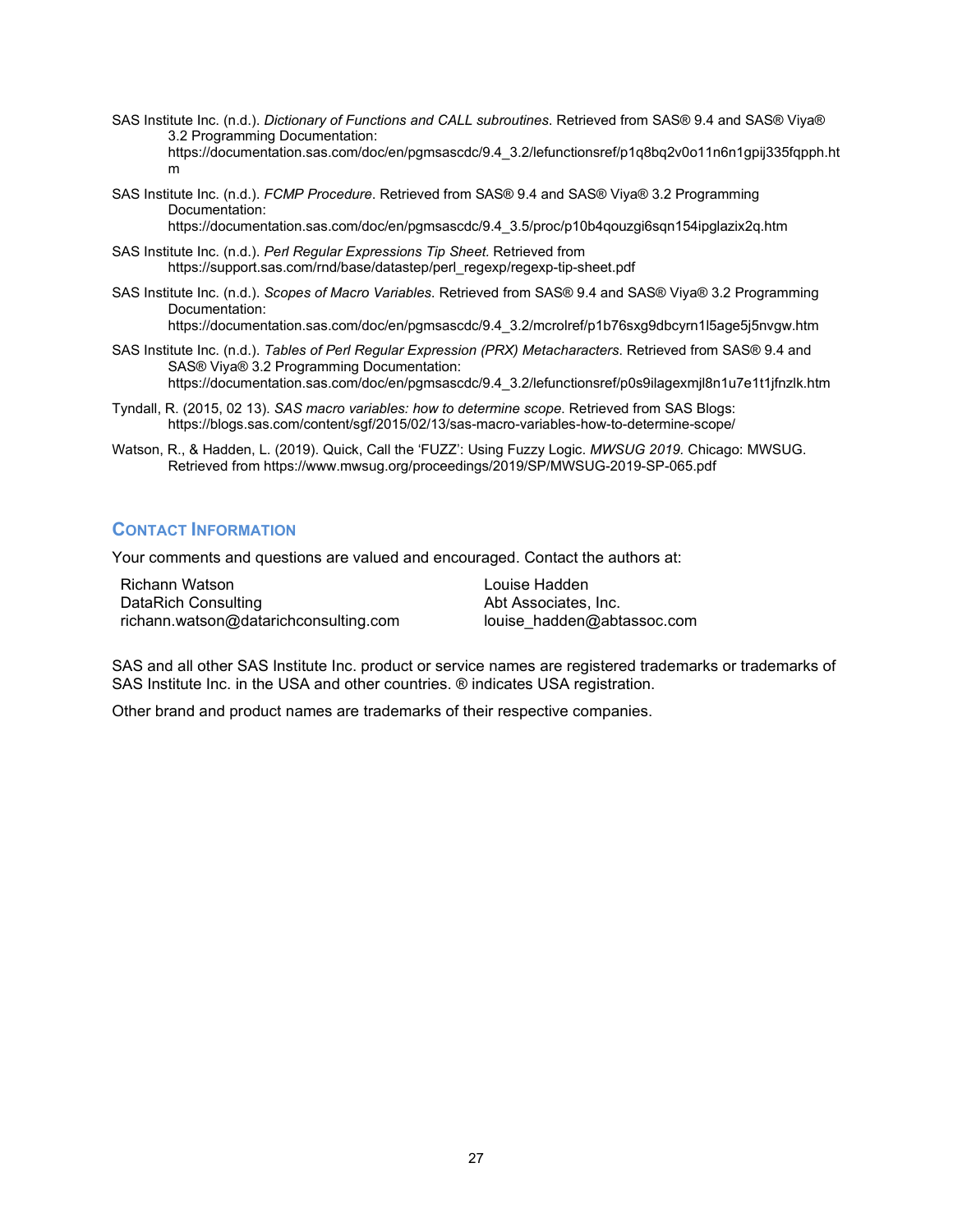## **APPENDIX**

#### **LOG SNIPPET FOR SAS [PROGRAM 18](#page-19-0)**

When using CALL EXECUTE, SAS generates a statement (or a macro call) that gets executed at the step boundary and in this case, the six macro call statements are produced and only executed once it gets to the run statement.

With MPRINT option turned, if you examine [Appendix SAS Log 1,](#page-29-1) you will notice that the CALL EXECUTE resolved the macro call (see turquoise highlight) but it none of the PROC MEANS were executed until it got to the step boundary. It wasn't until the DATA NULL reached the end of the file, did resolved arguments from CALL EXECUTE actually execute (see yellow highlight). It was at this point that each of the PROC MEANS that were generated from the resolution of CALL EXECUTE in the DATA NULL DATA step actually ran.

```
42 % macro pettype (type = );<br>43 % let dsn = % scan (& tvp
43 % let dsn = %scan(&type, 1);<br>44 proc means data = PETS nopr
44 proc means data = PETS noprint n mean std;<br>45 var AGE:
45 var AGE;<br>46 var aun
46 where upcase (TYPE) =: \text{supcase} ("\text{type}");<br>47 output out = \text{A} \text{S}n age n = n mean = mea
47 output out = \&dsn._age n = n mean = mean std = std;<br>48 run;
48 run;<br>49 ‱mendo
                % mend pettype;
50<br>51
51 \begin{array}{ccc} \text{data null}; \\ \text{52} \end{array}52 set PETS;<br>53 by TYPE:
53 by TYPE;<br>54 if first
54 if first.TYPE;<br>55 call execute (c
55 call execute(cats('%pettype(type = ', TYPE, ")"));<br>56 min:
                 run;
MPRINT(PETTYPE): proc means data = PETS noprint n mean std;<br>MPRINT(PETTYPE): var AGE;
MPRINT(PETTYPE):<br>MPRINT(PETTYPE):
MPRINT(PETTYPE): where upcase(TYPE) =: "CAT";<br>MPRINT(PETTYPE): output out = Cat age n = n me
                             output out = Cat\_\text{age} n = n mean = mean std = std;<br>run;
MPRINT (PETTYPE) :<br>MPRINT (PETTYPE) :
                            proc means data = PETS noprint n mean std;<br>var AGE;
MPRINT (PETTYPE) :<br>MPRINT (PETTYPE) :
MPRINT(PETTYPE): where upcase(TYPE) =: "DOG";<br>MPRINT(PETTYPE): output out = Dog age n = n me
                             output out = \text{Dog}_\text{age} n = n mean = mean std = std;<br>run;
MPRINT(PETTYPE)<mark>:</mark><br>MPRINT(PETTYPE):
                             proc means data = PETS noprint n mean std;<br>var AGE;
MPRINT (PETTYPE) :<br>MPRINT (PETTYPE) :
MPRINT(PETTYPE): where upcase(TYPE) =: "FERRET";<br>MPRINT(PETTYPE): output out = Ferret age n = n m
                            output out = Ferret_age n = n mean = mean std = std;<br>run;
MPRINT (PETTYPE) :<br>MPRINT (PETTYPE) :
                            proc means data = PETS noprint n mean std;<br>var AGE;
MPRINT(PETTYPE)<mark>:</mark><br>MPRINT(PETTYPE):
MPRINT(PETTYPE): where upcase(TYPE) =: "GUINEA PIG";<br>MPRINT(PETTYPE): output out = Guinea age n = n mean
                            output out = Guinea_age n = n mean = mean std = std;<br>run;
MPRINT(PETTYPE):<br>MPRINT(PETTYPE):
                            proc means data = PETS noprint n mean std;<br>var AGE;
MPRINT (PETTYPE) :<br>MPRINT (PETTYPE) :
MPRINT(PETTYPE): where upcase(TYPE) =: "IGUANA";<br>MPRINT(PETTYPE): output out = Iguana age n = n me
                            output out = Iguana_age n = n mean = mean std = std;<br>run;
MPRINT (PETTYPE) :<br>MPRINT (PETTYPE) :
                            proc means data = PETS noprint n mean std;<br>var AGE;
MPRINT (PETTYPE) :<br>MPRINT (PETTYPE) :
MPRINT(PETTYPE): where upcase(TYPE) =: "RABBIT";<br>MPRINT(PETTYPE): output out = Rabbit age n = n me
                            output out = Rabbit age n = n mean = mean std = std;
MPRINT(PETTYPE): run;
NOTE: There were 68 observations read from the data set WORK.PETS.
NOTE: DATA statement used (Total process time):<br>real \times 0.00 seconds
         real time<br>cpu time
                                        0.00 seconds
```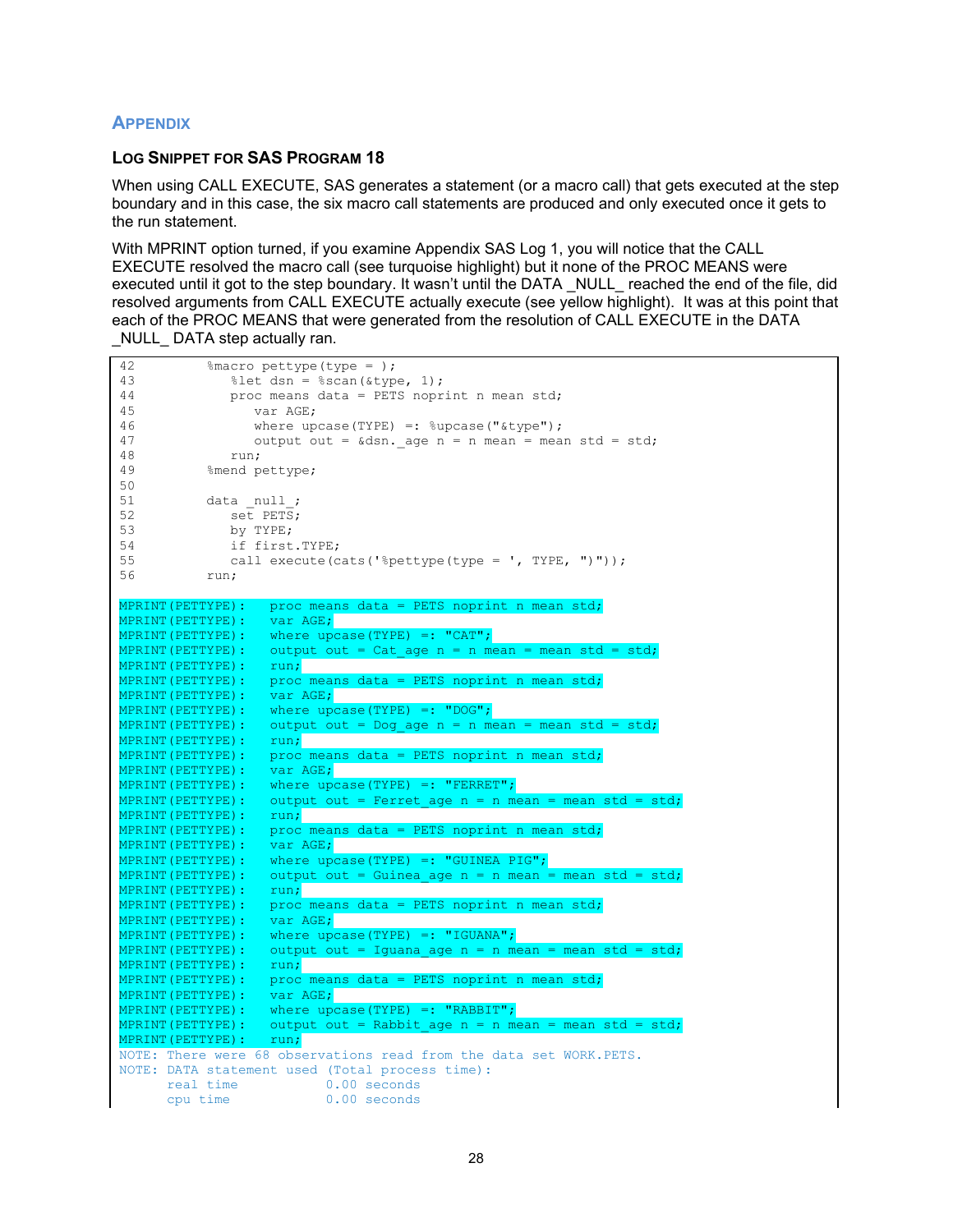```
The SAS System
23:51 Friday, April 1, 2022
NOTE: CALL EXECUTE generated line.
1 + proc means data = PETS noprint n mean std; var AGE; where
upcase(TYPE) =: "CAT"; output out = Cat age
n = n mean = mean std = std; run;
NOTE: There were 40 observations read from the data set WORK.PETS.
     WHERE UPCASE(TYPE) =: 'CAT';
NOTE: The data set WORK.CAT AGE has 1 observations and 5 variables.
NOTE: PROCEDURE MEANS used (Total process time):
     real time 0.01 seconds<br>cpu time 0.01 seconds
                         0.01 seconds
2 + proc means data = PETS noprint n mean std; var AGE; where
upcase(TYPE) =: "DOG"; output out = Dog age
n = n mean = mean std = std; run;
NOTE: There were 19 observations read from the data set WORK.PETS.
     WHERE UPCASE(TYPE) =: 'DOG';
NOTE: The data set WORK.DOG_AGE has 1 observations and 5 variables.
NOTE: PROCEDURE MEANS used (Total process time):<br>real time 0.01 seconds
     real time 0.01 seconds<br>cpu time 0.01 seconds
                         0.01 seconds
3 + proc means data = PETS noprint n mean std; var AGE; where 
upcase(TYPE) =: "FERRET"; output out =
Ferret age n = n mean = mean std = std; run;
NOTE: There were 2 observations read from the data set WORK.PETS.
     WHERE UPCASE(TYPE) =: 'FERRET';
NOTE: The data set WORK. FERRET AGE has 1 observations and 5 variables.
NOTE: PROCEDURE MEANS used (Total process time):
     real time 0.01 seconds<br>cpu time 0.01 seconds
                        0.01 seconds
4 + proc means data = PETS noprint n mean std; var AGE; where 
upcase(TYPE) =: "GUINEA PIG"; output out = 
Guinea age n = n mean = mean std = std; run;
NOTE: There were 2 observations read from the data set WORK.PETS.
     WHERE UPCASE(TYPE) =: 'GUINEA PIG';
NOTE: The data set WORK.GUINEA_AGE has 1 observations and 5 variables.
NOTE: PROCEDURE MEANS used (Total process time):<br>real time 0.01 seconds
     real time<br>cpu time
                        0.01 seconds
5 + proc means data = PETS noprint n mean std; var AGE; where 
upcase(TYPE) =: "IGUANA"; \qquad \qquad output out =
Iguana age n = n mean = mean std = std; run;
NOTE: There were 1 observations read from the data set WORK.PETS.
     WHERE UPCASE(TYPE) =: 'IGUANA';
NOTE: The data set WORK.IGUANA_AGE has 1 observations and 5 variables.
NOTE: PROCEDURE MEANS used (Total process time):
     real time 0.01 seconds<br>cpu time 0.03 seconds
                        0.03 seconds
```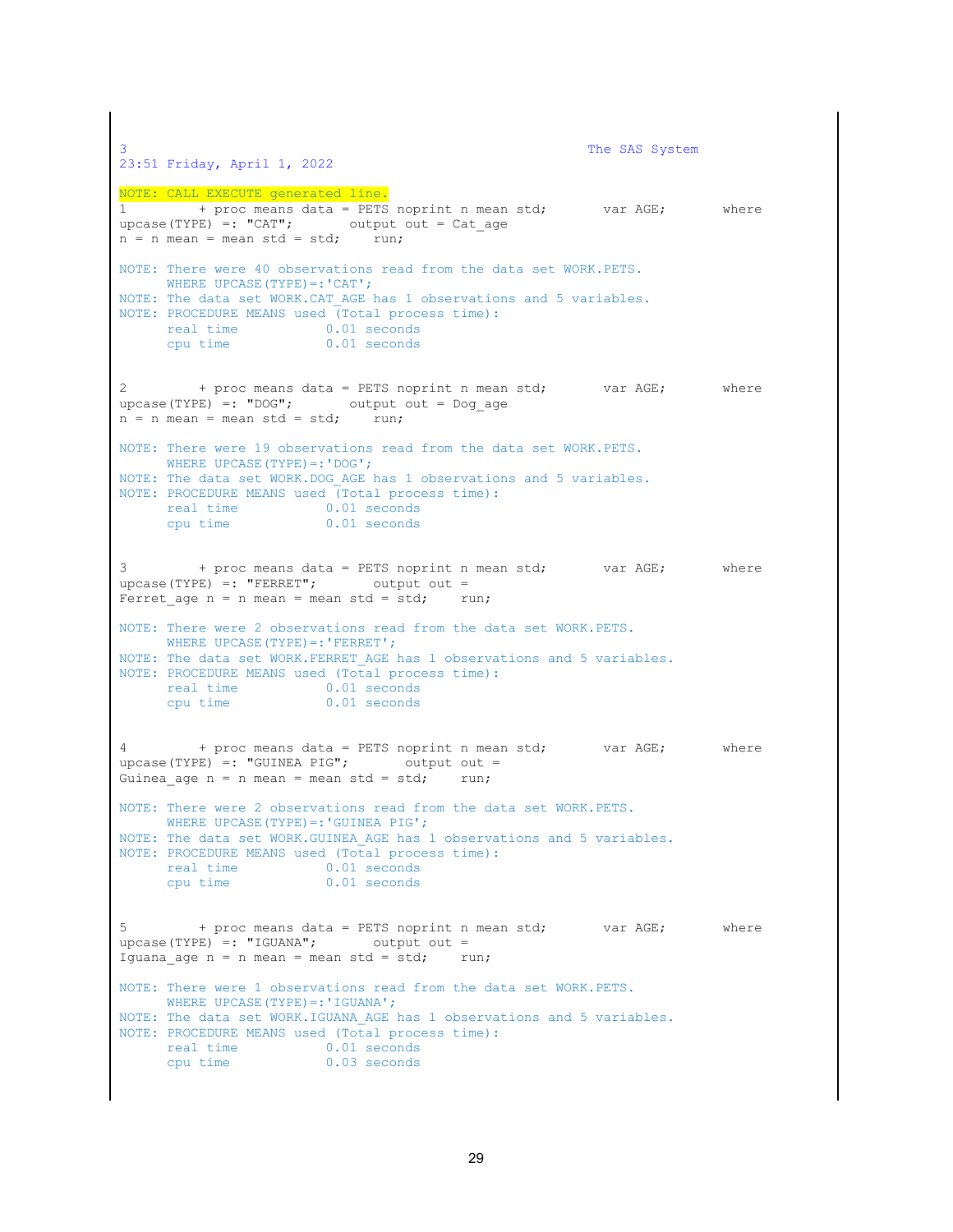```
+ proc means data = PETS noprint n mean std; var AGE; where
upcase(TYPE) =: "RABBIT"; output out =
Rabbit age n = n mean = mean std = std; run;
                                                              The SAS System
23:51 Friday, April 1, 2022
NOTE: There were 4 observations read from the data set WORK.PETS.
      WHERE UPCASE(TYPE) =: 'RABBIT';
NOTE: The data set WORK.RABBIT AGE has 1 observations and 5 variables.
NOTE: PROCEDURE MEANS used (Total process time):<br>real time 0.01 seconds
      real time 0.01 seconds<br>cpu time 0.00 seconds
                           0.00 seconds
```
<span id="page-29-1"></span>*Appendix SAS Log 1: Log Illustrating Code Produced from CALL EXECUTE*

#### **LOG SNIPPET FOR SAS [PROGRAM 19](#page-21-0)**

Below are snippets of the log from [SAS Program 19.](#page-21-0) The portions in yellow represent the macro variable that is being created and stored in the global symbol table. The ones in bold italics were created using CALL SYMPUTX so the leading and trailing blanks are removed. The portions in turquoise are the macro variables that are being stored in the most local symbol table.

Keep in mind that once the macro execution has completed the local macro variables for that macro iteration are deleted. In other words, they are not carried to the next macro iteration as seen in the [Appendix SAS Log 4](#page-30-0) and [Appendix SAS Log 5.](#page-31-0) Notice how the global macro table is accruing more macro variables after each invocation of the macros. That is because in the program CALL SYMPUTX utilized the optional argument that specified the symbol table. By specifying 'g', as the symbol table, indicated that the macro variable being created showed stored in the global symbol table.

```
GLOBAL NUMPETS 68
GLOBAL SASWORKLOCATION "C:\Users\gonza\AppData\Roaming\SAS\EnterpriseGuide\EGTEMP\SEG-
26732-a7f5e0b1\contents\SAS Temporary 
Files\_TD19824_RICHANN_\Prc2/"
GLOBAL SYSSTREAMINGLOG true
GLOBAL _CLIENTAPP 'SAS Enterprise Guide'
GLOBAL _CLIENTAPPABBREV EG
GLOBAL _CLIENTMACHINE 'RICHANN'
GLOBAL _CLIENTPROCESSFLOWNAME 'Standalone Not In Project'
GLOBAL _CLIENTPROJECTNAME ''
GLOBAL _CLIENTPROJECTPATH ''
GLOBAL _CLIENTPROJECTPATHHOST ''
GLOBAL _CLIENTTASKLABEL 'CALL SYMPUT and SYMPUTX - Pets.sas'
GLOBAL _CLIENTUSERID 'gonza'
GLOBAL _CLIENTUSERNAME 'Richann Watson'
GLOBAL _CLIENTVERSION '8.3.3.181'
GLOBAL _EG_WORKSPACEINIT 1
GLOBAL _SASHOSTNAME 'Richann'
GLOBAL _SASPROGRAMFILE 'C:\Users\gonza\Desktop\Conferences\Draft Papers\CALL
subroutines\Development\CALL SYMPUT and SYMPUTX - Pets.sas'
GLOBAL _SASPROGRAMFILEHOST 'RICHANN'
GLOBAL _SASSERVERNAME 'Local'
```
<span id="page-29-0"></span>*Appendix SAS Log 2: List of Global and Local Macro Variables From Main Part of Program Prior to the Macro Calls*

GLOBAL NUMPETS 68 GLOBAL SASWORKLOCATION "C:\Users\gonza\AppData\Roaming\SAS\EnterpriseGuide\EGTEMP\SEG-26732-a7f5e0b1\contents\SAS Temporary Files\ TD19824 RICHANN \Prc2/" GLOBAL SYSSTREAMINGLOG true GLOBAL \_CLIENTAPP 'SAS Enterprise Guide' GLOBAL \_CLIENTAPPABBREV EG GLOBAL CLIENTMACHINE 'RICHANN'<br>GLOBAL CLIENTPROCESSFLOWNAME ' CLIENTPROCESSFLOWNAME 'Standalone Not In Project' GLOBAL \_CLIENTPROJECTNAME ''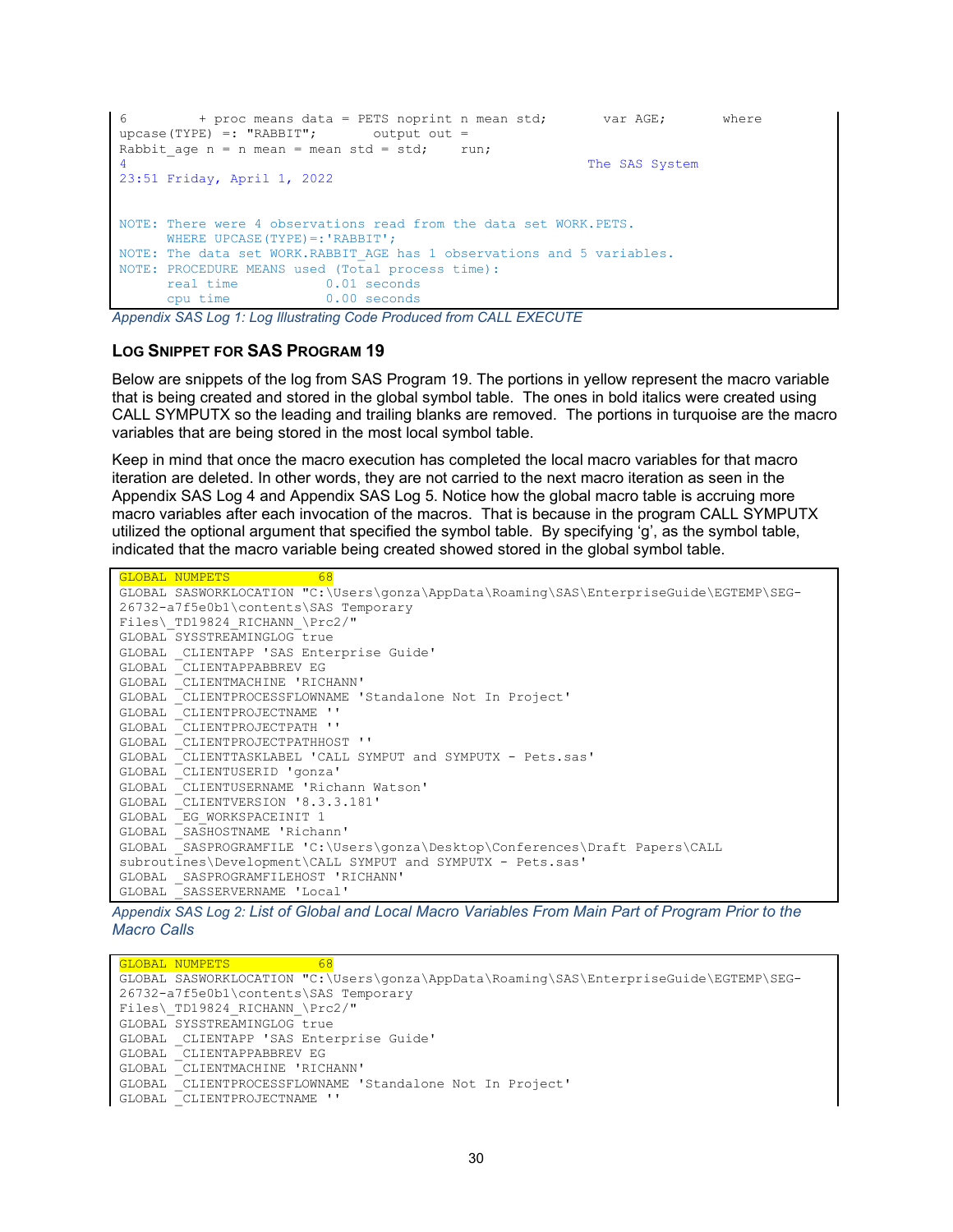| GLOBAL CLIENTPROJECTPATH ''                                                 |
|-----------------------------------------------------------------------------|
| GLOBAL CLIENTPROJECTPATHHOST ''                                             |
| GLOBAL CLIENTTASKLABEL 'CALL SYMPUT and SYMPUTX - Pets.sas'                 |
| GLOBAL CLIENTUSERID 'gonza'                                                 |
| GLOBAL CLIENTUSERNAME 'Richann Watson'                                      |
| GLOBAL CLIENTVERSION '8.3.3.181'                                            |
| GLOBAL EG WORKSPACEINIT 1                                                   |
| GLOBAL SASHOSTNAME 'Richann'                                                |
| GLOBAL SASPROGRAMFILE 'C:\Users\qonza\Desktop\Conferences\Draft Papers\CALL |
| subroutines\Development\CALL SYMPUT and SYMPUTX -                           |
| Pets.sas'                                                                   |
| GLOBAL SASPROGRAMFILEHOST 'RICHANN'                                         |
| GLOBAL SASSERVERNAME 'Local'                                                |
| 19<br>PETTYPE NUMDOG                                                        |
| PETTYPE TYPE Dog                                                            |

*Appendix SAS Log 3: List of Global and Local Macro Variables From First Iteration of the Outer Macro %PETTYPE*

*GLOBAL DOG\_AGE\_N 19*

GLOBAL NUMPETS 68 GLOBAL SASWORKLOCATION "C:\Users\gonza\AppData\Roaming\SAS\EnterpriseGuide\EGTEMP\SEG-26732-a7f5e0b1\contents\SAS Temporary Files\\_TD19824\_RICHANN\_\Prc2/" GLOBAL SYSSTREAMINGLOG true GLOBAL \_CLIENTAPP 'SAS Enterprise Guide' GLOBAL \_CLIENTAPPABBREV EG GLOBAL \_CLIENTMACHINE 'RICHANN' GLOBAL \_CLIENTPROCESSFLOWNAME 'Standalone Not In Project' CLIENTPROJECTNAME '' GLOBAL \_CLIENTPROJECTPATH '' GLOBAL \_CLIENTPROJECTPATHHOST '' GLOBAL \_CLIENTTASKLABEL 'CALL SYMPUT and SYMPUTX - Pets.sas' GLOBAL \_CLIENTUSERID 'gonza' GLOBAL \_CLIENTUSERNAME 'Richann Watson' GLOBAL \_CLIENTVERSION '8.3.3.181' GLOBAL \_EG\_WORKSPACEINIT 1 GLOBAL \_SASHOSTNAME 'Richann' GLOBAL SASPROGRAMFILE 'C:\Users\gonza\Desktop\Conferences\Draft Papers\CALL subroutines\Development\CALL SYMPUT and SYMPUTX - Pets.sas' GLOBAL \_SASPROGRAMFILEHOST 'RICHANN' GLOBAL \_SASSERVERNAME 'Local' PETSTATS DOG AGE MEAN 9.6559609496 PETSTATS DOG AGE STD 4.748402252 PETSTATS STATVAR AGE

<span id="page-30-0"></span>*Appendix SAS Log 4: List of Global and Local Macro Variables From First Iteration of the Inner Macro %PETSTATS*

*GLOBAL DOG\_AGE\_N 19 GLOBAL DOG\_WEIGHT\_\_LB\_\_N 19* GLOBAL NUMPETS 68 GLOBAL SASWORKLOCATION "C:\Users\gonza\AppData\Roaming\SAS\EnterpriseGuide\EGTEMP\SEG-26732-a7f5e0b1\contents\SAS Temporary Files\\_TD19824\_RICHANN\_\Prc2/" GLOBAL SYSSTREAMINGLOG true GLOBAL \_CLIENTAPP 'SAS Enterprise Guide' GLOBAL \_CLIENTAPPABBREV EG GLOBAL \_CLIENTMACHINE 'RICHANN' GLOBAL \_CLIENTPROCESSFLOWNAME 'Standalone Not In Project' GLOBAL \_CLIENTPROJECTNAME '' GLOBAL \_CLIENTPROJECTPATH '' GLOBAL \_CLIENTPROJECTPATHHOST '' GLOBAL \_CLIENTTASKLABEL 'CALL SYMPUT and SYMPUTX - Pets.sas' GLOBAL \_CLIENTUSERID 'gonza' GLOBAL \_CLIENTUSERNAME 'Richann Watson'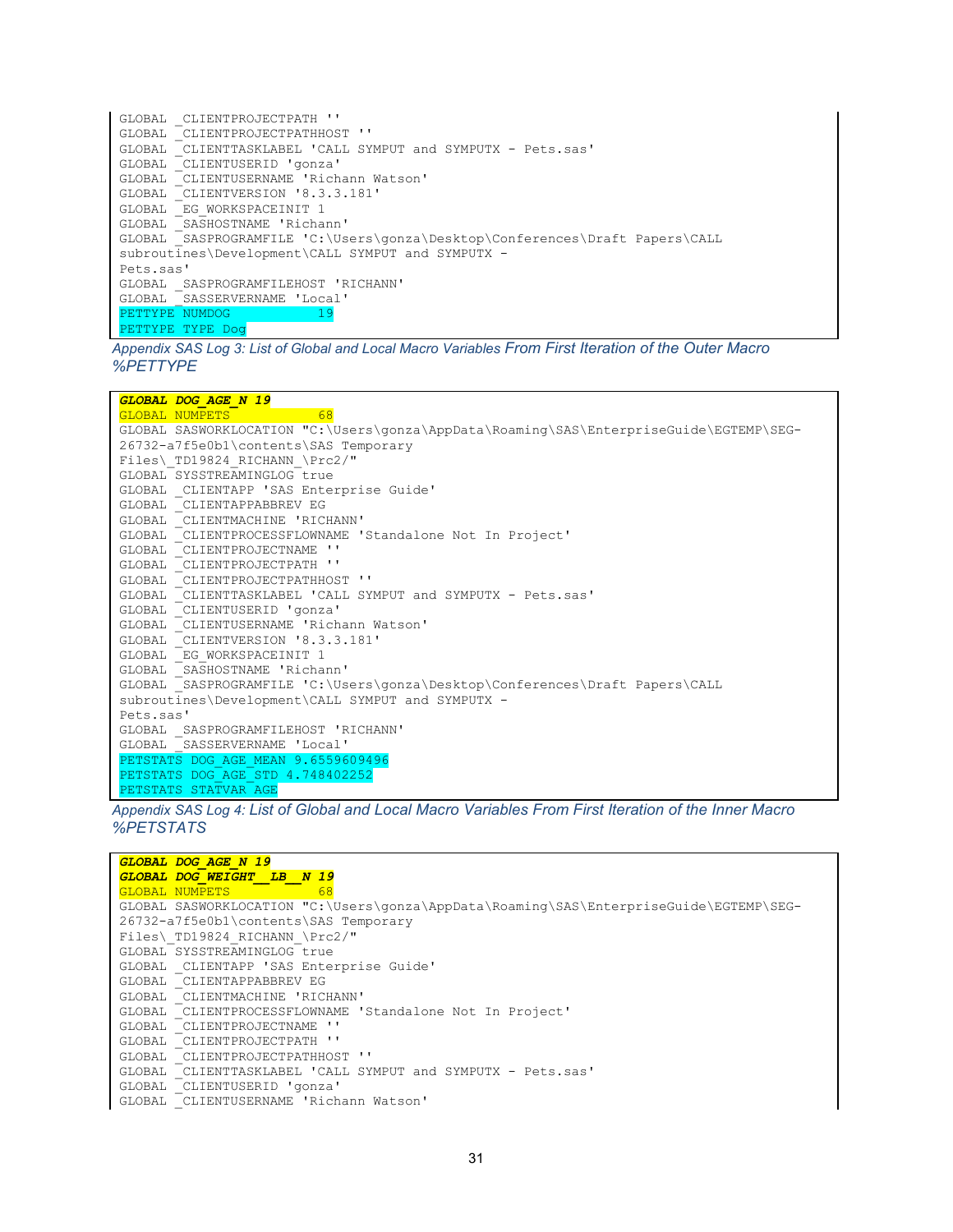```
GLOBAL _CLIENTVERSION '8.3.3.181'
GLOBAL _EG_WORKSPACEINIT 1
GLOBAL _SASHOSTNAME 'Richann'
       GASPROGRAMFILE 'C:\Users\gonza\Desktop\Conferences\Draft Papers\CALL
subroutines\Development\CALL SYMPUT and SYMPUTX -
Pets.sas'
GLOBAL _SASPROGRAMFILEHOST 'RICHANN'
GLOBAL _SASSERVERNAME 'Local'
PETSTATS DOG_WEIGHT__LB__MEAN 25.368421053
PETSTATS DOG_WEIGHT__LB__STD 24.649116564
PETSTATS STATVAR WEIGHT LB
```
<span id="page-31-0"></span>*Appendix SAS Log 5: List of Global and Local Macro Variables From Second of the Inner Macro %PETSTATS*



*Appendix SAS Log 6: List of Global and Local Macro Variables From Third Iteration of the Inner Macro %PETSTATS*